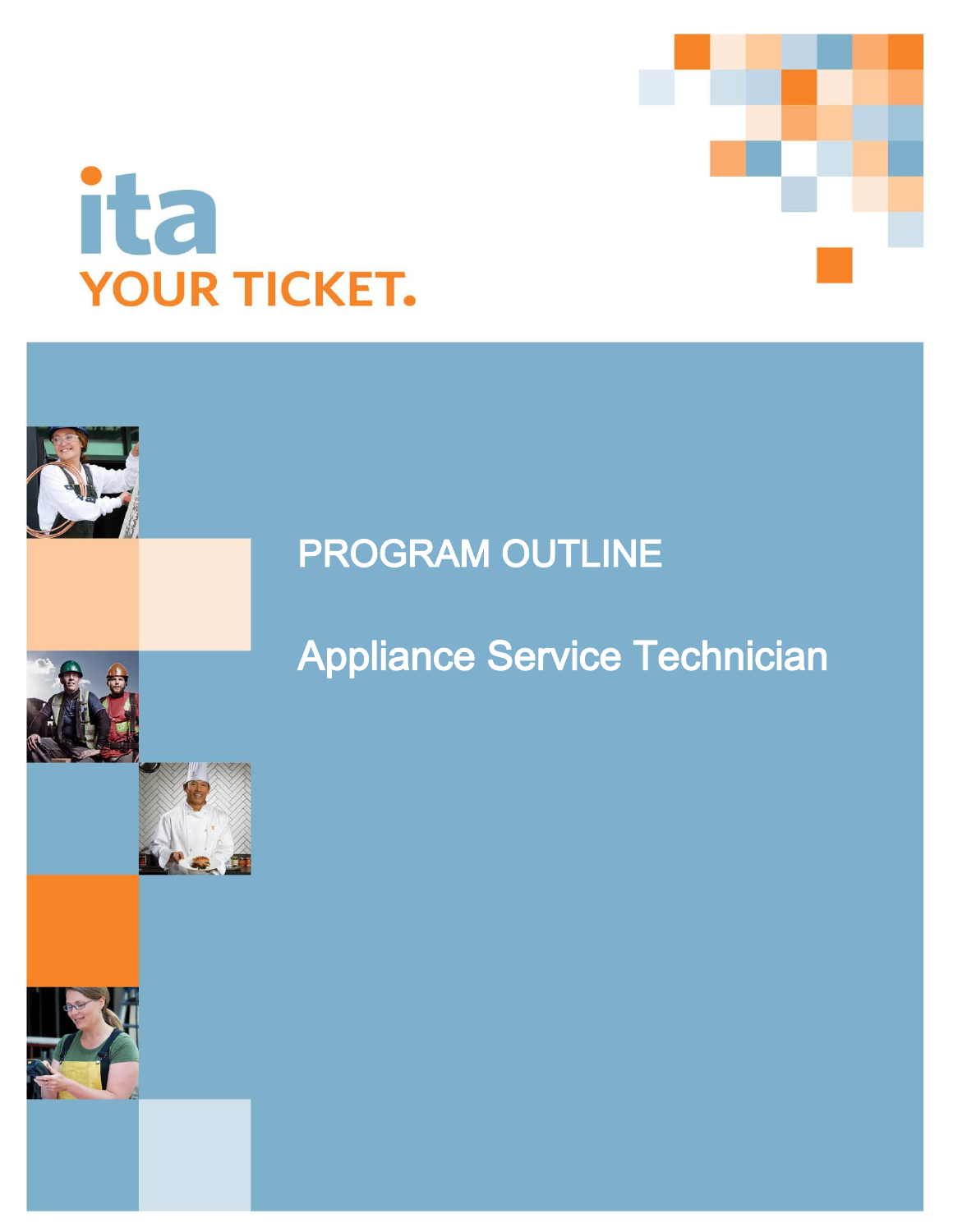# ita



The latest version of this document is available in PDF format on the ITA website [www.itabc.ca](http://www.itabc.ca/)

To order printed copies of Program Outlines or learning resources (where available) for BC trades contact:

Crown Publications, Queen's Printer Web: www.crownpub.bc.ca Email: crownpub@gov.bc.ca Toll Free 1 800 663-6105

## **Copyright © 2013 Industry Training Authority**

This publication may not be modified in any way without permission of the Industry Training Authority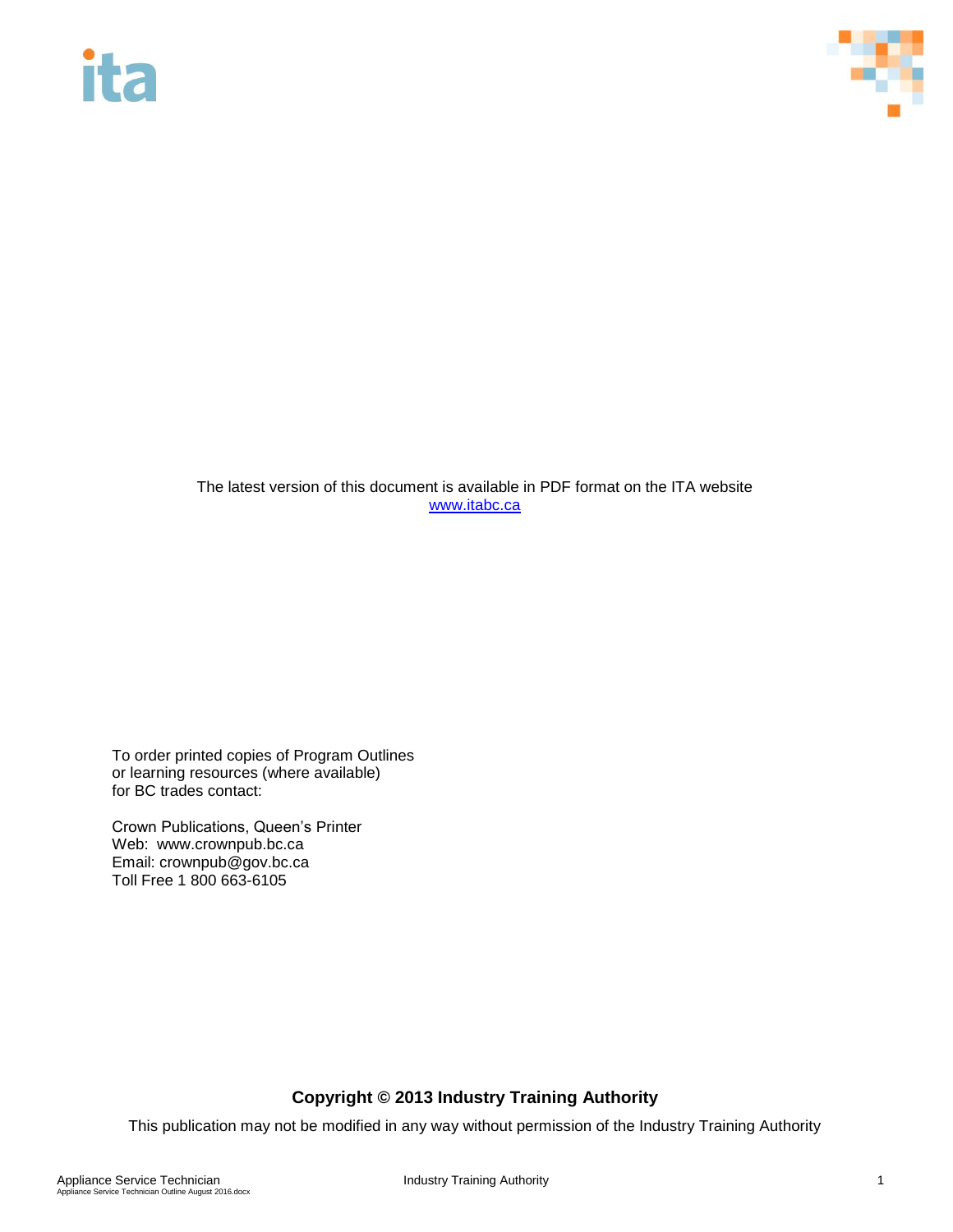



# **APPLIANCE SERVICE TECHNICIAN PROGRAM OUTLINE**

**APPROVED BY INDUSTRY JANUARY 2012**

**BASED ON 2006 NATIONAL OCCUPATIONAL ANALYSIS (NOA)**

> **Developed by Industry Training Authority Province of British Columbia**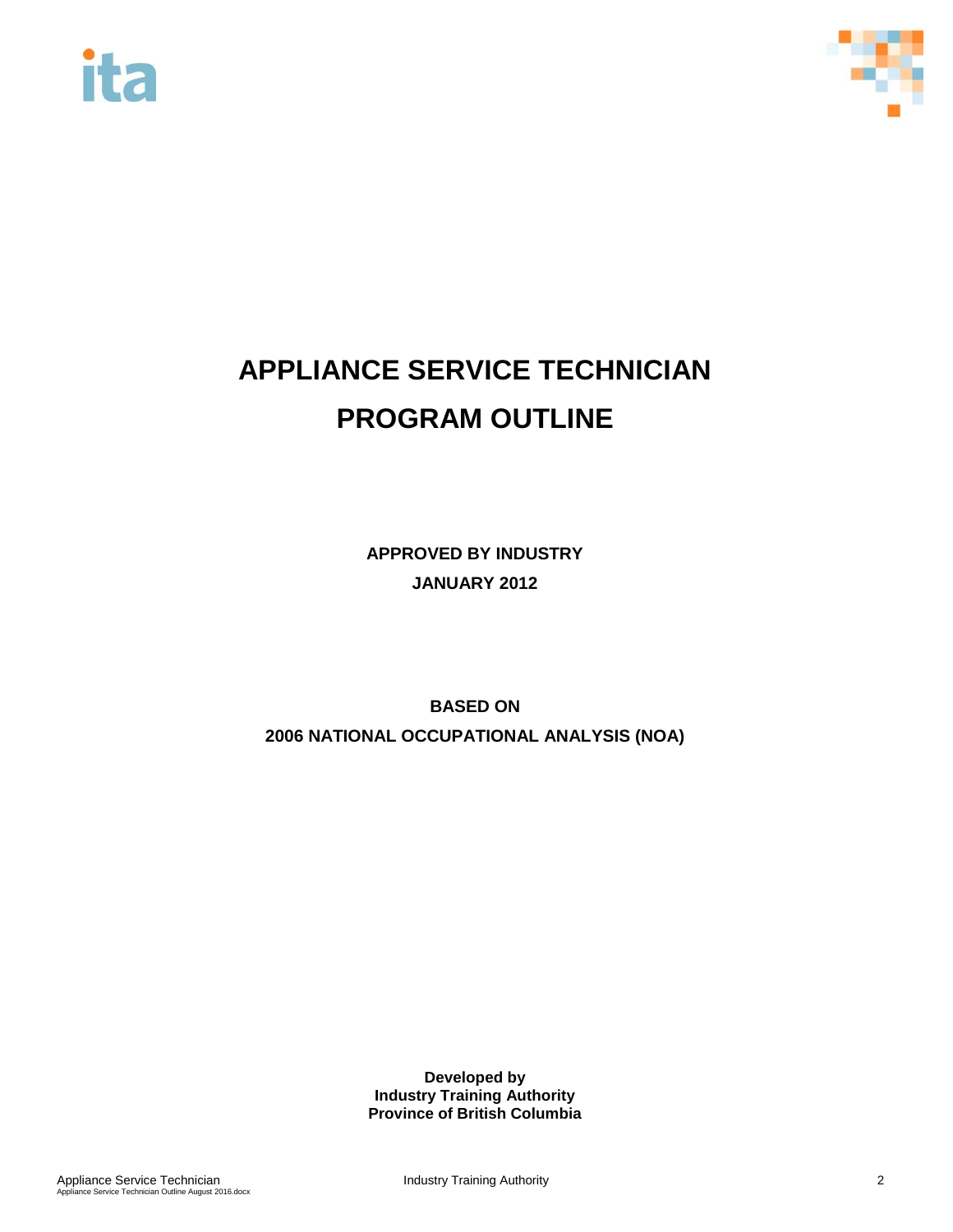



# **TABLE OF CONTENTS**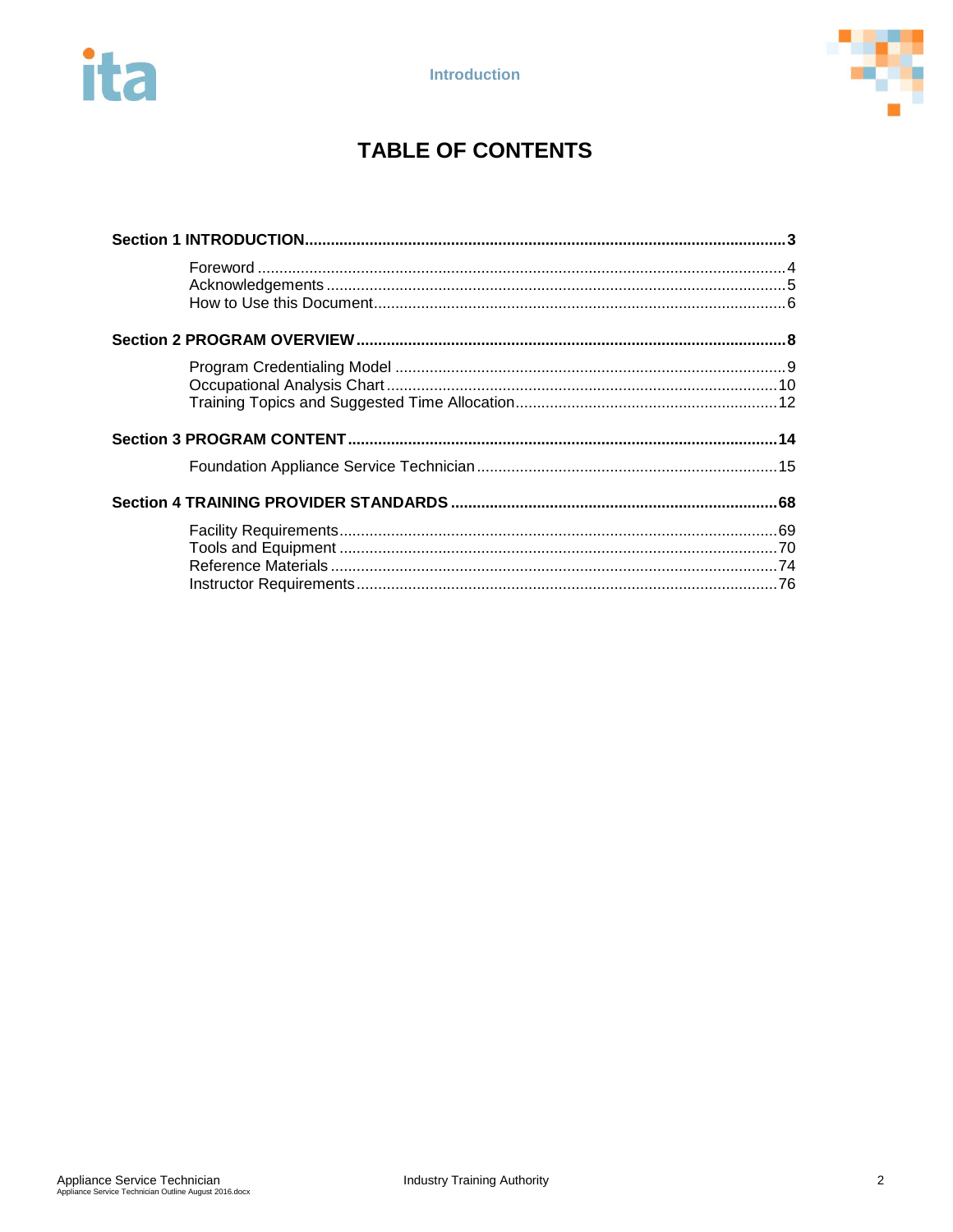<span id="page-4-0"></span>



# **Section 1 INTRODUCTION**

# **Appliance Service Technician**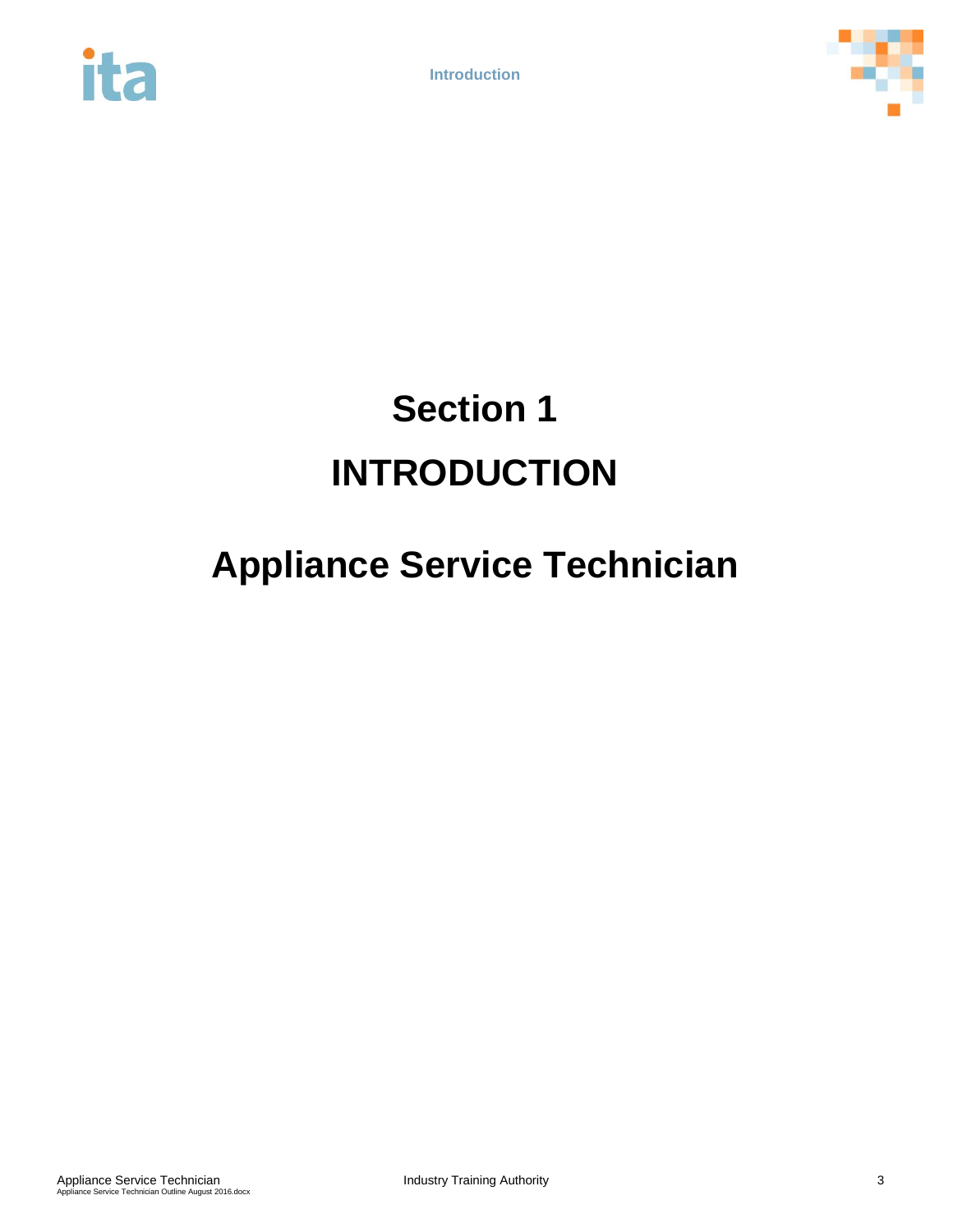

# **Foreword**

<span id="page-5-0"></span>The revised Appliance Service Technician Program Outline is intended as a guide for instructors, apprentices, and employers of apprentices, as well as for the use of industry organizations, regulatory bodies, and provincial and federal governments. It reflects updated standards based on the National Occupational Analysis for Appliance Service Technician and British Columbia industry and instructor subject matter experts.

Practical instruction by demonstration and student participation should be integrated with classroom sessions. Safe working practices, even though not always specified in each operation or topic, are an implied part of the program and should be stressed throughout the apprenticeship.

The Program Outline was prepared with the advice and assistance of the Industry Steering Committee and will form the basis for further updates of the British Columbia Appliance Service Technician and creation of the learning resources by the Automotive Training Standards Organization on behalf of the Industry Training Authority.

Each competency is to be evaluated through the use of written and/or a practical assessment in which the learner must achieve a minimum of 70% in order to receive a passing grade for that competency. The types of questions used on these exams must reflect the cognitive level indicated by the learning objectives and the learning tasks listed in the related competencies.

The performance spelled out in the Achievement Criteria is suggested performance and is not meant to stifle flexibility of delivery. Training providers are welcome to substitute other practical performances that measure similar skills and attainment of the competency. Multiple performances may also be used to replace individual performances where appropriate.

## **SAFETY ADVISORY**

Be advised that references to the WorkSafeBC safety regulations contained within these materials do not/may not reflect the most recent Occupational Health and Safety Regulation (the current Standards and Regulation in BC can be obtained on the following website:

[http://www.worksafebc.com\)](http://www.worksafebc.com/). Please note that it is always the responsibility of any person using these materials to inform him/herself about the Occupational Health and Safety Regulation pertaining to his/her work.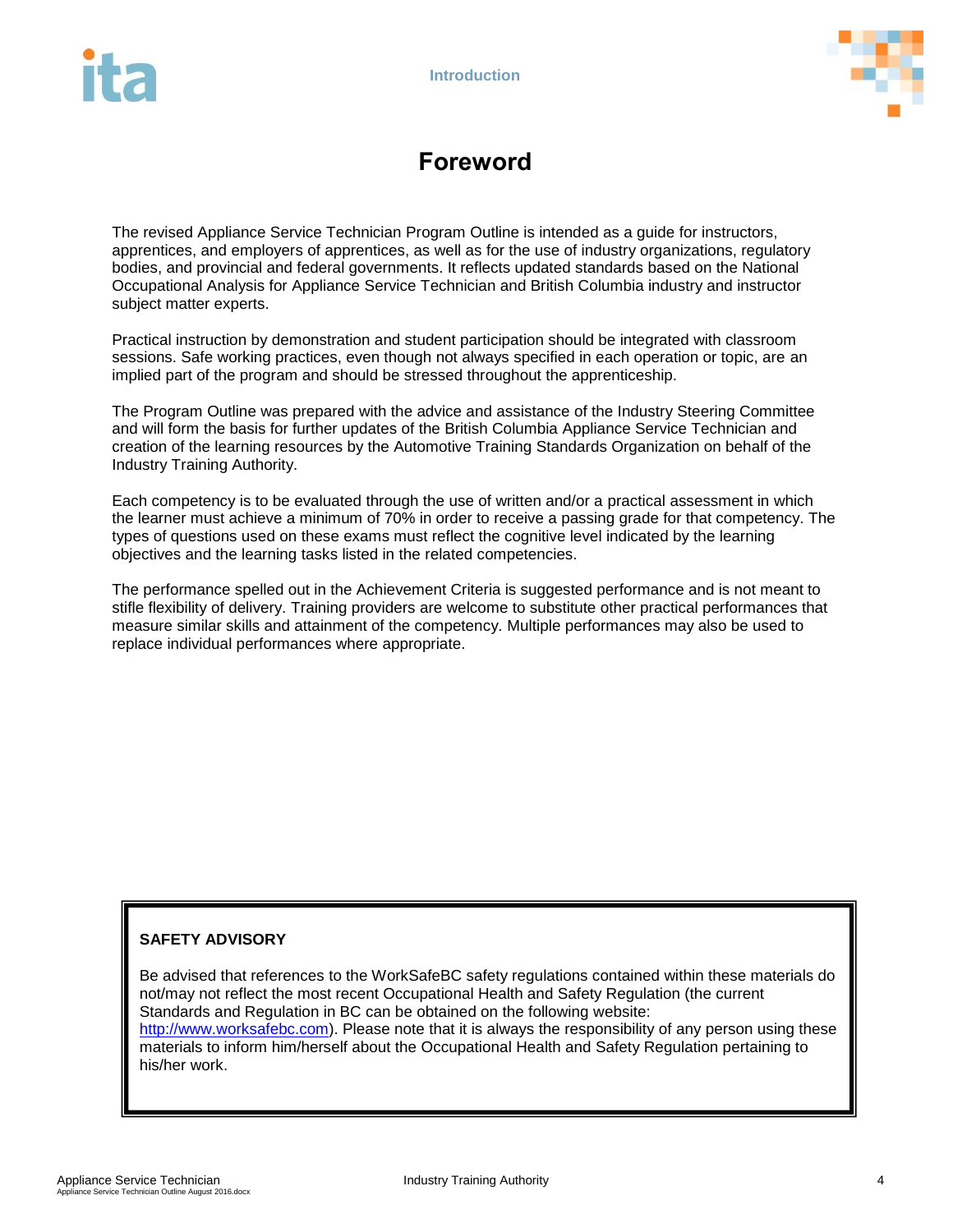

# **Acknowledgements**

<span id="page-6-0"></span>The Program Outline was prepared with the advice and direction of an industry steering committee convened initially by the Automotive Training Standards Organization (ATSO). Members include:

Industry subject matter experts retained to assist in the development of Program Outline content:

- David Fengstad Appliance Servicing Instrutor/Coordinator Kwantlen Polytechnic University
- Thomas Westgate Appliance Servicing Instructor Kwantlen Polytechnic University

Industry subject matter experts retained as outline reviewers:

- Dan Buckoll Reliable Parts-Sales Manager
- Rick Charles Bosch Appliances-Technician
- Wayne Coleman Priority Appliance-Owner/technician
- Greg Evens Greg's Appliance and Refrigeration-Owner
- Eric Chevier LG Appliances- National Trainer
- Ron Hill Sub Zero-Regional Service Manager
- Terry Levangie Totem Appliances & Refrigeration- Service Manager
- Glen Muir Appliance Division, Direct Energy- Operation Manager, Western Canada
- Dave Stansfield Bosch Appliances-Field Service Manager

Facilitators:

- Lloyd Stamm CEO-ATSO
- Kevin Cudmore Program Development Coordinator-ATSO
- Lee Bouchard Assessment Coordinator-ATSO
- Taryn Wilson Administrative Assistant-ATSO

The Industry Training Authority would like to acknowledge the dedication and hard work of all the industry representatives appointed to identify the training requirements of the Appliance Service Technician occupation.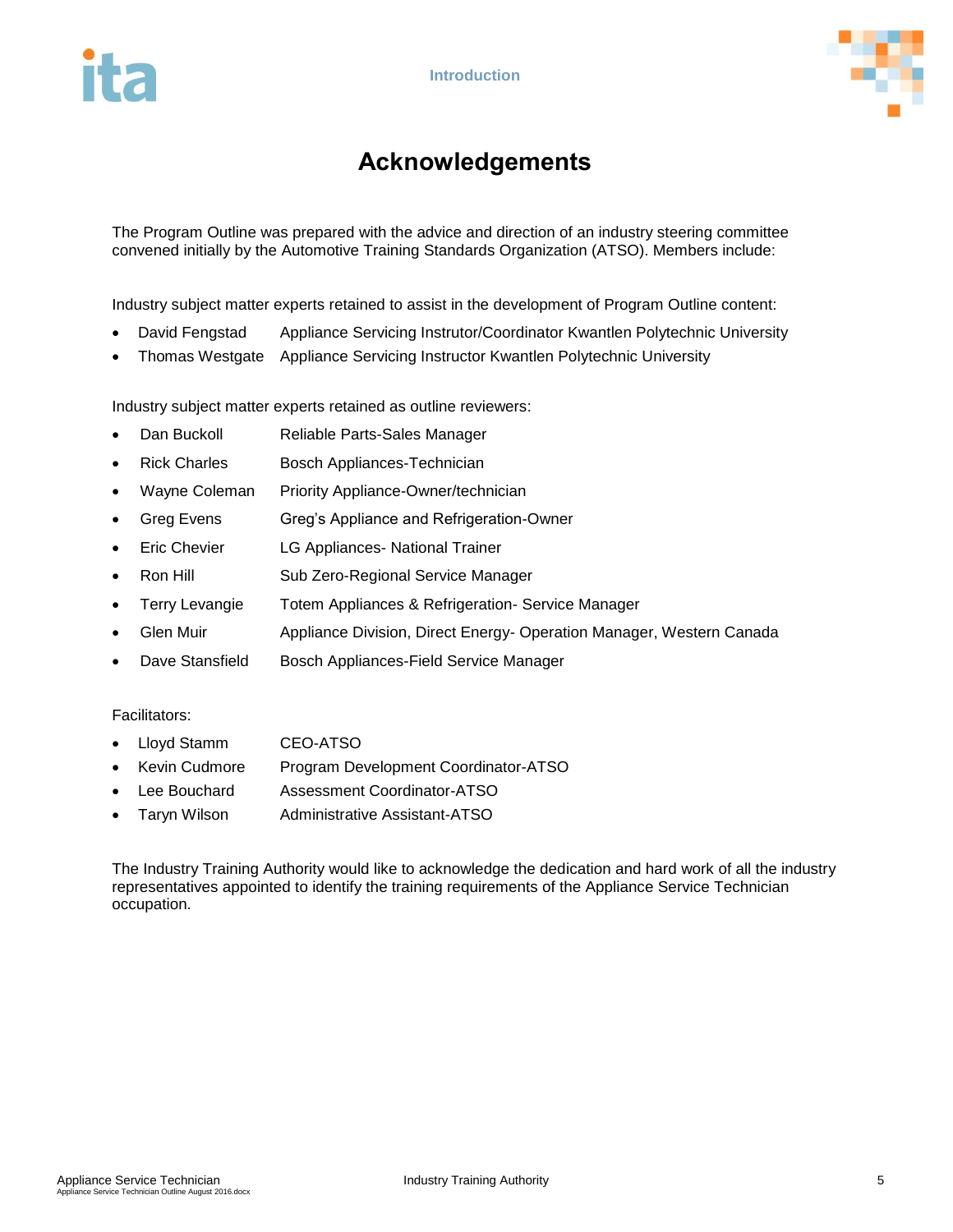

# **How to Use this Document**

<span id="page-7-0"></span>This Program Outline has been developed for the use of individuals from several different audiences. The table below describes how each section can be used by each intended audience.

| <b>Section</b>                                                                        | <b>Training Providers</b>                                                                                                                                                                                                                                | <b>Employers/</b><br><b>Sponsors</b>                                                                                                                                                                                                                  | <b>Apprentices</b>                                                                                                                                                                                                                     | <b>Challengers</b>                                                                                                                                         |
|---------------------------------------------------------------------------------------|----------------------------------------------------------------------------------------------------------------------------------------------------------------------------------------------------------------------------------------------------------|-------------------------------------------------------------------------------------------------------------------------------------------------------------------------------------------------------------------------------------------------------|----------------------------------------------------------------------------------------------------------------------------------------------------------------------------------------------------------------------------------------|------------------------------------------------------------------------------------------------------------------------------------------------------------|
| Program<br><b>Credentialing</b><br>Model                                              | Communicate<br>program length and<br>structure, and all<br>pathways to<br>completion                                                                                                                                                                     | Understand the length<br>and structure of the<br>program                                                                                                                                                                                              | Understand the length<br>and structure of the<br>program, and pathway<br>to completion                                                                                                                                                 | Understand<br>challenger pathway to<br>Certificate of<br>Qualification                                                                                     |
| Program<br><b>Assessment</b>                                                          | Communicate<br>program completion<br>requirements and<br>assessment methods                                                                                                                                                                              | Understand the<br>various assessment<br>requirements for the<br>program                                                                                                                                                                               | Understand the<br>various assessment<br>requirements for the<br>program                                                                                                                                                                | Understand the<br>assessment<br>requirements they<br>would have to fulfill in<br>order to challenge the<br>program                                         |
| <b>OAC</b>                                                                            | Communicate the<br>competencies that<br>industry has defined<br>as representing the<br>scope of the<br>occupation                                                                                                                                        | Understand the<br>competencies that an<br>apprentice is expected<br>to demonstrate in<br>order to achieve<br>certification                                                                                                                            | View the<br>competencies they will<br>achieve as a result of<br>program completion                                                                                                                                                     | Understand the<br>competencies they<br>must demonstrate in<br>order to challenge the<br>program                                                            |
| <b>Training</b><br><b>Topics and</b><br><b>Suggested</b><br>Time<br><b>Allocation</b> | Shows proportionate<br>representation of<br>general areas of<br>competency (GACs)<br>at each program level,<br>the suggested<br>proportion of time<br>spent on each GAC,<br>and percentage of<br>time spent on theory<br>versus practical<br>application | Understand the scope<br>of competencies<br>covered in the<br>technical training, the<br>suggested proportion<br>of time spent on each<br>GAC, and the<br>percentage of that<br>time spent on theory<br>versus practical<br>application                | Understand the scope<br>of competencies<br>covered in the<br>technical training, the<br>suggested proportion<br>of time spent on each<br>GAC, and the<br>percentage of that<br>time spent on theory<br>versus practical<br>application | Understand the<br>relative weightings of<br>various competencies<br>of the occupation on<br>which assessment is<br>based                                   |
| Program<br><b>Content</b>                                                             | Defines the<br>objectives, learning<br>tasks, high level<br>content that must be<br>covered for each<br>competency, as well<br>as defining<br>observable,<br>measureable<br>achievement criteria<br>for objectives with a<br>practical component         | Identifies detailed<br>program content and<br>performance<br>expectations for<br>competencies with a<br>practical component;<br>may be used as a<br>checklist prior to<br>signing a<br>recommendation for<br>certification (RFC) for<br>an apprentice | Provides detailed<br>information on<br>program content and<br>performance<br>expectations for<br>demonstrating<br>competency                                                                                                           | Allows individual to<br>check program<br>content areas against<br>their own knowledge<br>and performance<br>expectations against<br>their own skill levels |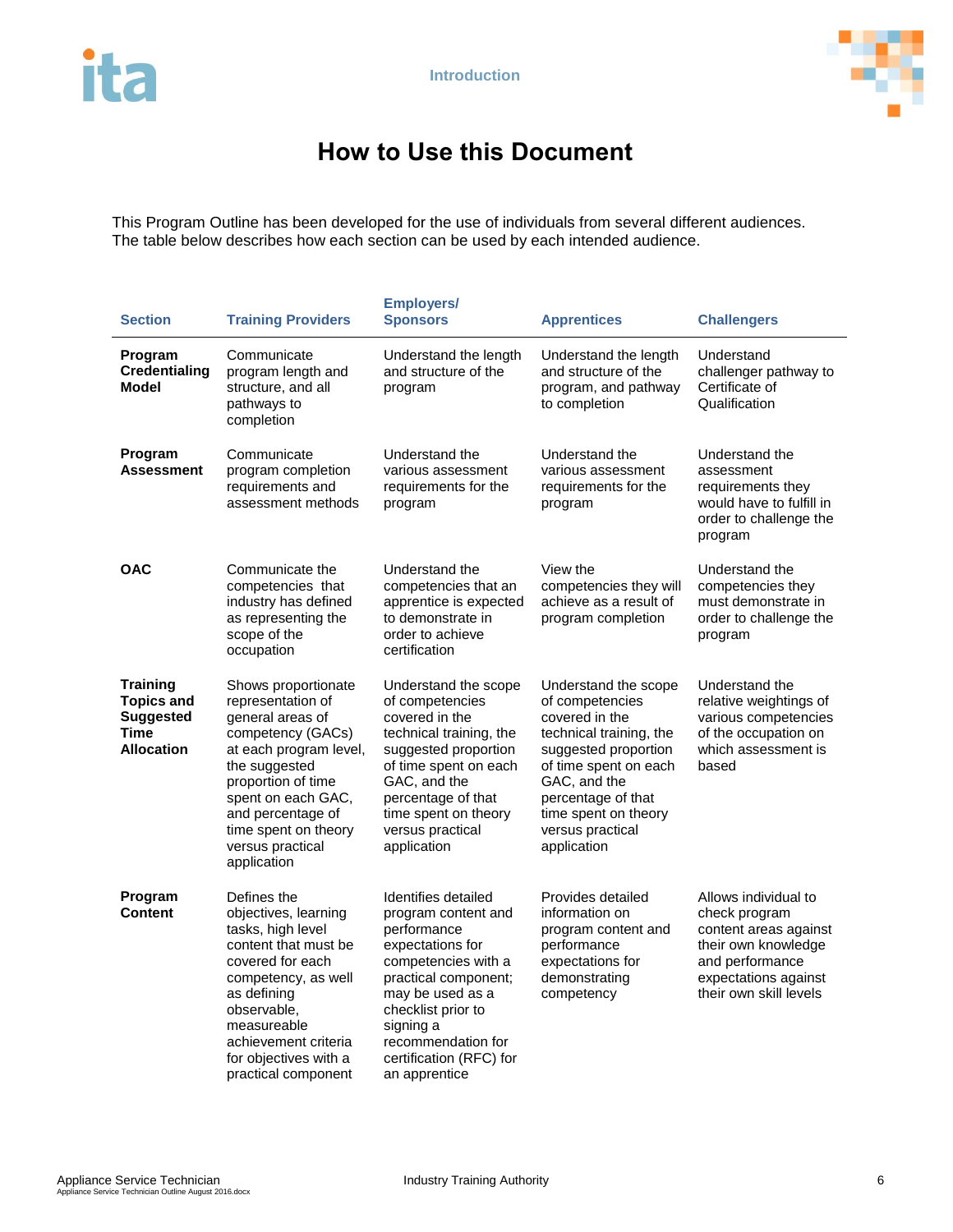



| <b>Section</b>                                         | <b>Training Providers</b>                                                                                                                          | <b>Employers/</b><br><b>Sponsors</b>                                                                                                                                                      | <b>Apprentices</b>                                                                                                                                                                                                                                    | <b>Challengers</b>                                                                                                                                                                   |
|--------------------------------------------------------|----------------------------------------------------------------------------------------------------------------------------------------------------|-------------------------------------------------------------------------------------------------------------------------------------------------------------------------------------------|-------------------------------------------------------------------------------------------------------------------------------------------------------------------------------------------------------------------------------------------------------|--------------------------------------------------------------------------------------------------------------------------------------------------------------------------------------|
| <b>Training</b><br><b>Provider</b><br><b>Standards</b> | Defines the facility<br>requirements, tools<br>and equipment,<br>reference materials (if<br>any) and instructor<br>requirements for the<br>program | Identifies the tools and<br>equipment an<br>apprentice is expected<br>to have access to:<br>which are supplied by<br>the training provider<br>and which the student<br>is expected to own | Provides information<br>on the training facility,<br>tools and equipment<br>provided by the<br>school and the<br>student. reference<br>materials they may be<br>expected to acquire.<br>and minimum<br>qualification levels of<br>program instructors | Identifies the tools<br>and equipment a<br>tradesperson is<br>expected to be<br>competent in using or<br>operating; which may<br>be used or provided in<br>a practical<br>assessment |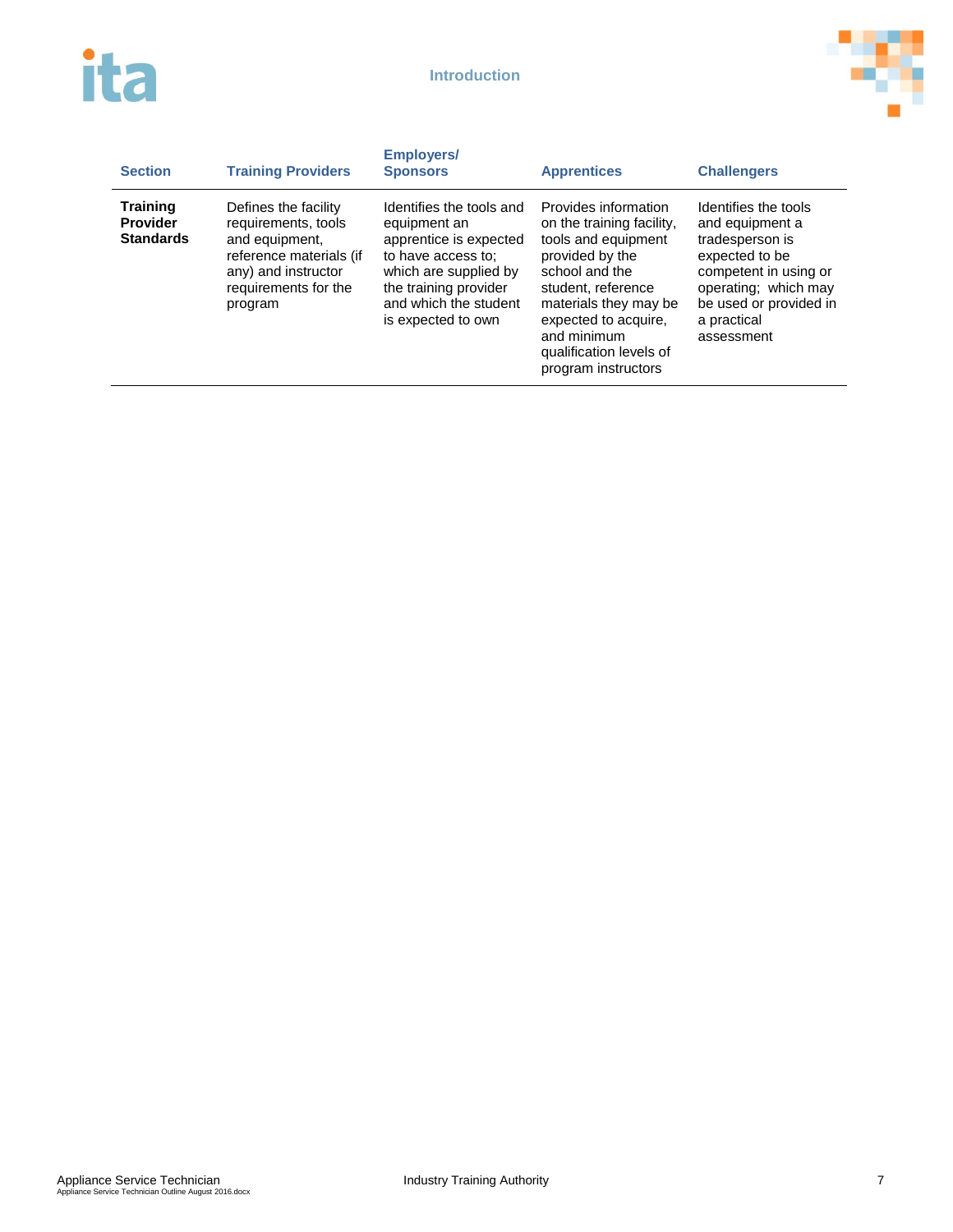<span id="page-9-0"></span>



# **Section 2 PROGRAM OVERVIEW**

# **Appliance Service Technician**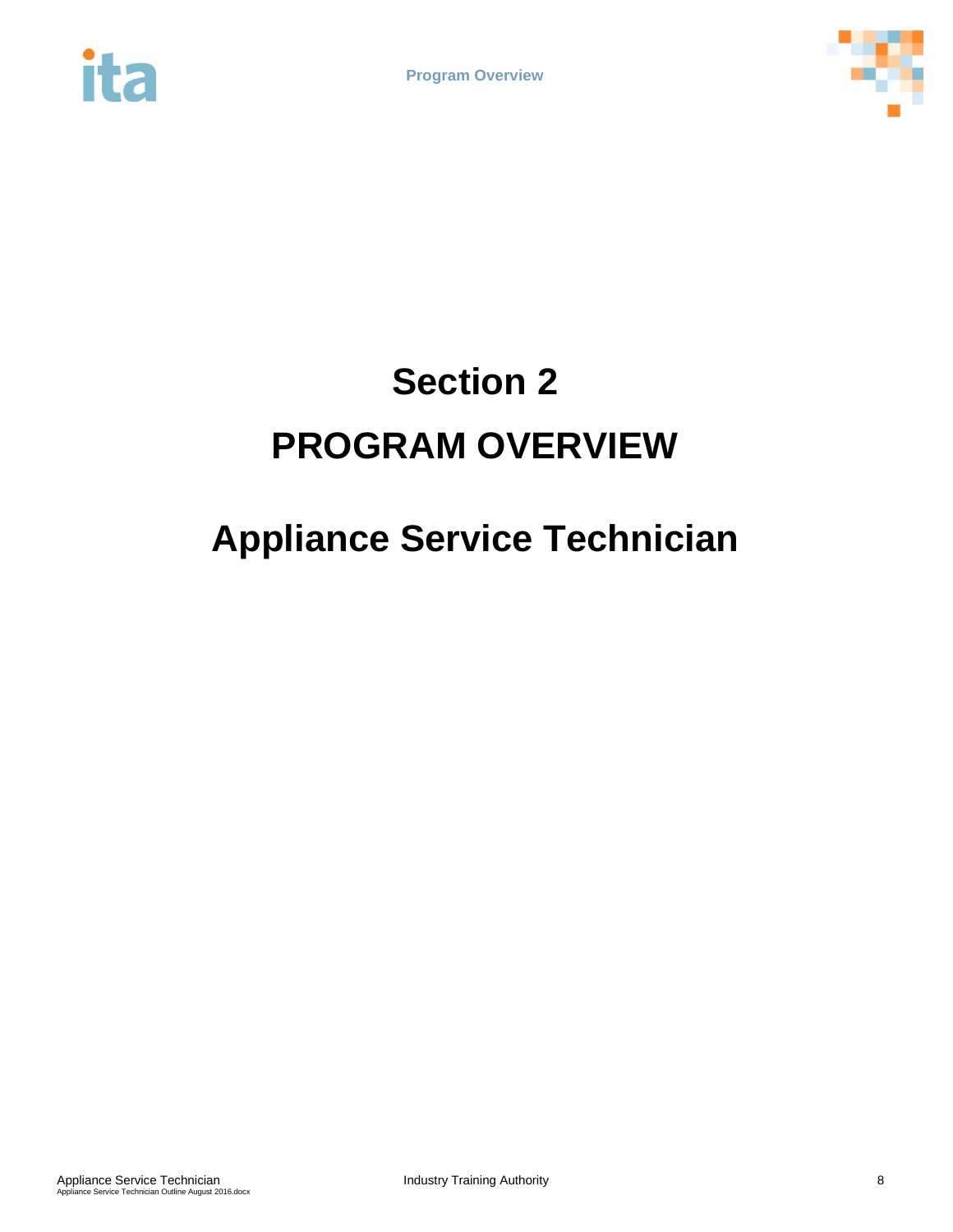<span id="page-10-0"></span>



# **Program Credentialing Model**



*\*Suggested duration based on 30-hour week*

CROSS-PROGRAM CREDITS

*Individuals who hold the credentials listed below are entitled to receive partial credit toward the completion requirements of this program*

*None*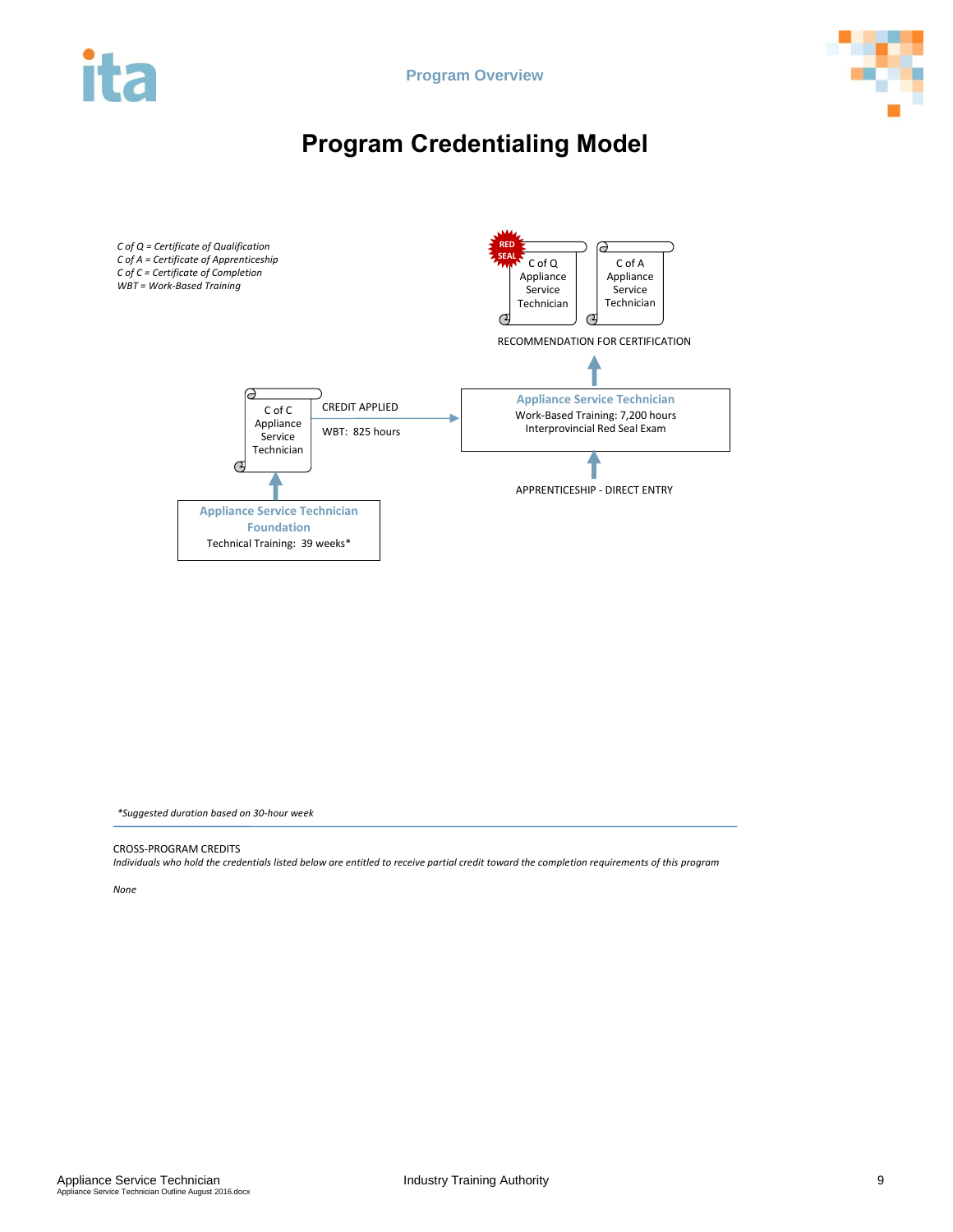

# **Occupational Analysis Chart**

# **APPLIANCE SERVICE TECHNICIAN**

**Occupation Description**: Appliance Service Technicians identify appliance concerns by performing diagnostic procedures with testing equipment. Based on their assessment, they provide work and cost estimates to the customer. They may provide installation and maintenance services. They disassemble appliances, repair, remove and replace components, and reassemble appliances. They recover refrigerant gases and transfer the gases into approved storage containers for disposal according to jurisdictional regulations. Appliance Service Technicians may be called to demonstrate the use and care of the appliance to the customer.

<span id="page-11-0"></span>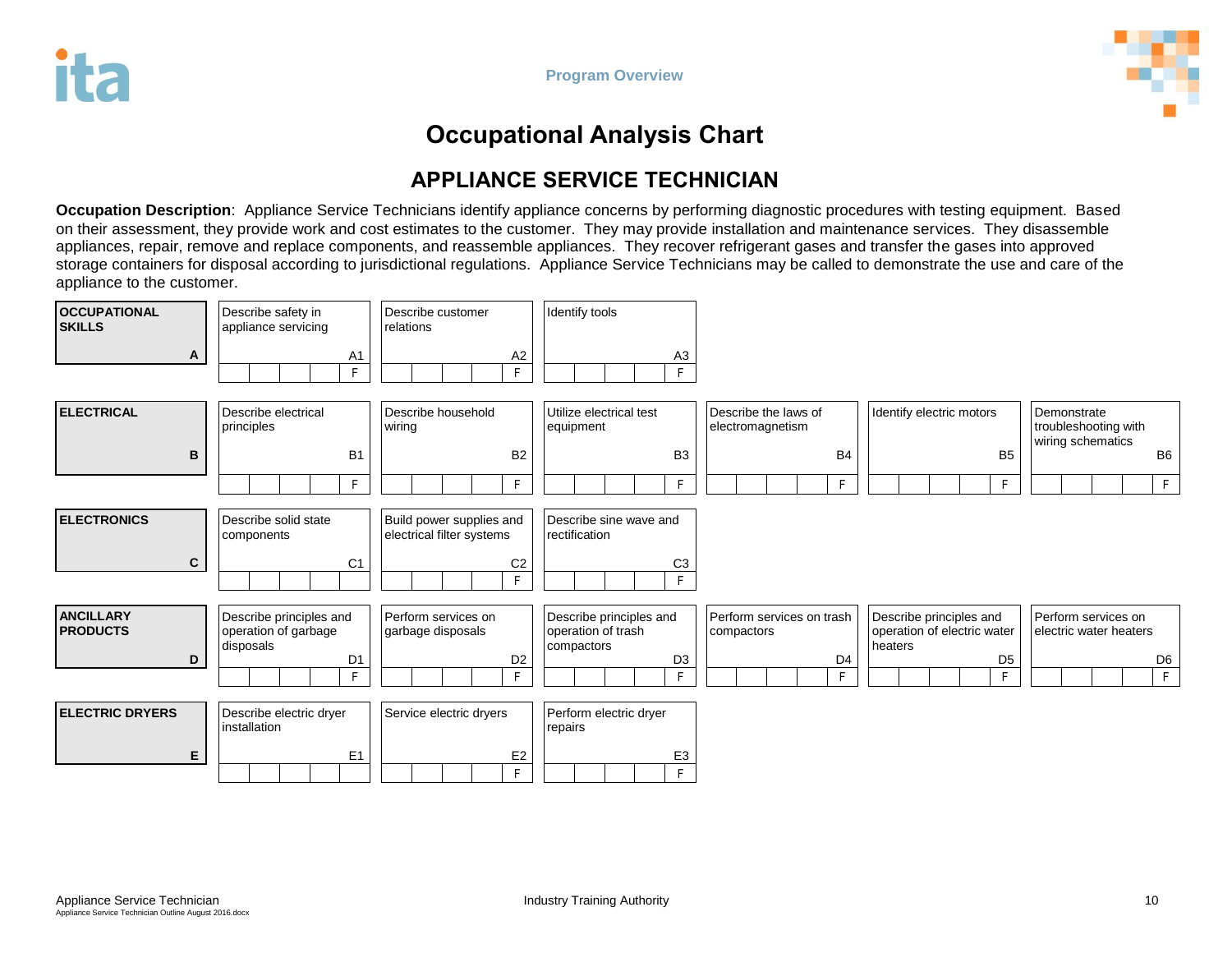



| <b>ELECTRIC RANGES</b><br>F                                                | Describe electric range<br>installation<br>F <sub>1</sub> | Perform electric range<br>services<br>F <sub>2</sub>                                | Perform electric range<br>repairs<br>F <sub>3</sub>        |                                            |                                  |
|----------------------------------------------------------------------------|-----------------------------------------------------------|-------------------------------------------------------------------------------------|------------------------------------------------------------|--------------------------------------------|----------------------------------|
| <b>AUTOMATIC WASHERS</b>                                                   | Describe automatic<br>washer installation                 | $\mathsf F$<br>Service automatic<br>washers                                         | $\mathsf F$<br>Repair automatic washers                    |                                            |                                  |
| G                                                                          | G <sub>1</sub>                                            | G <sub>2</sub><br>$\overline{F}$                                                    | G <sub>3</sub><br>$\overline{F}$                           |                                            |                                  |
| <b>AUTOMATIC ELECTRIC</b><br><b>DISHWASHERS</b><br>H                       | Describe electric<br>dishwasher installation<br>H1        | Service dishwashers<br>H2                                                           | Diagnosis of wash cycles<br>H <sub>3</sub>                 |                                            |                                  |
|                                                                            | $\mathsf F$                                               | F                                                                                   | F                                                          |                                            |                                  |
| <b>DOMESTIC</b><br><b>REFRIGERATION AND</b><br><b>AIRCONDITIONING</b><br>п | Obtain CFC refrigerant<br>certification<br>$\mathsf{I}$   | Describe refrigeration and<br>air conditioning principles<br>and installation       | Service domestic<br>refrigeration<br>13                    | Service domestic air<br>conditioning<br>14 |                                  |
|                                                                            | $\mathsf F$                                               | 2<br>$\overline{F}$                                                                 | F                                                          | F.                                         |                                  |
| <b>MICOWAVE</b><br><b>TECHNOLOGIES</b><br>J                                | Describe microwave<br>installations                       | Perform microwave<br>service                                                        | Perform microwave<br>repairs                               |                                            |                                  |
|                                                                            | J1<br>$\overline{F}$                                      | J2<br>$\overline{F}$                                                                | J3<br>$\overline{F}$                                       |                                            |                                  |
| <b>BC PROVINCIAL "C"</b><br><b>GAS CERTIFICATE</b>                         | Define the function of the<br>Gas Safety Branch in BC     | Define Gas<br>Code/Regulations<br>pertaining to permits,<br>licence and inspections | Define safety practices of<br>natural and propane<br>gases | Apply regulations and<br>safety practices  |                                  |
| Κ                                                                          | K <sub>1</sub><br>$\mathsf F$                             | K <sub>2</sub><br>F                                                                 | K <sub>3</sub><br>$\mathsf F$                              | K4<br>F                                    |                                  |
| <b>GAS APPLIANCES</b><br>L                                                 | Describe the operation of<br>gas pressure regulators      | Describe atmospheric<br>burner operation                                            | Calculate venting<br>requirements                          | Perform gas appliance<br>services          | Perform gas appliance<br>repairs |
|                                                                            | L1<br>F                                                   | L2<br>F                                                                             | L3<br>F                                                    | L4<br>$\mathsf F$                          |                                  |

 $\frac{\mathsf{L5}}{\mathsf{F}}$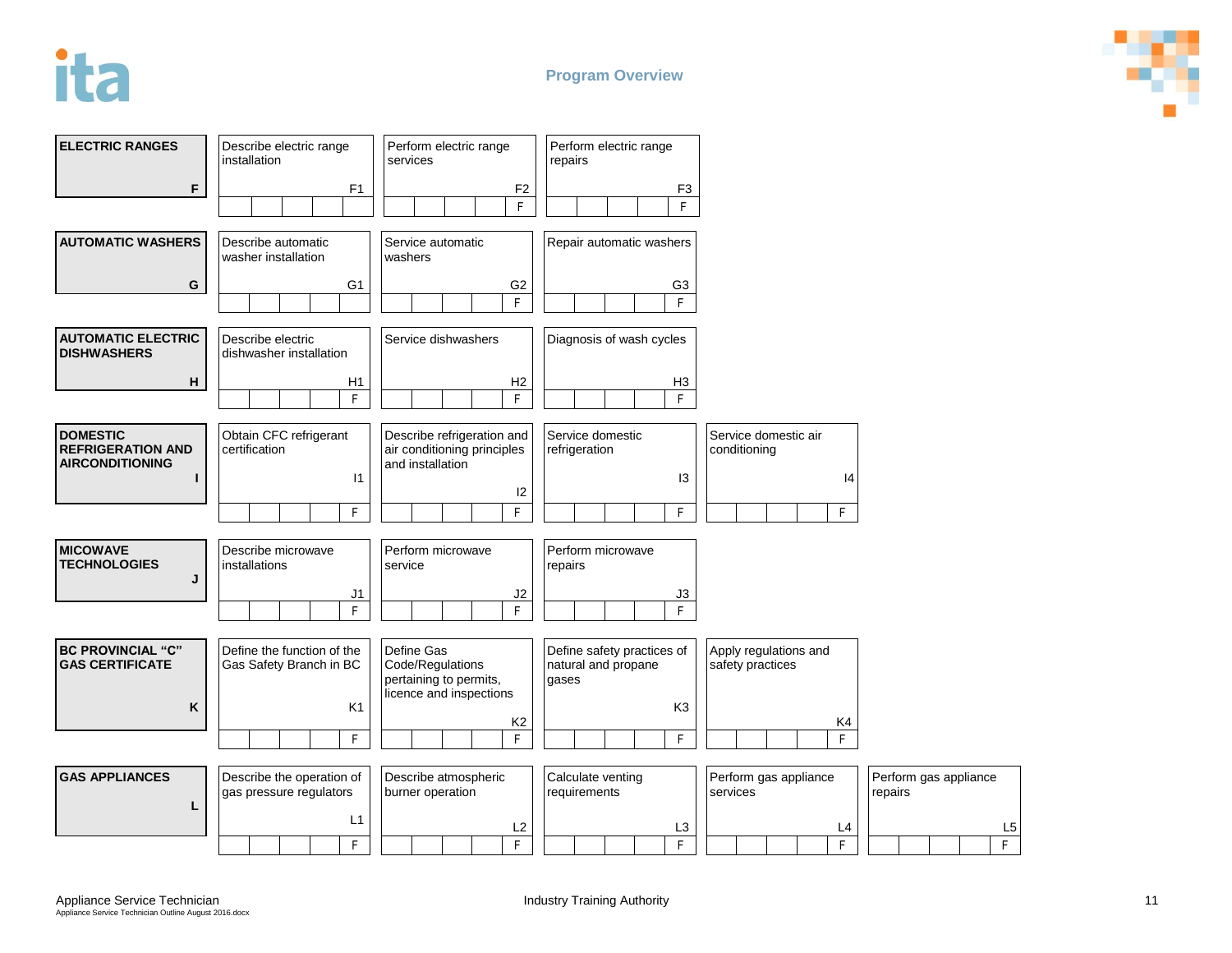<span id="page-13-0"></span>



**% of Time Allocated to:**

# **Training Topics and Suggested Time Allocation APPLIANCE SERVICE TECHNICIAN- FOUNDATION**

|                |                                                                | % of Time | <b>Theory</b> | <b>Practical</b> | <b>Total</b> |
|----------------|----------------------------------------------------------------|-----------|---------------|------------------|--------------|
| Line A         | <b>OCCUPATIONAL SKILLS</b>                                     | 5%        | 70%           | 30%              | 100%         |
| A1             | Describe safety in appliance servicing                         |           | ✓             |                  |              |
| A2             | Describe customer relations                                    |           | ✓             |                  |              |
| A <sub>3</sub> | Identify tools                                                 |           | ✓             | $\checkmark$     |              |
| Line B         | <b>ELECTRICAL</b>                                              | 15%       | 70%           | 30%              | 100%         |
| <b>B1</b>      | Describe electrical principles                                 |           | ✓             |                  |              |
| B <sub>2</sub> | Describe household wiring                                      |           | ✓             |                  |              |
| B <sub>3</sub> | Utilize electrical test equipment                              |           | ✓             | ✓                |              |
| B4             | Describe the laws of electromagnetism                          |           | ✓             |                  |              |
| B <sub>5</sub> | Identify electric motors                                       |           | ✓             | ✓                |              |
| B <sub>6</sub> | Demonstrate troubleshooting with wiring schematics             |           | ✓             | ✓                |              |
| Line C         | <b>ELECTRONICS</b>                                             | 10%       | 60%           | 40%              | 100%         |
| C <sub>1</sub> | Describe solid state components                                |           | ✓             |                  |              |
| C <sub>2</sub> | Build power supplies and electrical filter systems             |           |               | $\checkmark$     |              |
| C <sub>3</sub> | Describe sine wave and rectification                           |           | ✓             |                  |              |
| Line D         | <b>ANCILLARY PRODUCTS</b>                                      | 7%        | 50%           | 50%              | 100%         |
| D <sub>1</sub> | Describe principles and operation of garbage disposals         |           | ✓             |                  |              |
| D <sub>2</sub> | Perform services on garbage disposals                          |           |               | ✓                |              |
| D <sub>3</sub> | Describe principles and operation of trash compactors          |           | ✓             |                  |              |
| D4             | Perform services on trash compactors                           |           |               | ✓                |              |
| D <sub>5</sub> | Describe principles and operation of electric water<br>heaters |           | ✓             |                  |              |
| D6             | Perform services on electric water heaters                     |           |               | ✓                |              |
| Line E         | <b>ELECTRIC DRYERS</b>                                         | 8%        | 25%           | 75%              | 100%         |
| E <sub>1</sub> | Describe electric dryer installation                           |           | ✓             |                  |              |
| E <sub>2</sub> | Service electric dryers                                        |           | ✓             | ✓                |              |
| E <sub>3</sub> | Perform electric dryer repairs                                 |           |               | ✓                |              |
| <b>Line F</b>  | <b>ELECTRIC RANGES</b>                                         | 8%        | 20%           | 80%              | 100%         |
| F1             | Describe electric range installation                           |           | ✓             |                  |              |
| F <sub>2</sub> | Perform electric range services                                |           | ✓             | ✓                |              |
| F <sub>3</sub> | Perform electric range repairs                                 |           |               | ✓                |              |
| Line G         | <b>AUTOMATIC WASHERS</b>                                       | 10%       | 20%           | 80%              | 100%         |
| G <sub>1</sub> | Describe automatic washer installation                         |           | ✓             |                  |              |
| G <sub>2</sub> | Service automatic washers                                      |           | ✓             | $\checkmark$     |              |
| G <sub>3</sub> | Repair automatic washers                                       |           |               | $\checkmark$     |              |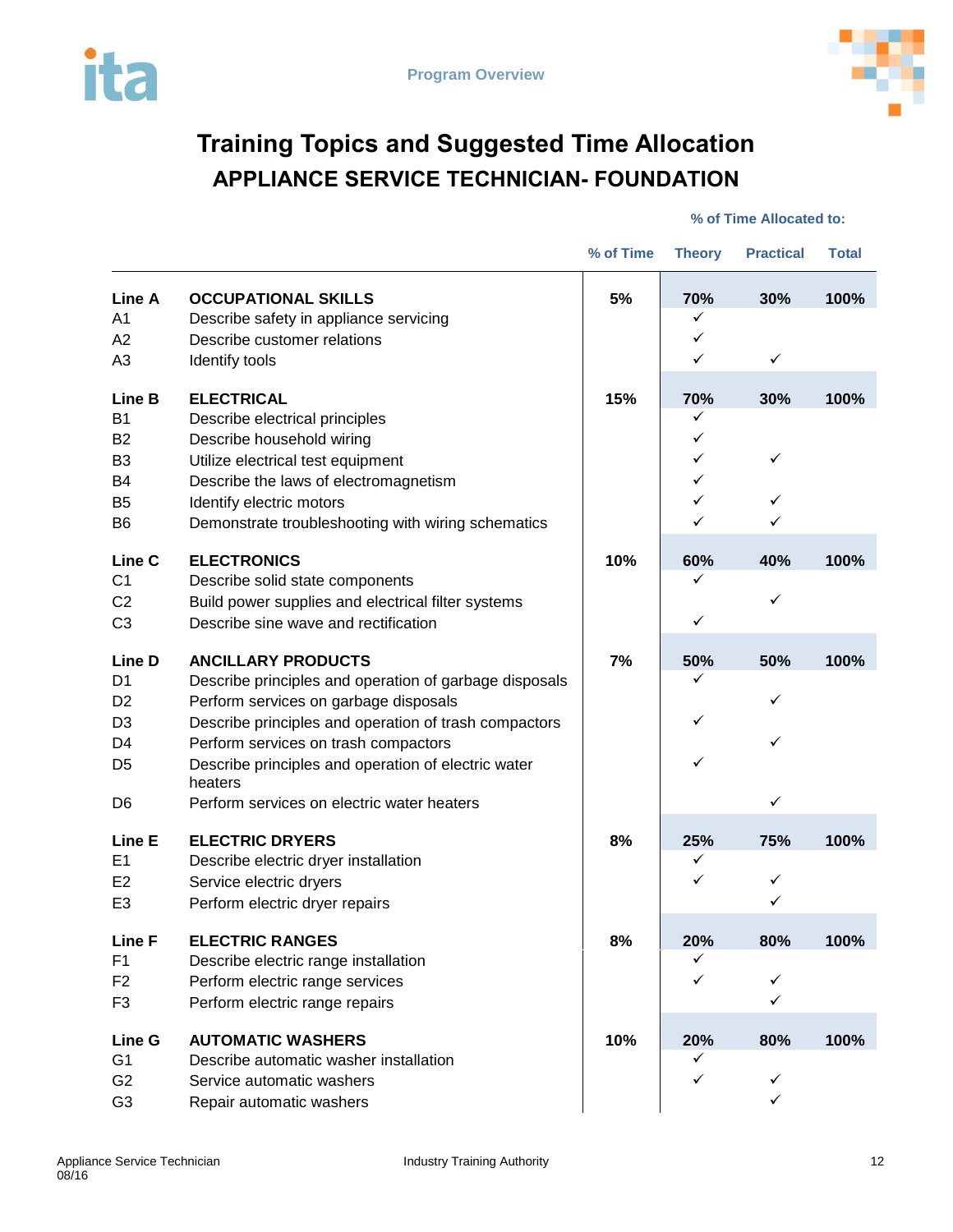



### **% of Time Allocated to:**

|                |                                                                               | % of Time | <b>Theory</b> | <b>Practical</b> | <b>Total</b> |
|----------------|-------------------------------------------------------------------------------|-----------|---------------|------------------|--------------|
| Line H         | <b>AUTOMATIC ELECTRIC DISHWASHERS</b>                                         | 5%        | 20%           | 80%              | 100%         |
| H1             | Describe electric dishwasher installation                                     |           | ✓             |                  |              |
| H <sub>2</sub> | Service dishwashers                                                           |           | ✓             | ✓                |              |
| H <sub>3</sub> | Diagnosis of wash cycles                                                      |           |               | ✓                |              |
| Line I         | <b>DOMESTIC REFRIGERATION AND</b><br><b>AIRCONDITIONING</b>                   | 15%       | 25%           | 75%              | 100%         |
| $\vert$ 1      | Obtain CFC refrigerant certification                                          |           | ✓             |                  |              |
| 12             | Describe refrigeration and air conditioning principles and<br>installation    |           | ✓             |                  |              |
| 13             | Service domestic refrigeration                                                |           | ✓             | $\checkmark$     |              |
| 14             | Service domestic air conditioning                                             |           |               | ✓                |              |
| Line J         | <b>MICROWAVE TECHNOLOGIES</b>                                                 | 5%        | 25%           | 75%              | 100%         |
| J1             | Describe microwave installations                                              |           | ✓             |                  |              |
| J2             | Perform microwave service                                                     |           | ✓             | ✓                |              |
| J3             | Perform microwave repairs                                                     |           |               | ✓                |              |
| Line K         | <b>BC PROVINCIAL "C" GAS CERTIFICATE</b>                                      | 5%        | 100%          | 0%               | 100%         |
| K <sub>1</sub> | Define the function of the Gas Safety Branch in BC                            |           | ✓             |                  |              |
| K <sub>2</sub> | Define Gas Code/Regulations pertaining to permits,<br>licence and inspections |           | ✓             |                  |              |
| K <sub>3</sub> | Define safety practices of natural and propane gases                          |           | ✓             |                  |              |
| K4             | Apply regulations and safety practices                                        |           | ✓             |                  |              |
| <b>LINE L</b>  | <b>GAS APPLIANCES</b>                                                         | 7%        | 25%           | 75%              | 100%         |
| L1             | Describe the operation of gas pressure regulators                             |           | ✓             |                  |              |
| L2             | Describe atmospheric burner operation                                         |           | ✓             |                  |              |
| L <sub>3</sub> | Calculate venting requirements                                                |           | ✓             |                  |              |
| L4             | Perform gas appliance services                                                |           |               | ✓                |              |
| L <sub>5</sub> | Perform gas appliance repairs                                                 |           |               | ✓                |              |
|                | <b>Total Percentage for Appliance Service Technician</b><br><b>Foundation</b> | 100%      |               |                  |              |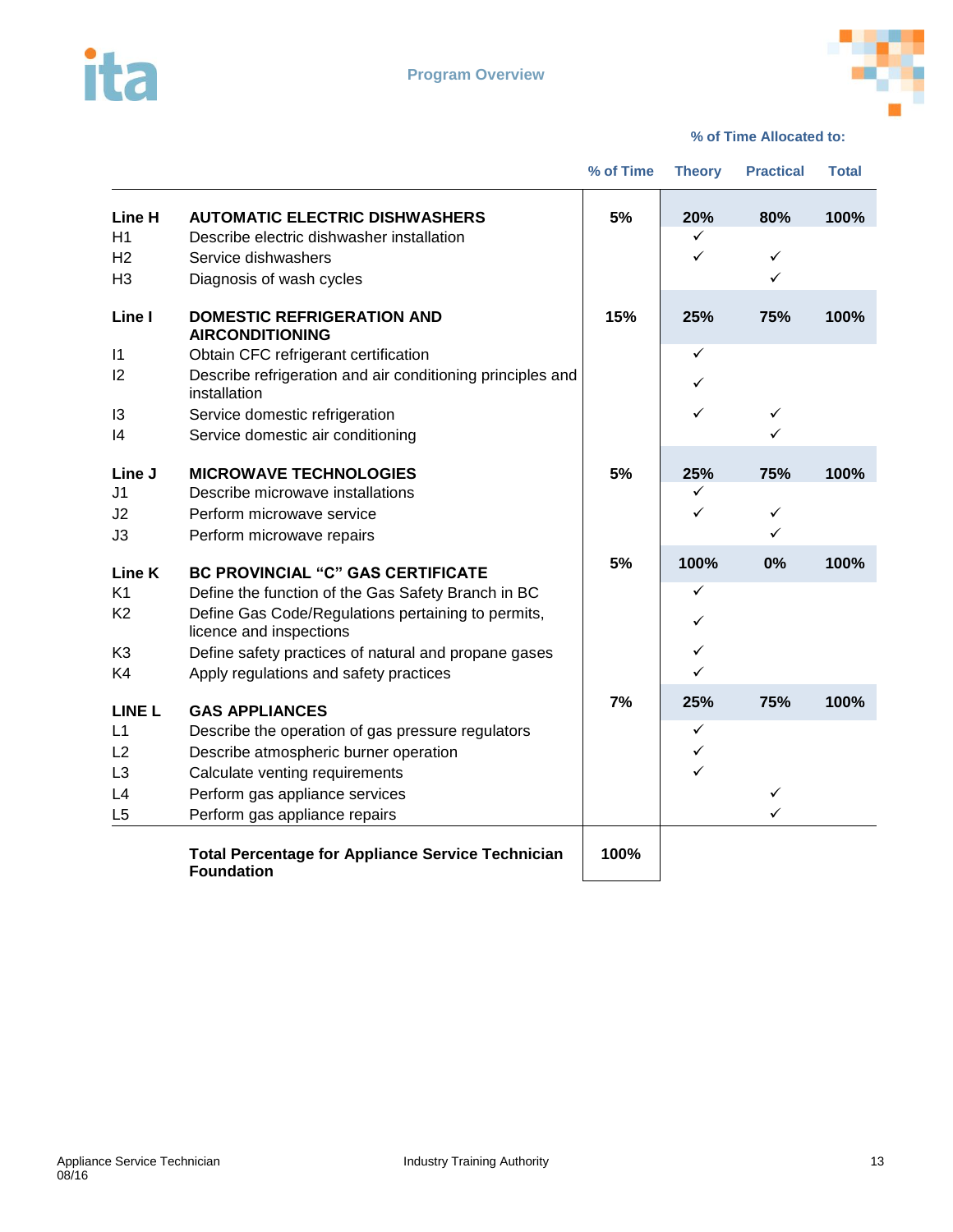<span id="page-15-0"></span>



# **Section 3 PROGRAM CONTENT**

# **Appliance Service Technician**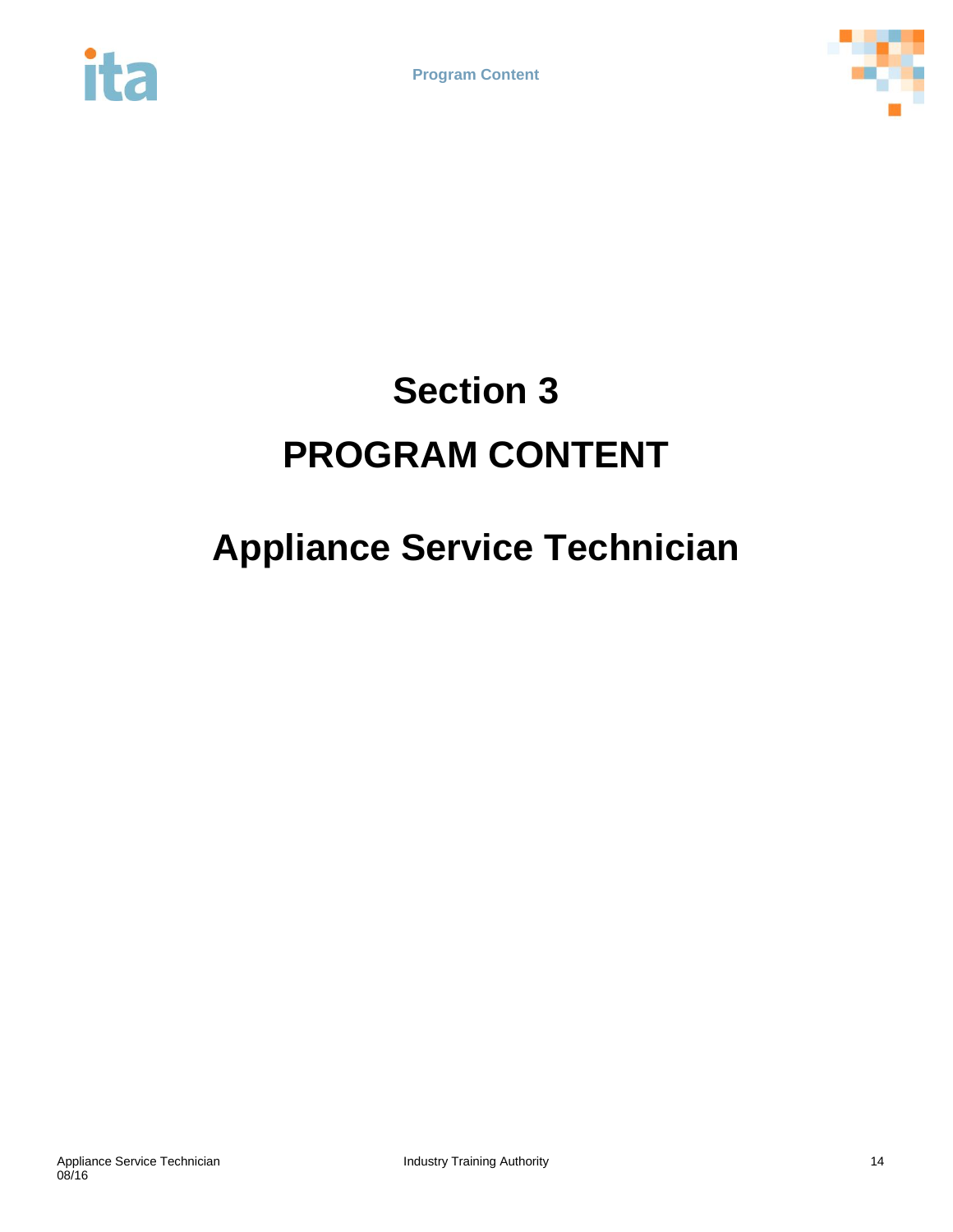<span id="page-16-0"></span>



# **Foundation Appliance Service Technician**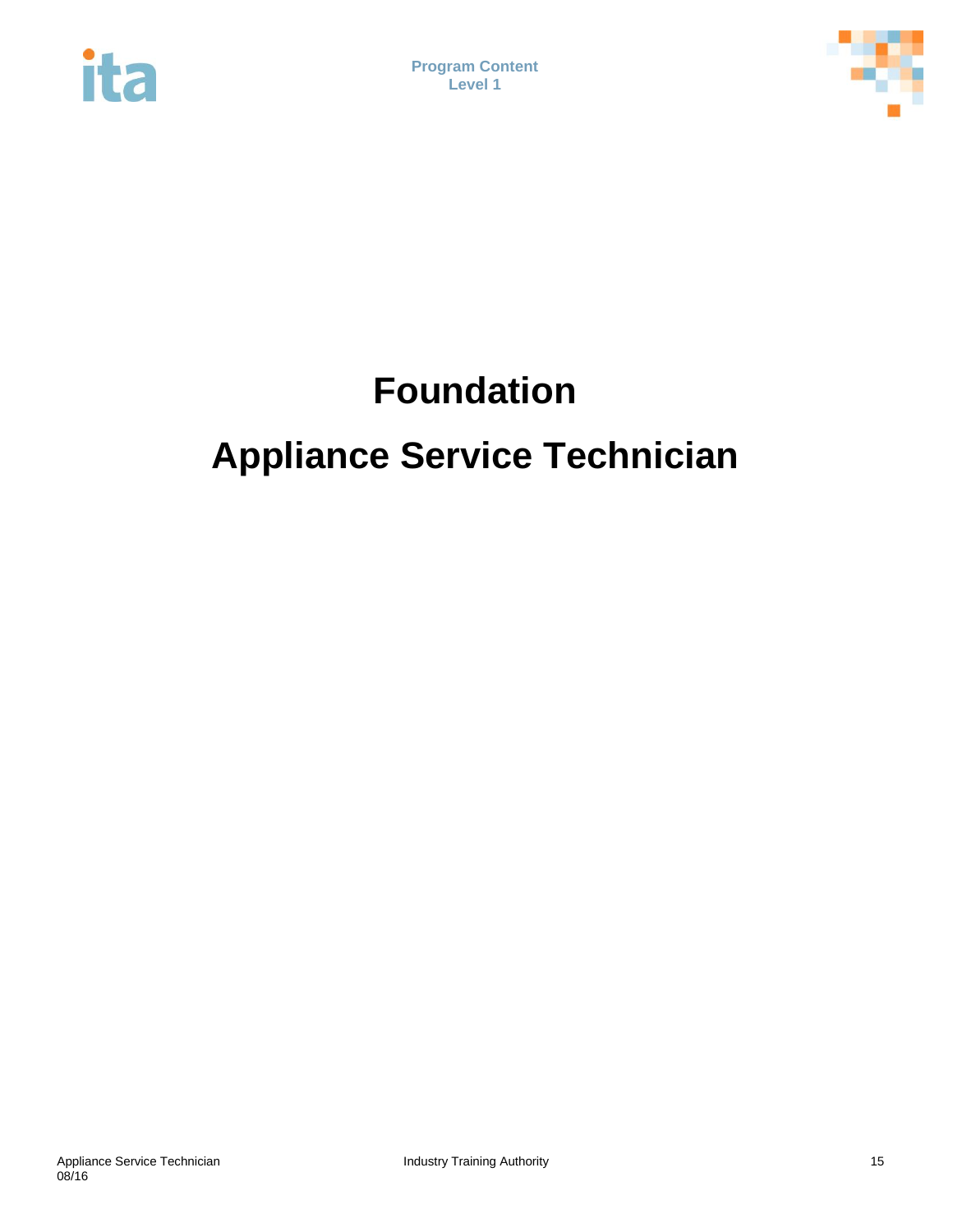

# **Line (GAC): A OCCUPATIONAL SKILLS**

**Competency: A1 Describe safety in appliance servicing**

### **Objectives**

To be competent in this area, the individual must be able to:

- Describe workplace safety.
- Describe electrical safety.

### **LEARNING TASKS CONTENT**

1. Describe workplace safety **Safety Safety** in the class

- - o Behaviour
	- o PPE (Personal Protective Equipment)
- Safety in the shop
	- o Behaviour
	- o PPE
	- o Tools and equipment
- Fire safety
	- o Class A,B,C and D fires and extinguisher types for each
	- o P.A.S.S.
		- $Pull$
		- Aim
		- **Squeeze**
		- **Sweep**
	- o Conditions
		- **Fuel**
		- **Dxygen**
		- **Heat**
- 2. Describe electrical safety **Electrical safety and equipment** 
	- o PPE
	- o Instructor consultation
	- o Curcuit protected outlet
	- o Electical safe tools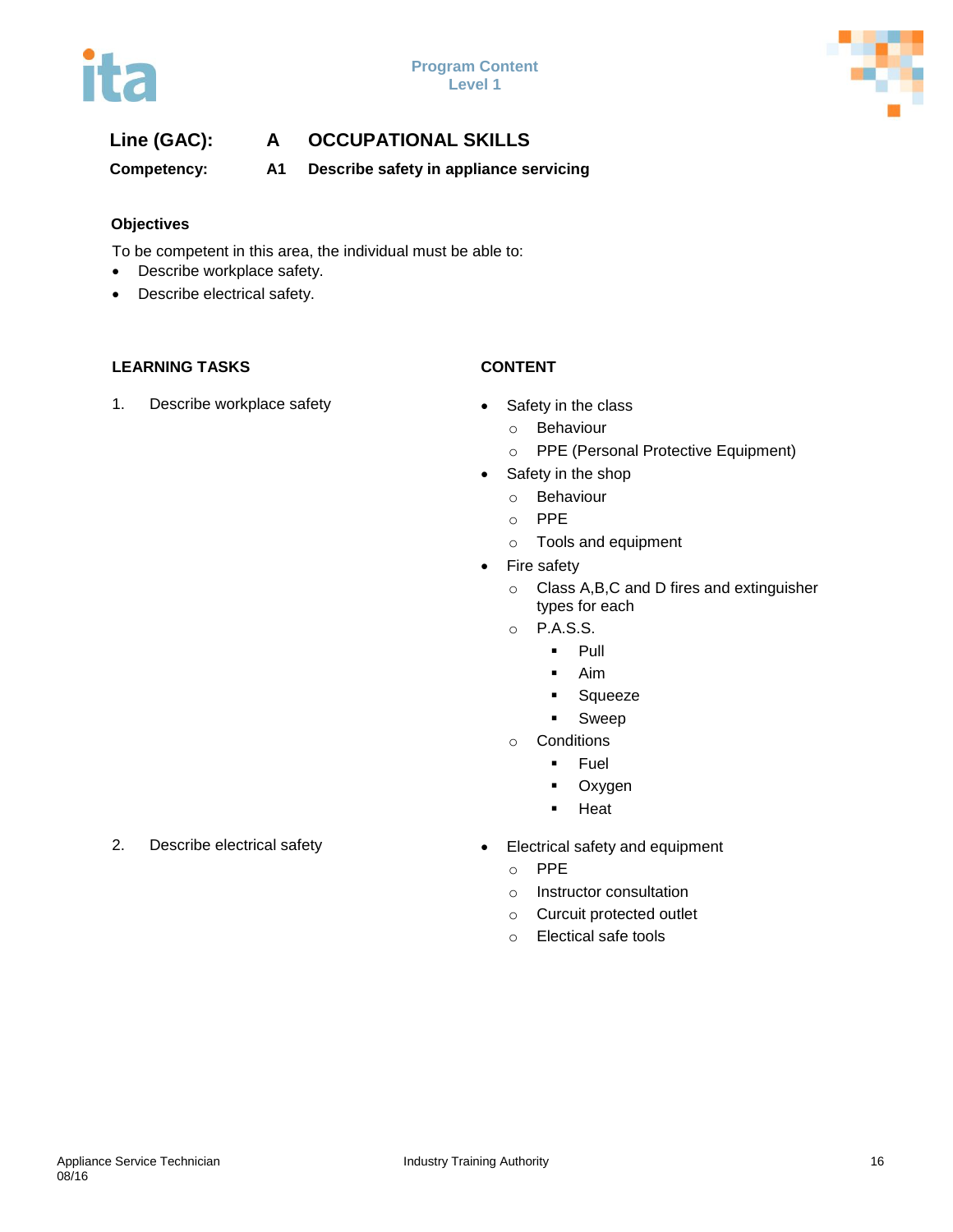

# **Line (GAC): A OCCUPATIONAL SKILLS**

**Competency: A2 Describe customer relations**

### **Objectives**

To be competent in this area, the individual must be able to:

• Describe customer relations.

## **LEARNING TASKS CONTENT**

- 1. Describe customer relations **Communicate courteously and effectively with** customers
	- o Effective listening
	- o Sociable and personal ethics
	- o Non-verbal cues
	- o Diverse background and cultural differences
	- o Recognizing problems and devising and implementing a plan of action for customers
	- o Handling concerns or conflicts effectively with active listening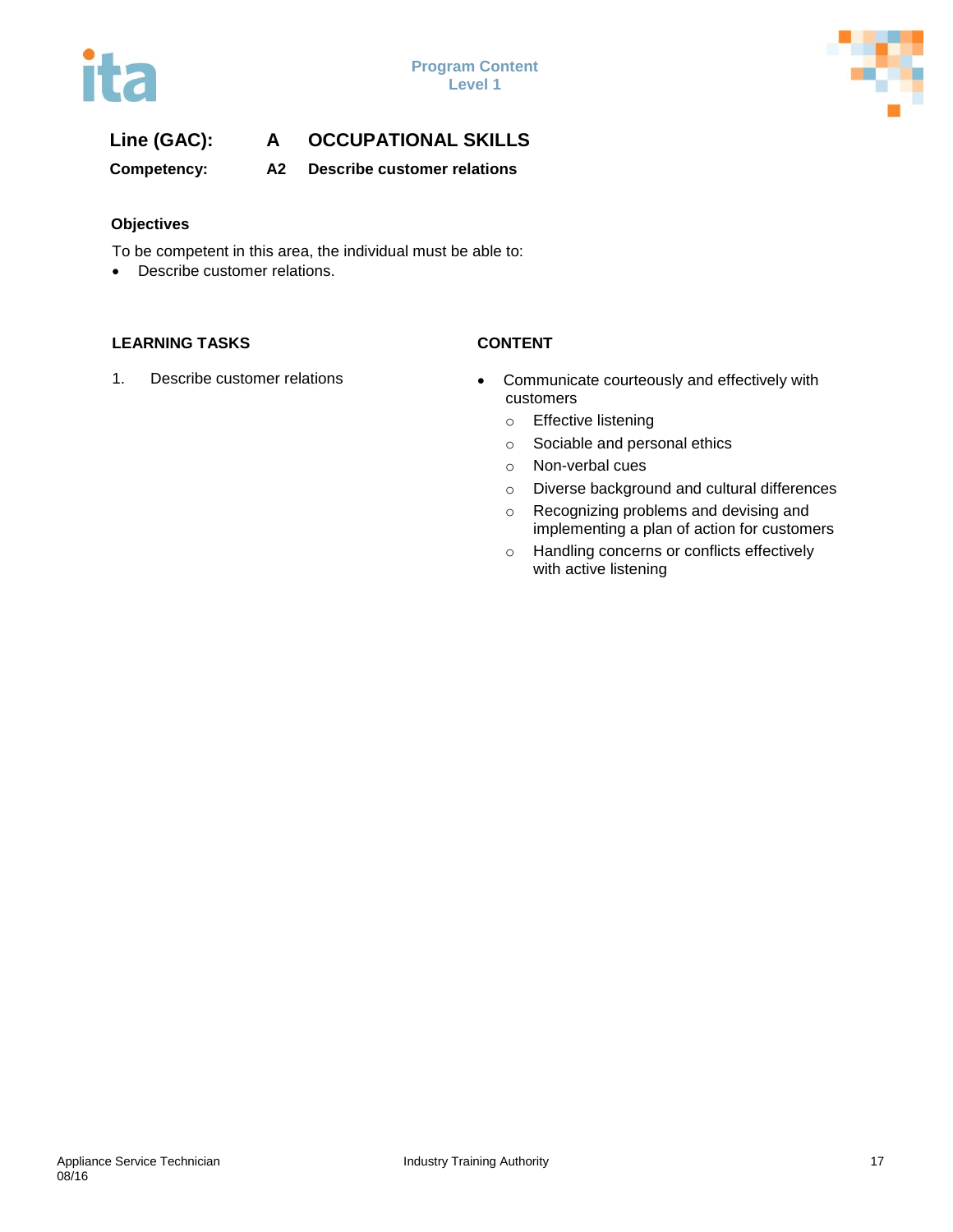

# **Line (GAC): A OCCUPATIONAL SKILLS**

**Competency: A3 Identify tools**

## **Objectives**

To be competent in this area, the individual must be able to:

- Identify basic tools.
- Identify power tools.
- Describe tool safety.

## **LEARNING TASKS CONTENT**

1. Identify basic tools **Access 1. Constanting Constanting Constanting Constanting Constanting Constanting Constanting Constanting Constanting Constanting Constanting Constanting Constanting Constanting Constanting Const** 

- - o Screw drivers
	- o Nut drivers
	- o Hammers
	- o Punches and chizzles
	- o Plyers
	- o Hack saw
	- o Files
	- o Levels
- Maintenance and Storage
- 2. Identify power tools **COVID-10 COVID-10** Power tools
	- o Drill
	- o Grinder
	- o Cordless tools
		- **Screw drivers**
		- **Drills**
		- **Nut drivers**
		- **Cut off tool**
		- **Buffer**
	- o Vaccum pumps
	- Maintenance and Storage
- 3. Describe tool safety **Accord 20 Follows** Proper handling
	- Proper shapening
	- Cut direction
	- Appropriate tool for job

### **Achievement Criteria**

|            | Performance Utilize lab 1 for theory assessment.                                         |
|------------|------------------------------------------------------------------------------------------|
| Conditions | In the classroom, complete sections that cover the description of electrical principles. |
| Criteria   | Achieve a minimum of 70% on the basic electrical exam #1.                                |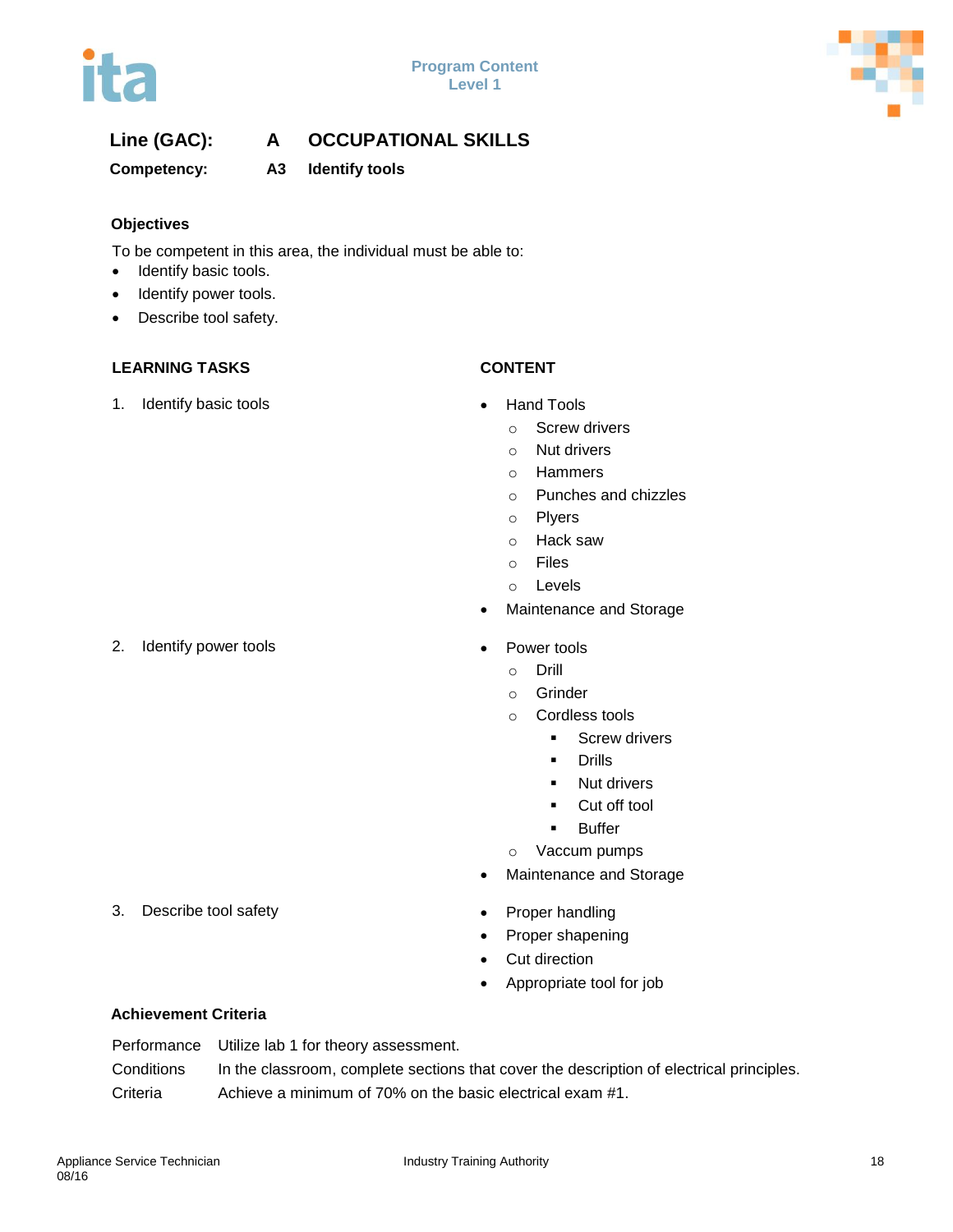

**Competency: B1 Describe electrical principles**

#### **Objectives**

To be competent in this area, the individual must be able to:

• Describe electrical priciples.

## **LEARNING TASKS CONTENT**

- 1. Describe electrical principles **and Caucal Calternating Current**) and DC (Direct Current) theory
	- o Ohms law
	- o Kirchhoffs law
	- Curcuits
		- o Simple
		- o Series
		- o Parallel
		- o Series parallel (combination series)
	- DC fundimentals
	- AC theory
		- o Motors
		- o Transformers
		- o Solonoids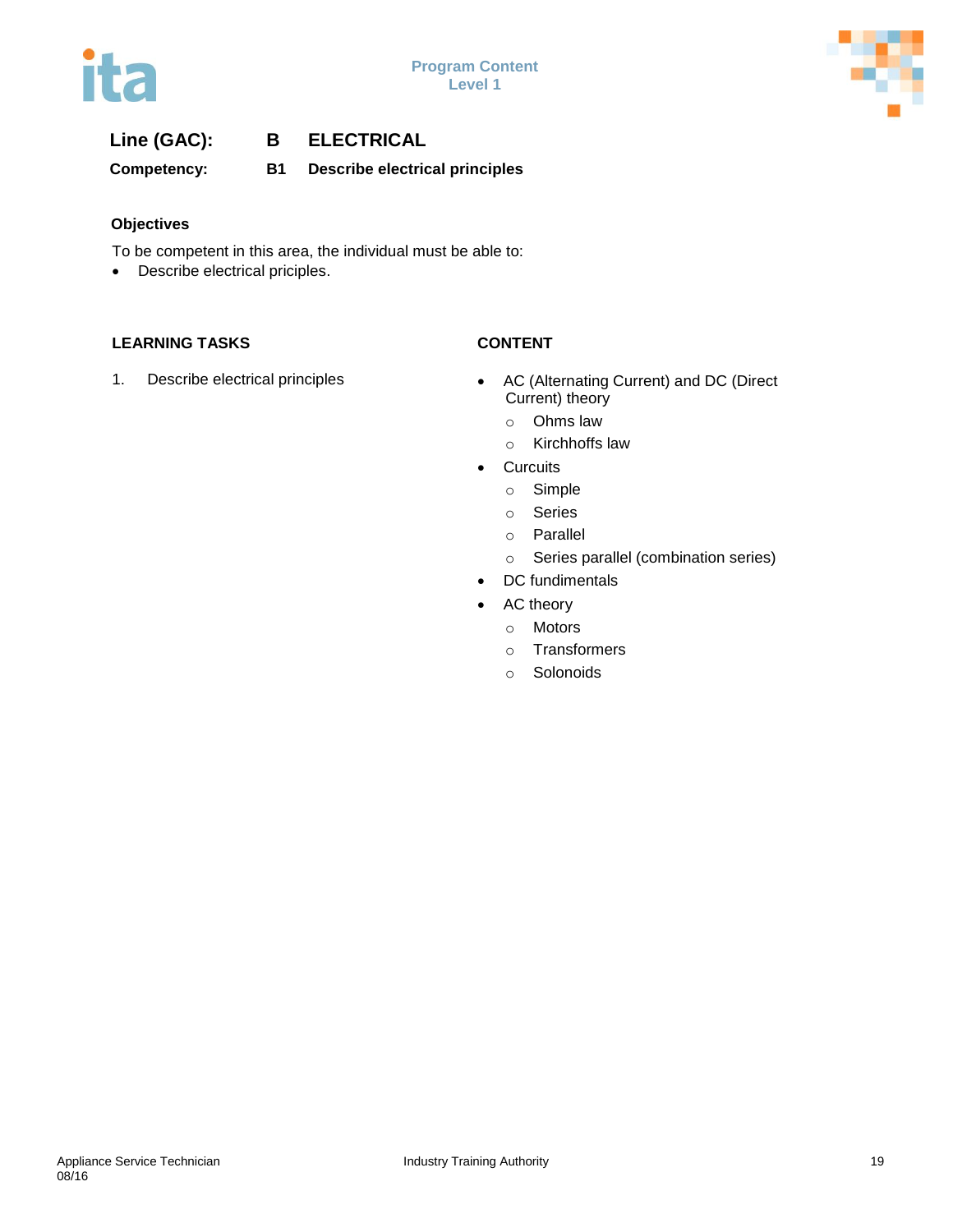

**Competency: B2 Describe household wiring**

#### **Objectives**

To be competent in this area, the individual must be able to:

Describe household wiring and fusing.

## **LEARNING TASKS CONTENT**

- $1.$  Describe household wiring and fusing  $\bullet$  Wire sizes
	-
	- Supply aplage
	- Proper recepticals
	- Installation of recepticals
	- Gauging of wires
	- Breaker tolerance
	- Circuit protection
	- Connection integrity
	- Fuses
		- o Analysis
		- o Identification and selection
	- Input fazes
		- o Sourse and type
		- o Frequencies
		- o Voltage
		- $o$  240 208
		- o 120
		- o 110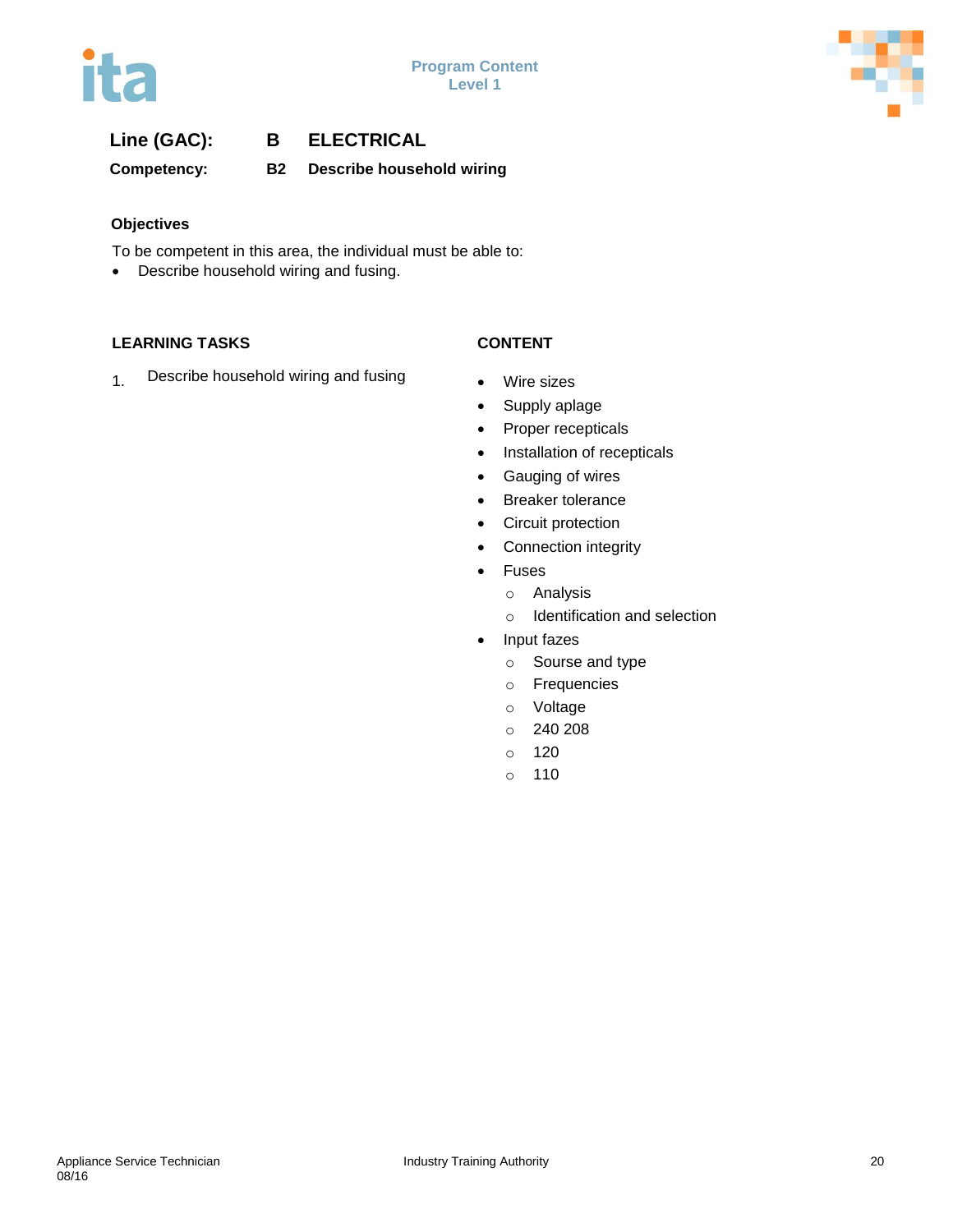

**Competency: B3 Utilize electrical test equipment**

#### **Objectives**

To be competent in this area, the individual must be able to:

- Identify electrical test equipment.
- Utilize electrical test equipment.

### **LEARNING TASKS CONTENT**

1. Identify electrical test equipment • Meters

- o Multi meter
	- **Analog**
	- **Digital**
- o Amp prob
- o Watt meter
- o Capicitance meter
- o Mega OHM meter
- o Frequency meter
- o Pyrometer/thermometer

- 
- 2. Utilize electrical test equipment Power applications in AC and DC curcuits
	- Curcuit isolation
		- o Voltage
		- o Continuety
		- o Resistance
		- o Current
	- Series and parallel testing

### **Achievement Criteria**

Performance Utilize lab 1 for theory assessment.

Conditions In a shop setting the learner will utilize electrical test equipment on select circuits.

Criteria Criteria Achieve a minimum of 70% on the basic electrical exam #1.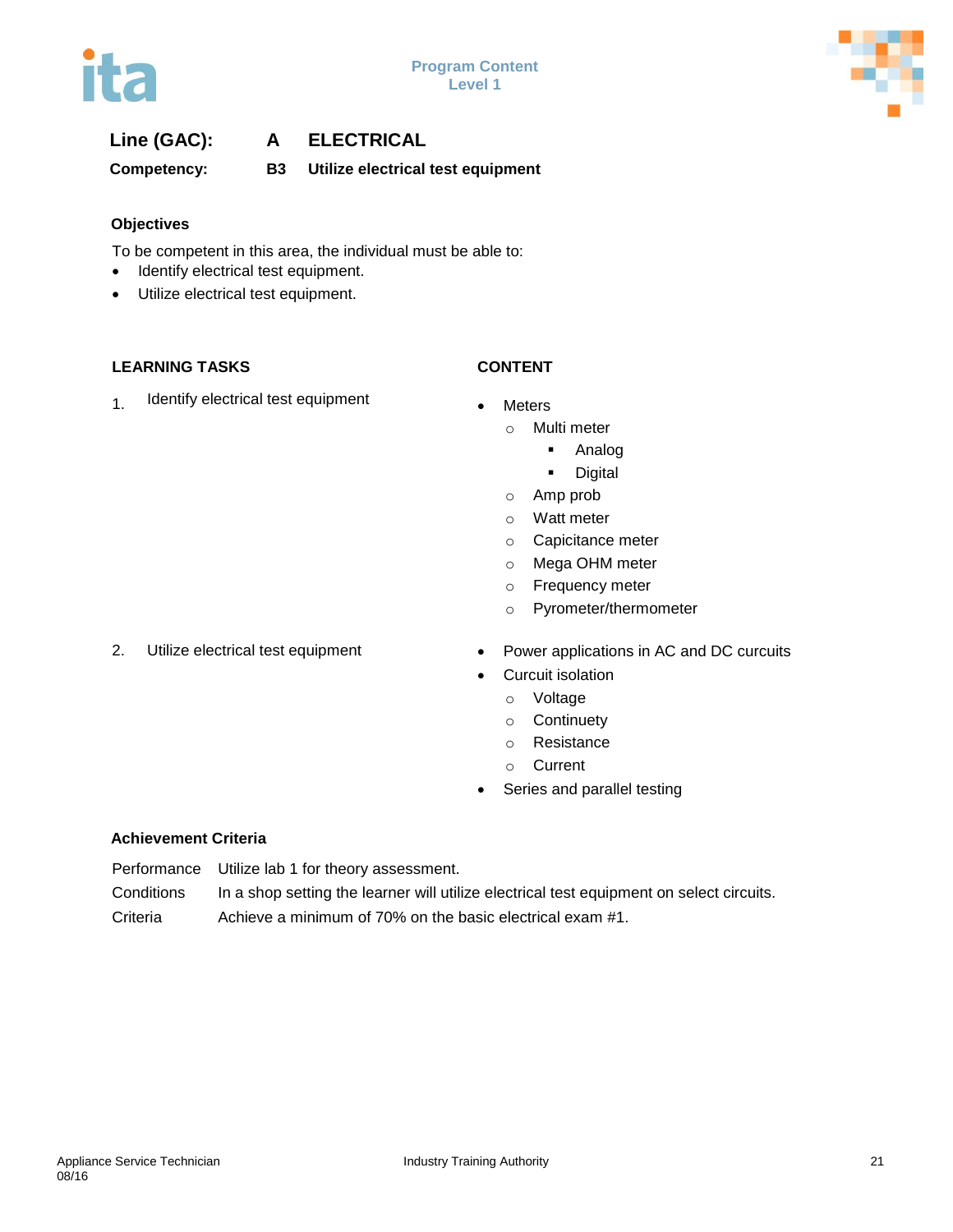**Competency: B4 Describe the laws of electromagnetism**

### **Objectives**

To be competent in this area, the individual must be able to:

- Describe the laws of electromagnetism.
- Describe inductance in coils, transformers and relays.

#### **LEARNING TASKS CONTENT**

- 1. Describe the laws of electromagnetism Permanent magnet
	- - o Magnetic fields of flux
		- o North and south poles
		- o Invisible fields of energy
		- o Magnetic materials
	- Electro magnetism
		- o Left hand thumb rule
	- Inductive magnetism
	- Coils
- 2. Describe inductance in coils, transformers and relays
- Induced EMF (Electro Motive Force) o Mutual induction
- Capacitance
- Saturation
- Turns ratio
- Efficiency

### **Achievement Criteria**

Performance Utilize lab 1 for theory assessment.

Conditions In the classroom, complete sections that cover the description of electrical principles. Criteria Achieve a minimum of 70% on the basic electrical exam #2.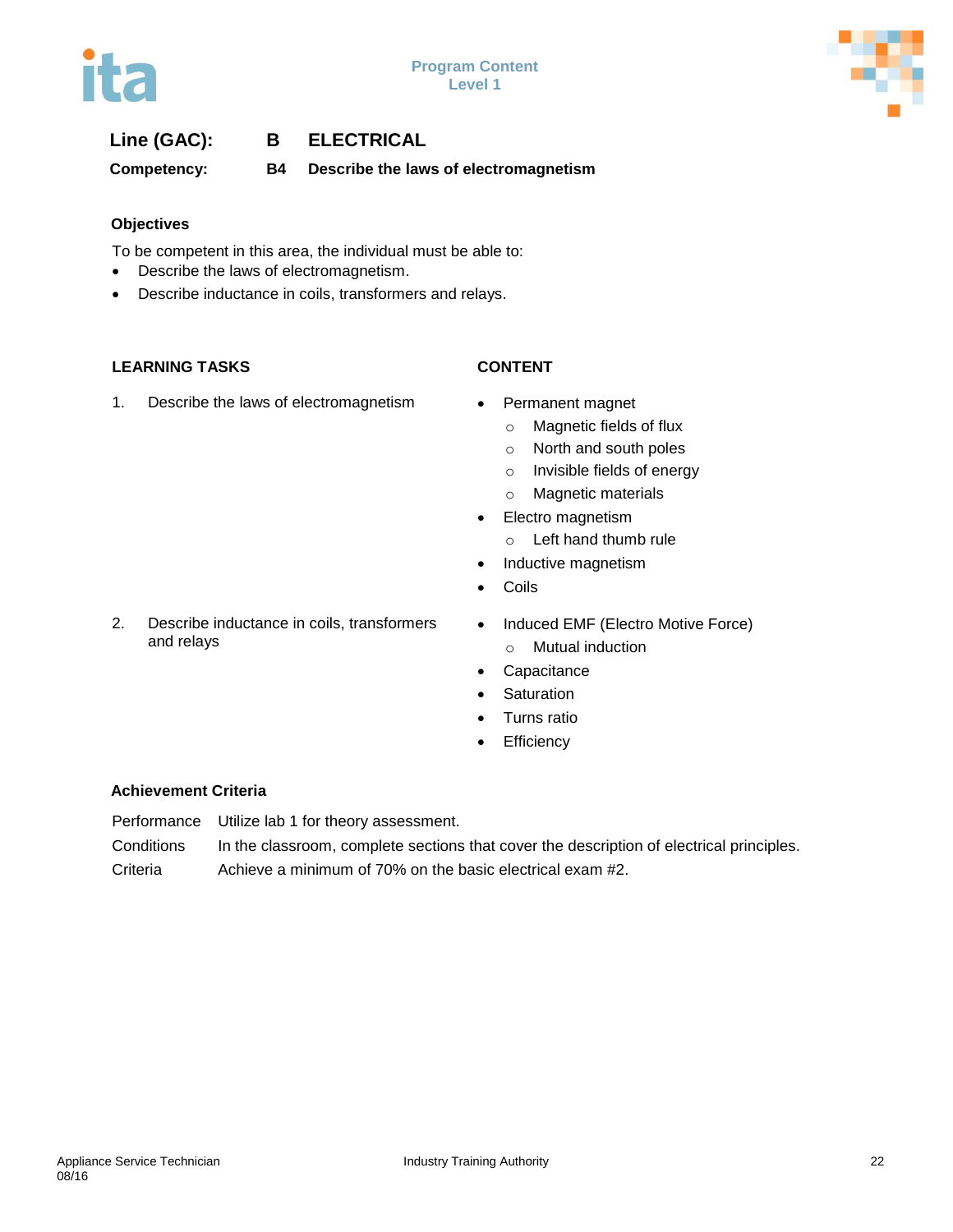

## **Competency: B5 Identify electric motors**

#### **Objectives**

To be competent in this area, the individual must be able to:

- Describe theory of electric motors.
- Describe theory of electric switching.
- Identify electric motors.

#### **LEARNING TASKS CONTENT**

1. Describe theory of electric motors **Induce fields of energy** 

- - o Electrical energy to mechanical energy
- AC motors
- DC motors
- Motor poles
- Capacitor start
- 2. Describe theory of electric switching Motor switches
- 
- 3. Identify electric motors **COM COMPACT COMPACT CONTENT COMPACT COMPACT COMPACT** 
	- o Shaded pole

 Centrifical switches • Electronic switches Relay switching

- o Permanent magnet motors
- o Induction motors
- DC motors
	- o Universal motors
	- o Brushes
- Motor poles
- Capacitor start

#### **Achievement Criteria**

Performance Utilize lab 2 for theory assessment.

Conditions In the classroom, complete sections that cover the description of electrical principles.

Criteria Achieve a minimum of 70% on the basic electrical exam #2.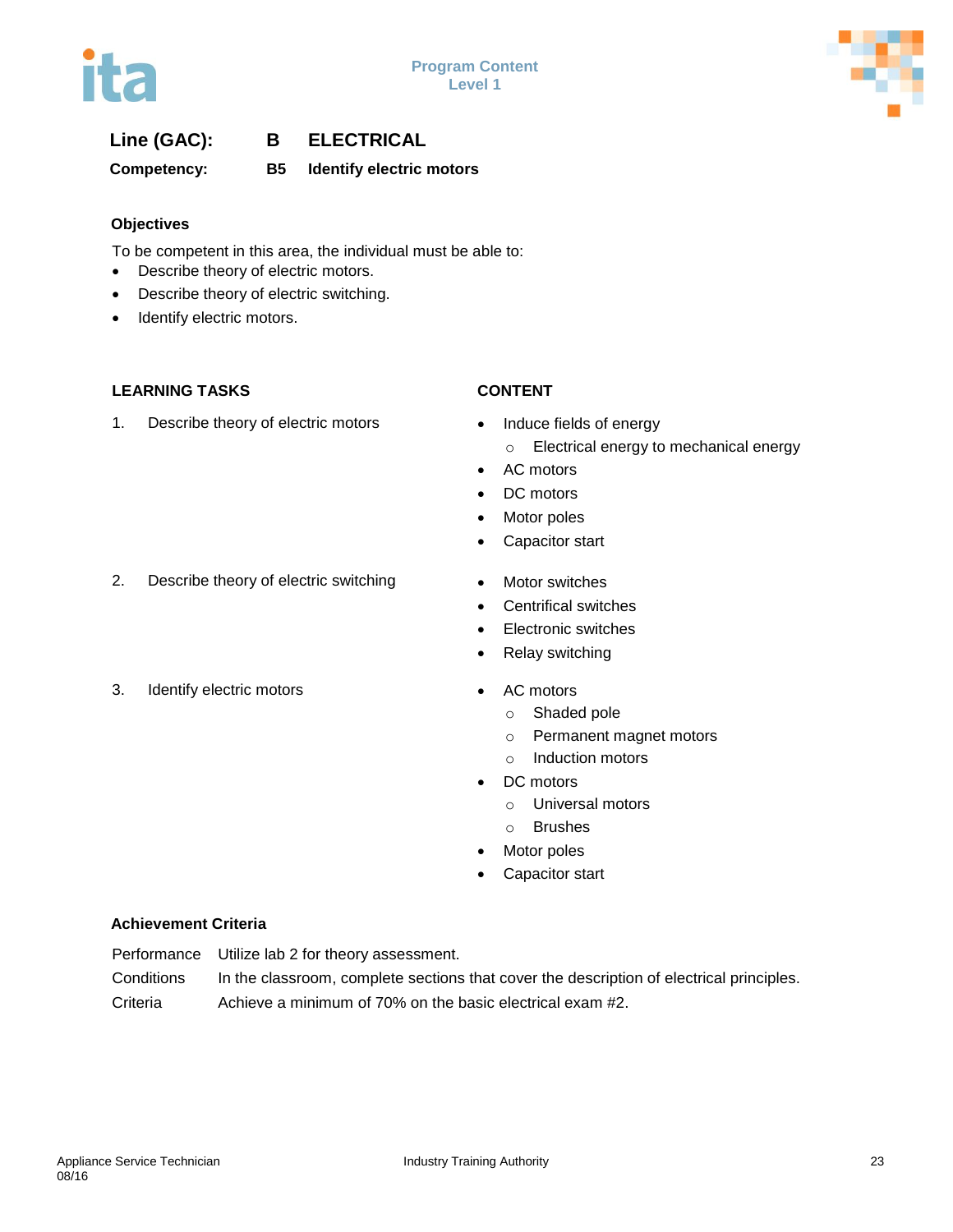

**Competency: B6 Demonstrate troubleshooting with wiring schematics**

#### **Objectives**

To be competent in this area, the individual must be able to:

- Identify electrical components and their symbols.
- Demonstrate troubleshooting with wiring schematics.

### **LEARNING TASKS CONTENT**

1. Identify electrical components and their symbols

- Electrical circuit
	- o Power source
	- o Conductor
	- o Switch
	- o Load
- Electrical components
	- o Coil
	- o Heater
	- o Resistor
	- o Motor
	- o Switch
		- **Single pole**
		- **Double pole**
		- **Single throw**
		- **Double throw**
- Electrical terms
- Component and symbol chart
- 2. Demonstrate troubleshooting with wiring schematics
- Electrical laws
	- o OHMS laws
	- o Kirchhoff laws
- Wiring diagrams
	- o Pictorial diagrams
	- o Wiring schematics
- Circuit isolation

#### **Achievement Criteria**

|            | Performance Utilize lab 1 for theory assessment.                                         |
|------------|------------------------------------------------------------------------------------------|
| Conditions | In the classroom, complete sections that cover the description of electrical principles. |
| Criteria   | Achieve a minimum of 70% on the basic electrical exam #2.                                |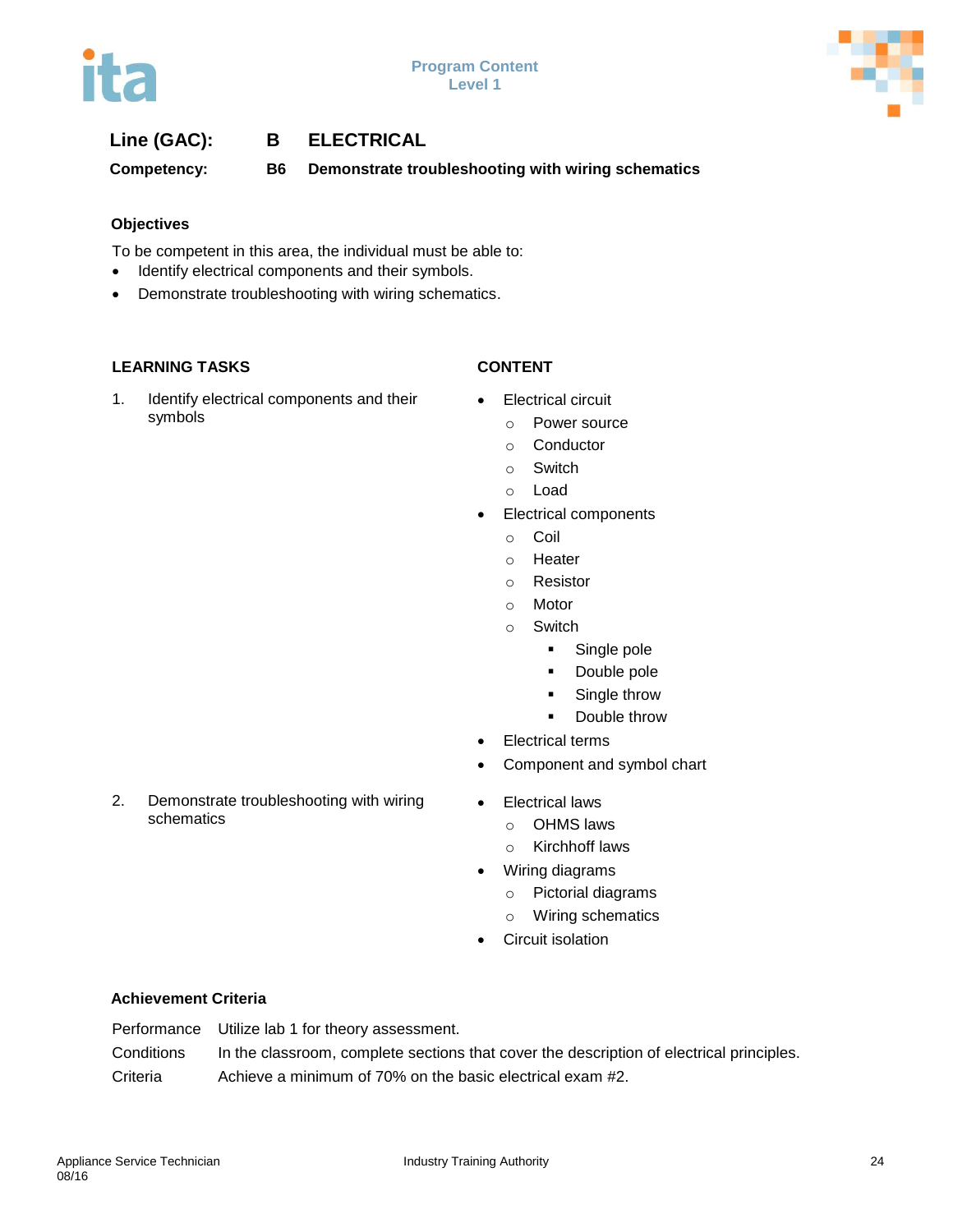

# **Line (GAC): C ELECTRONICS**

**Competency: C1 Describe solid state components** 

## **Objectives**

To be competent in this area, the individual must be able to:

Describe solid state components.

## **LEARNING TASKS CONTENT**

1. Describe solid state components <br>
• Electron and electronic flow

- 
- Diodes
- Silicone controlled rectifiers
- Triacs
- Diacs
- Resistors
- Capacitors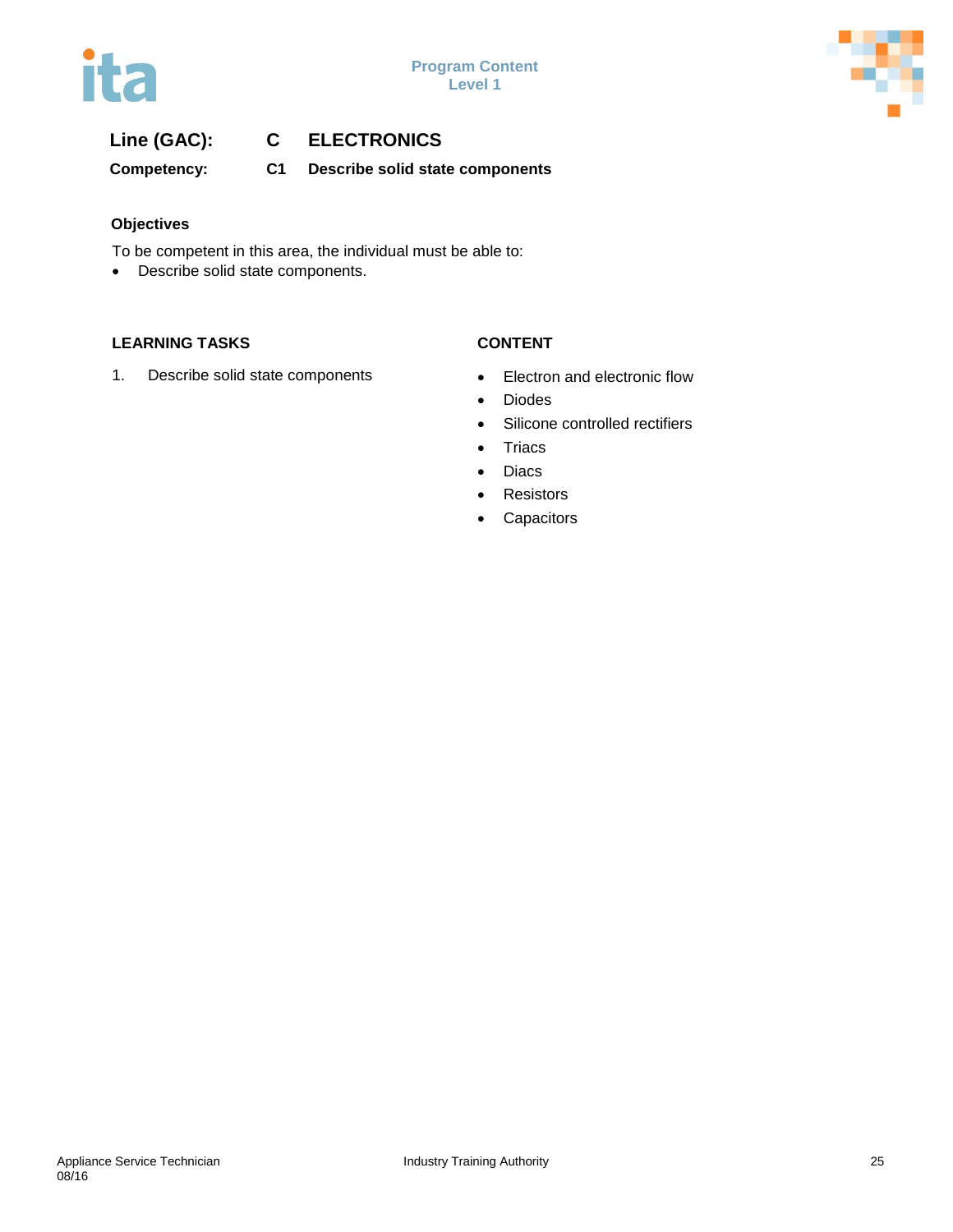

## **Line (GAC): C ELECTRONICS**

**Competency: C2 Build power supplies and electrical filter systems** 

### **Objectives**

To be competent in this area, the individual must be able to:

- Build working circuits with diodes.
- Build working half-wave power supplies.

### **LEARNING TASKS CONTENT**

1. Build working circuits with diodes **and School Containst Materials** 

- - o Transformer
	- o Bread boards
	- o Resistors
- Various components
- **Circuits** 
	- o Simple circuit
	- o Voltage double circuit
	- o Capacitive circuit
- Various connections
	- o Soldered
	- o Non-soldered
- 2. Build working half-wave power supplies Half-wave voltage doubling
	-
	- Capacitive circuit

### **Achievement Criteria**

- Performance Utilize the building circuit lab for theory assessment.
- Conditions In the shop, complete sections that cover the description of building power supplies and electrical filter systems.
- Criteria **Achieve a minimum of 70% on the basic electrical exam #2.**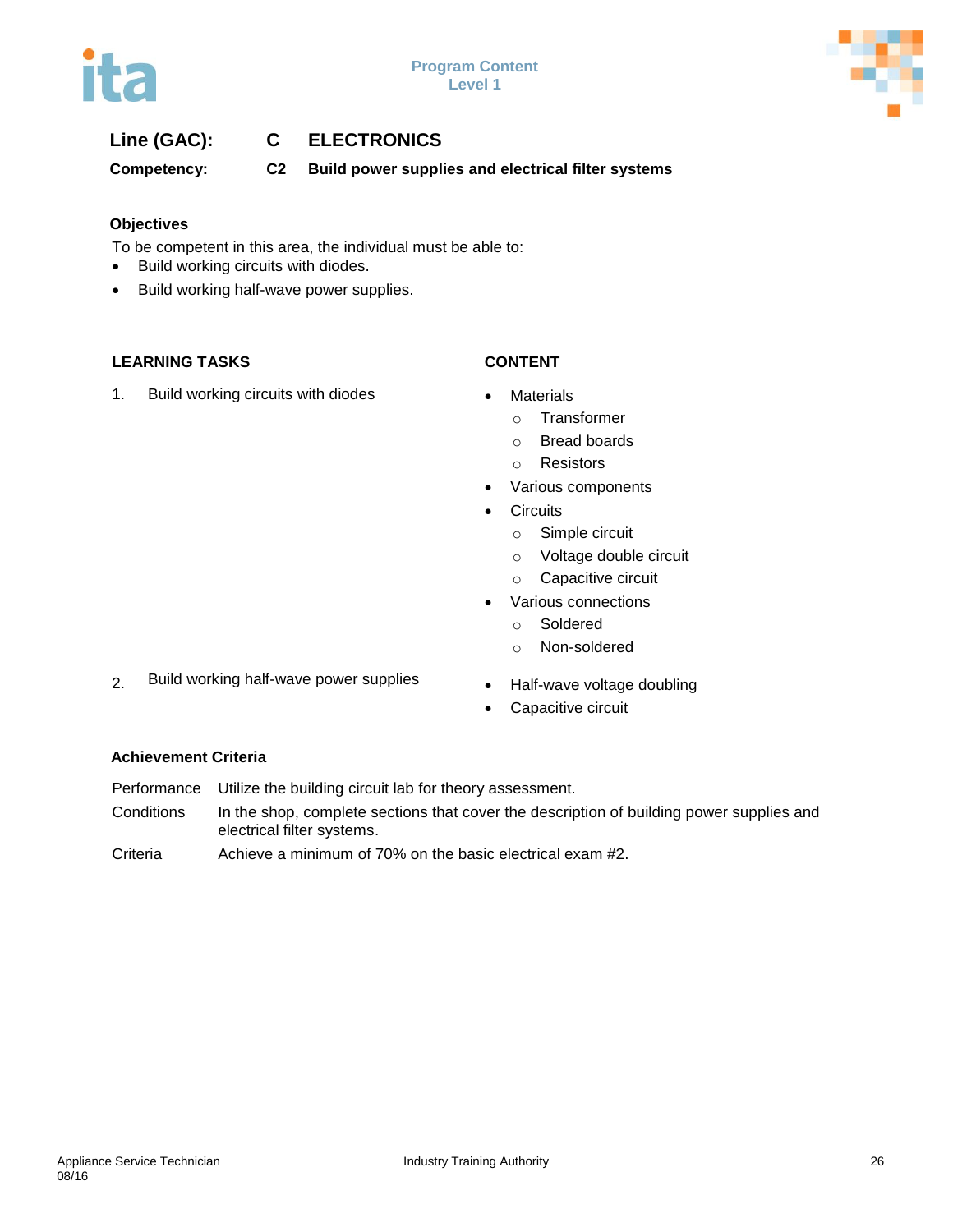# **Line (GAC): C ELECTRONICS**

**Competency: C3 Describe sine wave and rectification** 

### **Objectives**

To be competent in this area, the individual must be able to:

- Identify sine wave and applications in alternating current.
- Identify sine wave with an oscilloscope.
- Describe silicone controlled rectifiers for AC and DC circuits.
- Identify diode and silicon controlled rectifiers.
- Explain full and half wave rectification.

### **LEARNING TASKS CONTENT**

1. Identify sine wave and applications in alternating current

- Square wave
- Full wave
- Half wave
- 2. Identify sine wave with an oscilloscope Adjust settings
	- AC full wave
	- DC half wave
	- Square wave
	- EFI filtering
- 3. Describe silicon controlled rectifiers for AC and DC circuits
- Rectification
	- o DC silicon controlled rectifieres
- **Switching** 
	- o AC triacs
	- o Diacs
- Doping agents
- PN junctions
- Holes
- Acceptors
- Silicones
- **Molicules**
- Insolators
- **Conductors**
- Semy conductors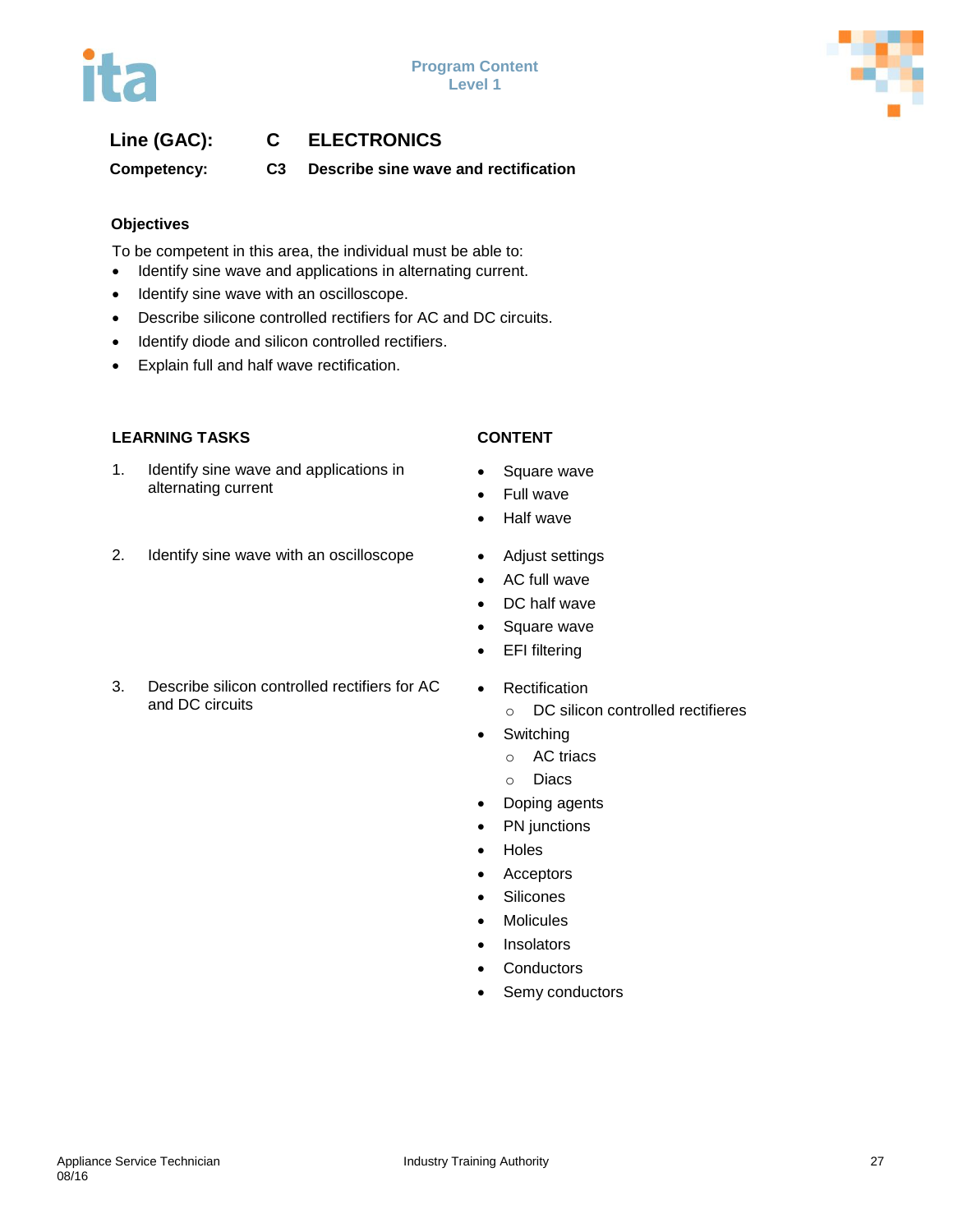

- 4. Identify diode and silicone controlled rectifiers
- PN junctions
- DC device
- Rectifies full sign wave
- Diods
	- o Zener
	- o Silicon
- 5. Explain full and half wave rectification Voltage splitting
	- Full wave
		- o DC circuit
		- o Full voltage
	- Half (pulse) wave
		- o Half wave voltage doubling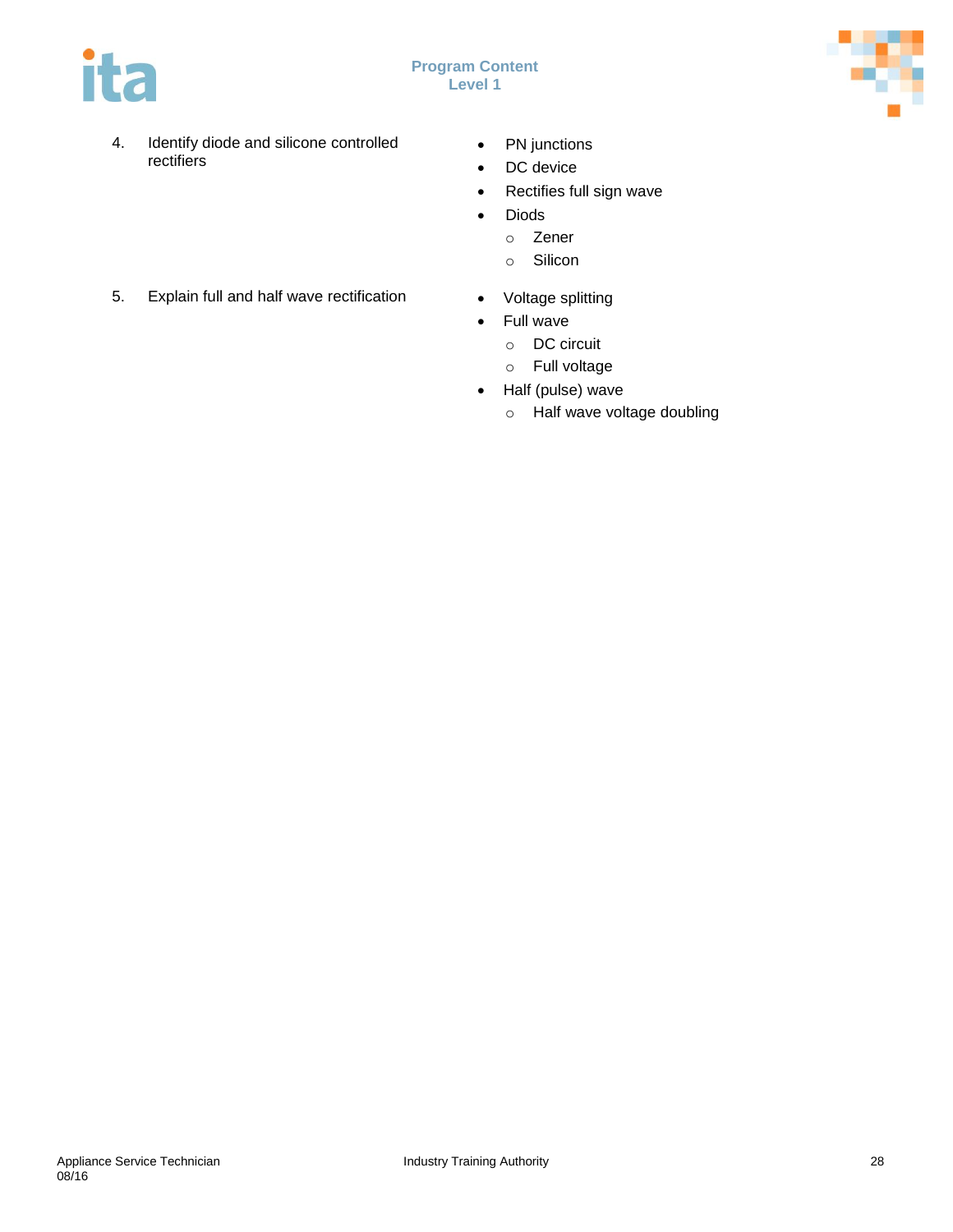

**Competency: D1 Describe principles and operation of garbage disposals**

## **Objectives**

To be competent in this area, the individual must be able to:

- Describe principles and operation of garbage disposals.
- Describe garbage disposal installation.
- Describe the theory of garbage disposer functions.

### **LEARNING TASKS CONTENT**

1. Describe principles and operation of garbage disposals

- **•** Benefits and environmental principles
- **•** Efficient disposal of waste products
- Loading procedures
- Continuous feed
- Batch feed
- Reversible and non-reversible
- 2. Describe garbage disposal installation Requirements
- 3. Describe the theory of garbage disposer functions
- o Monisipal code

o Pluming o Electrical

- Disposer functions
- Safety device
- Theory of operation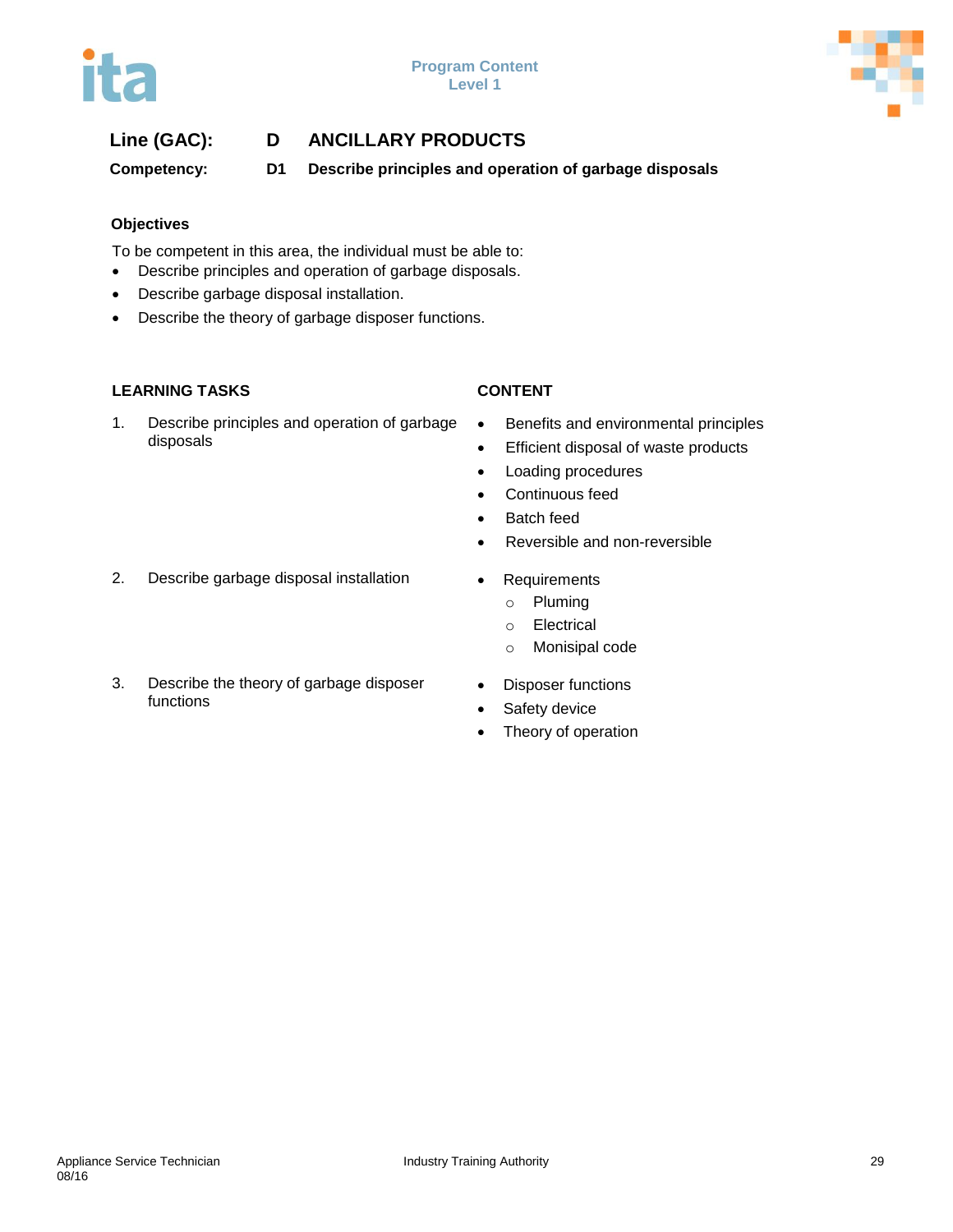

**Competency: D2 Perform services on garbage disposals**

## **Objectives**

To be competent in this area, the individual must be able to:

- Perform motor test of garbage disposal.
- Perform motor switch and safety device repairs of garbage disposals.

#### **LEARNING TASKS CONTENT**

1. Perform services on garbage disposal • Testing of switches

- Un-jamming
- Current testing
- 2. Perform motor switch and safety device repairs of garbage disposals.
- Hook up motor test cord
- Motor switch testing
- Test with meter
- Over load protector
- Test windings and meter

#### **Achievement Criteria**

- Performance Utilize waste disposal and trash compactor labs for theory and practical assessment.
- Conditions In the classroom, complete sections that cover the description of garbage disposal and trash compactors.

Criteria Achieve a minimum of 70% on the ancillary products exam.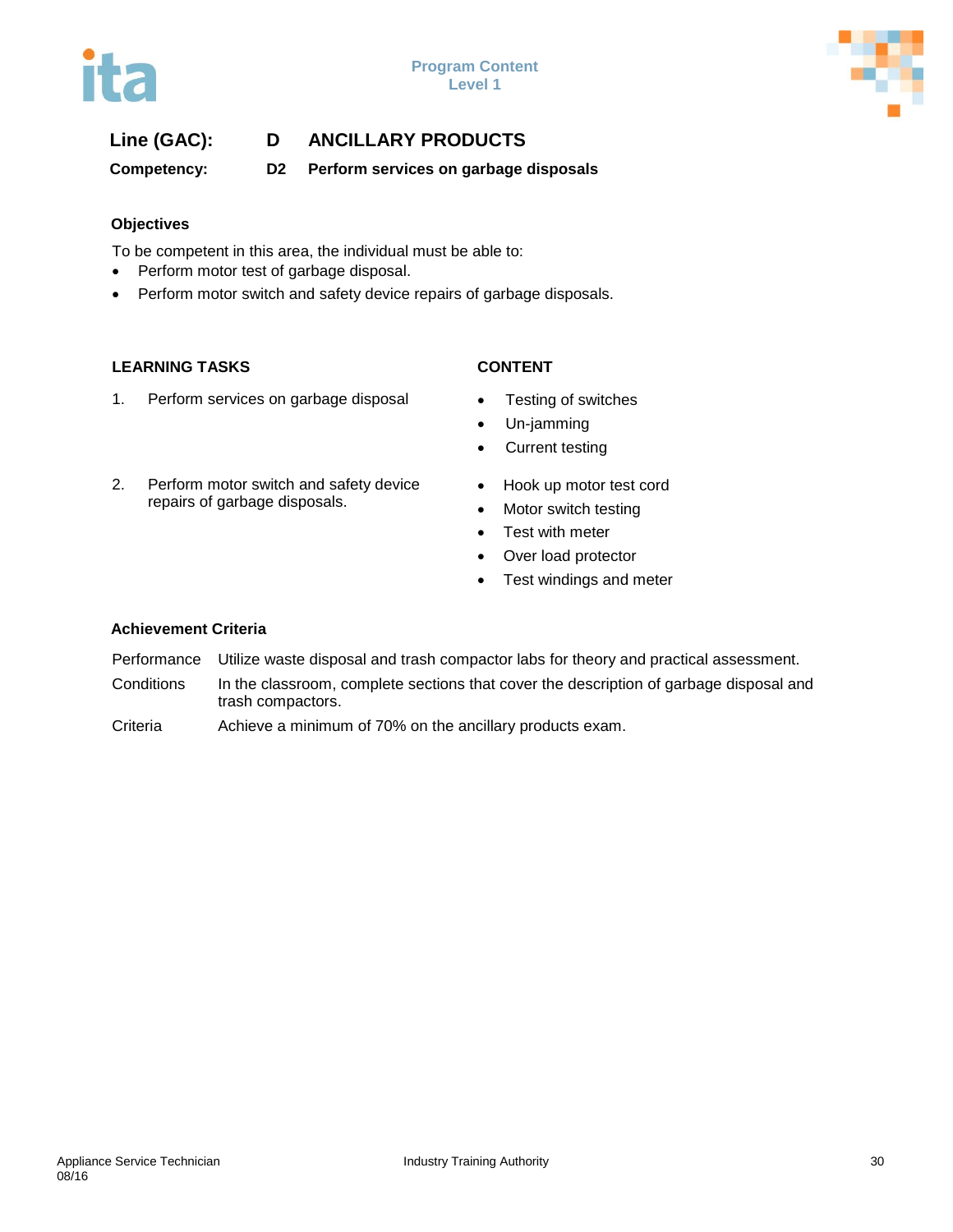

**Competency: D3 Describe principles and operation of trash compactors**

## **Objectives**

To be competent in this area, the individual must be able to:

- Describe installation and power requirements of trash compactors
- Describe principles and operation of trash compactors.
- Describe line diagrams of various cycles.

### **LEARNING TASKS CONTENT**

- 1. Describe installation and power requirements of trash compactors
- 2. Describe principles and operation of trash compactors
- 3. Describe line diagrams of various cycle **·** Cycles

- Location consideration
- Electrical connections
- Level
- Reduce size of garbage
- Electrical mechanical ram operation
- Limit swich controlled
- - o Downward stroke
	- o Upward stroke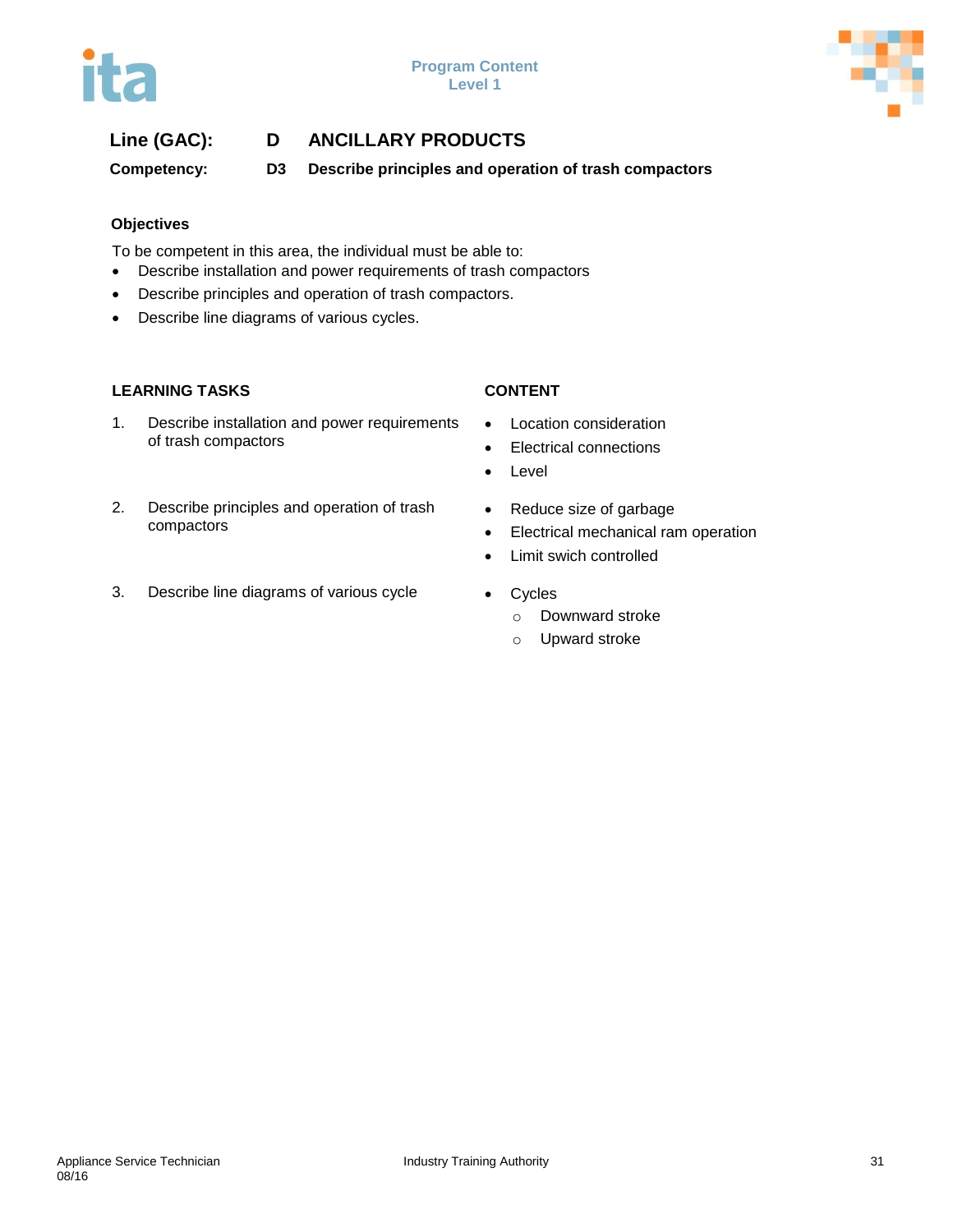

**Competency: D4 Perform services on trash compactors**

### **Objectives**

To be competent in this area, the individual must be able to:

- Perform testing on all switches for trash compactors.
- Perform motor and relay replacement on trash compactors.
- Demonstrate motor cycling for forward and reverse motion.
- Perform diagnosis of compactor faults.

### **LEARNING TASKS CONTENT**

- 1. Perform testing on all switches for trash compactors
- 2. Perform motor and relay replacement on trash compactors
- 3. Demonstrate motor cycling for forward and reverse motion
- 4. Perform diagnosis of compactor faults **Common faults**
- 
- Mechanical and electrical testing
- Accessing and removal techniques
- Mechanical drive system
- Electrical componenet operation
- 
- Spacific component failer
- Circuit analysis

### **Achievement Criteria**

- Performance Utilize waste disposal and trash compactor labs for theory and practical assessment.
- Conditions In the classroom, complete sections that cover the description of garbage disposal and trash compactors.

Criteria Achieve a minimum of 70% on the ancillary products exam.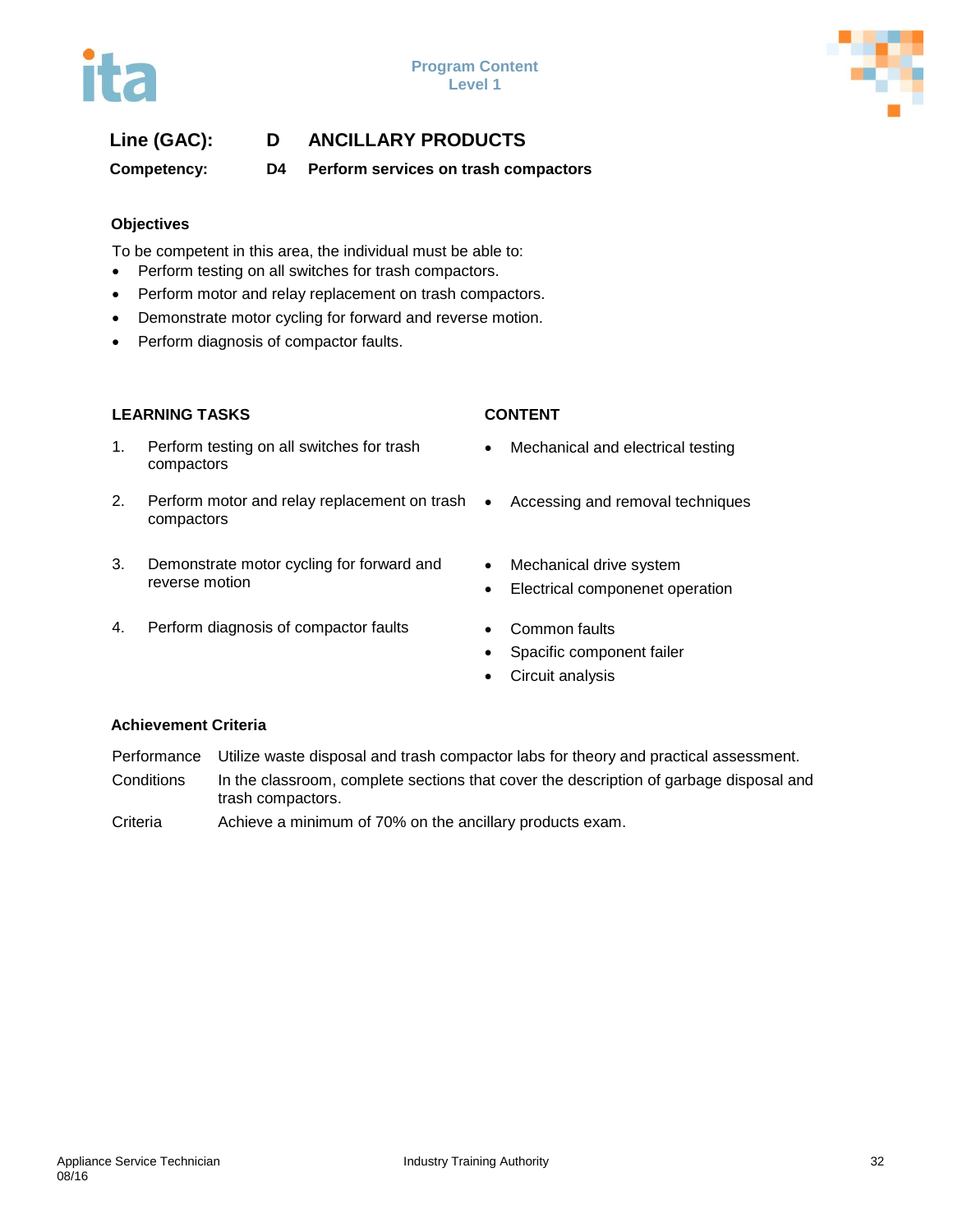

**Competency: D5 Describe principles and operation of electric water heaters**

### **Objectives**

To be competent in this area, the individual must be able to:

- Describe installation and operation of electric water heater.
- Describe safety procedures for water heaters.
- Describe the operation of safety thermostats.

### **LEARNING TASKS CONTENT**

1. Describe installation and operation of electric water heater

- Local installation codes for power and water supply of water heaters
- Voltages
- Polarity and grounding
- Power and pluming requirements o Drainage
- Locations
- 2. Describe safety procedures for water heaters Power off
	- Draining water
	- Full tank of water before water is turned on
	- Not working on water side while power on
	- Not energizing power while there is water
	- Monitor power
	- Temperature and pressure valves
- 3. Describe the operation of safety thermostats Temperature and pressure releaf valve
	- o High temp high pressure control
	- High temperature limit protection
	- Bi-metal high temperature limit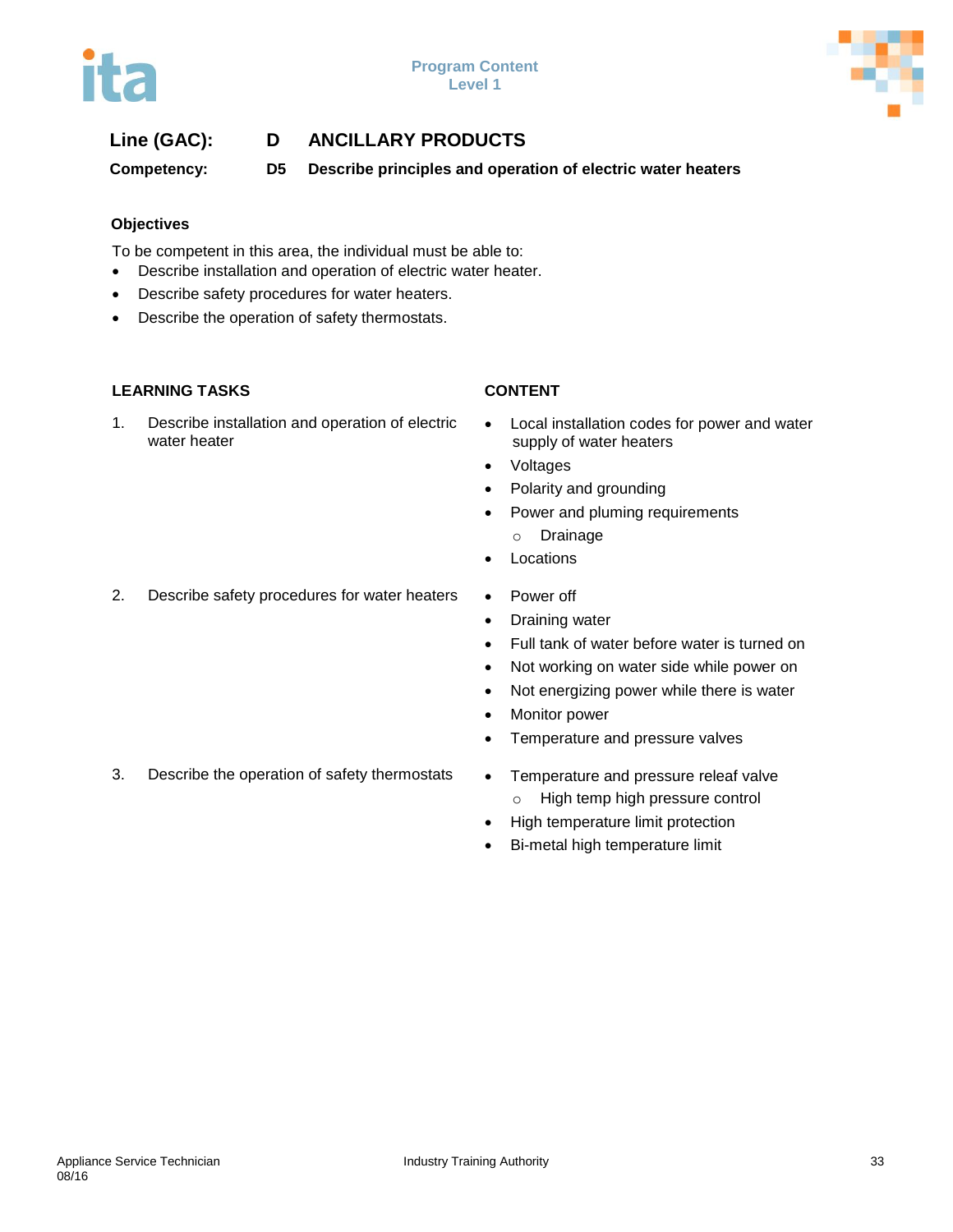

**Competency: D6 Perform services on electric water heaters**

#### **Objectives**

To be competent in this area, the individual must be able to:

- Perform heater element test and repair.
- Perform a systematic fault diagnosis and repair of water heater.

#### **LEARNING TASKS CONTENT**

1. Perform heater element test and repair • Multi meter test on element

- 
- Replacement procedures
- 2. Perform a systematic fault diagnosis and repair of water heater
- Meter usage
- Scymatic diagnosis
- Component removal

#### **Achievement Criteria**

- Performance Utilize hot water heaters, electric & gas troubleshooting lab for theory and practical assessment.
- Conditions In the shop, complete sections that cover the performance of electric water heaters.
- Criteria Achieve a minimum of 70% on the ancillary products exam.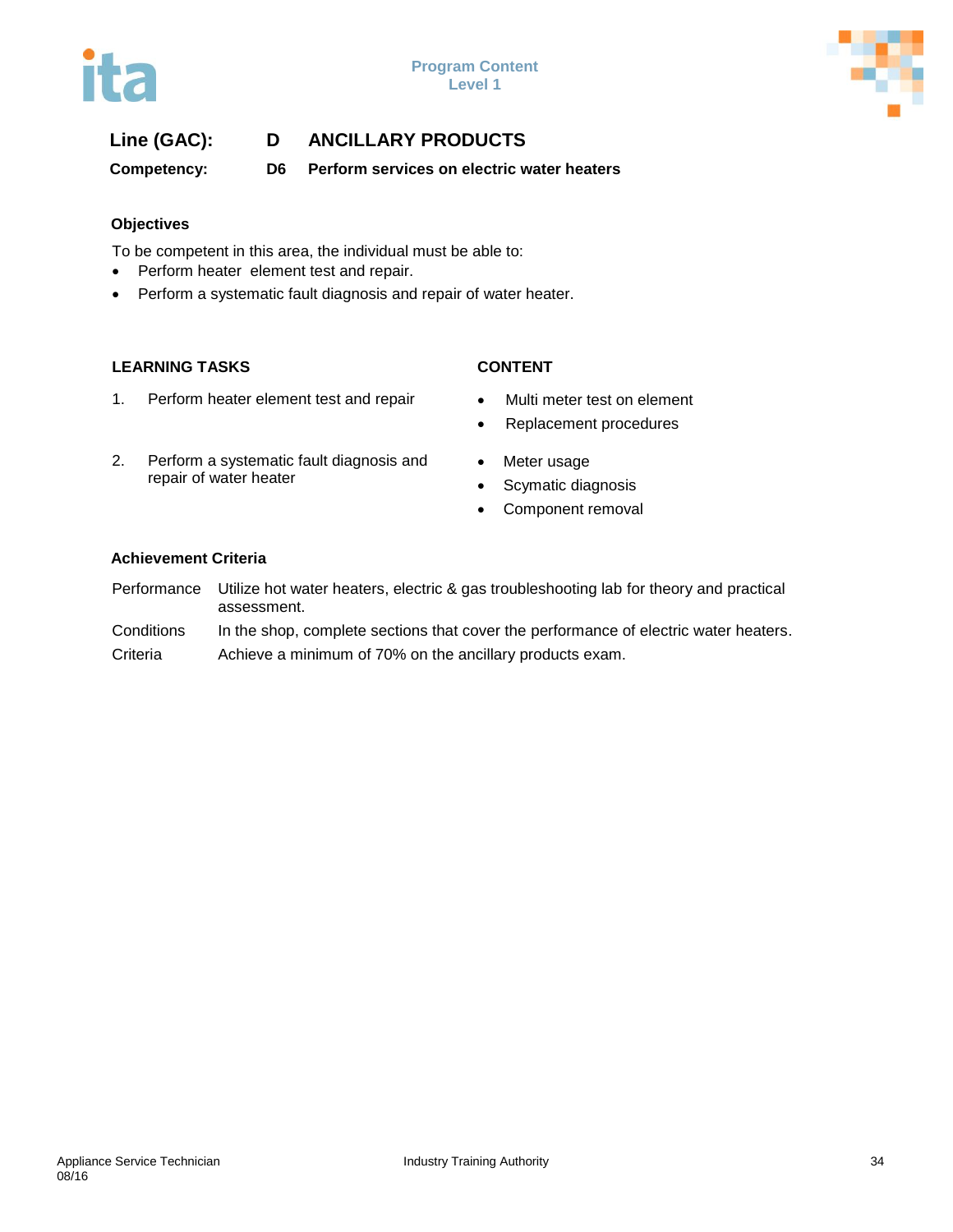

## **Line (GAC): E ELECTRIC DRYERS**

**Competency: E1 Describe electric dryer installation**

## **Objectives**

To be competent in this area, the individual must be able to:

- Describe uncrating and installation procedures for dryers.
- Describe venting of common models.
- Describe principles of clothes drying.

### **LEARNING TASKS CONTENT**

1. Describe uncrating and installation procedures for dryers

- Manufacture specific uncrating procedure
- Location
- Electrical requirements
- Venting requirements
- Leveling
- 2. Describe venting of common models Limitations
	- Types of vents
		- o Solid
		- o Corrigated
		- o Galvinized
	- Elbows
	- Vent caps
- 3. Describe principles of clothes drying <br>
 Positive and negative air flow
	-
	- Tumble action
	- Application of heat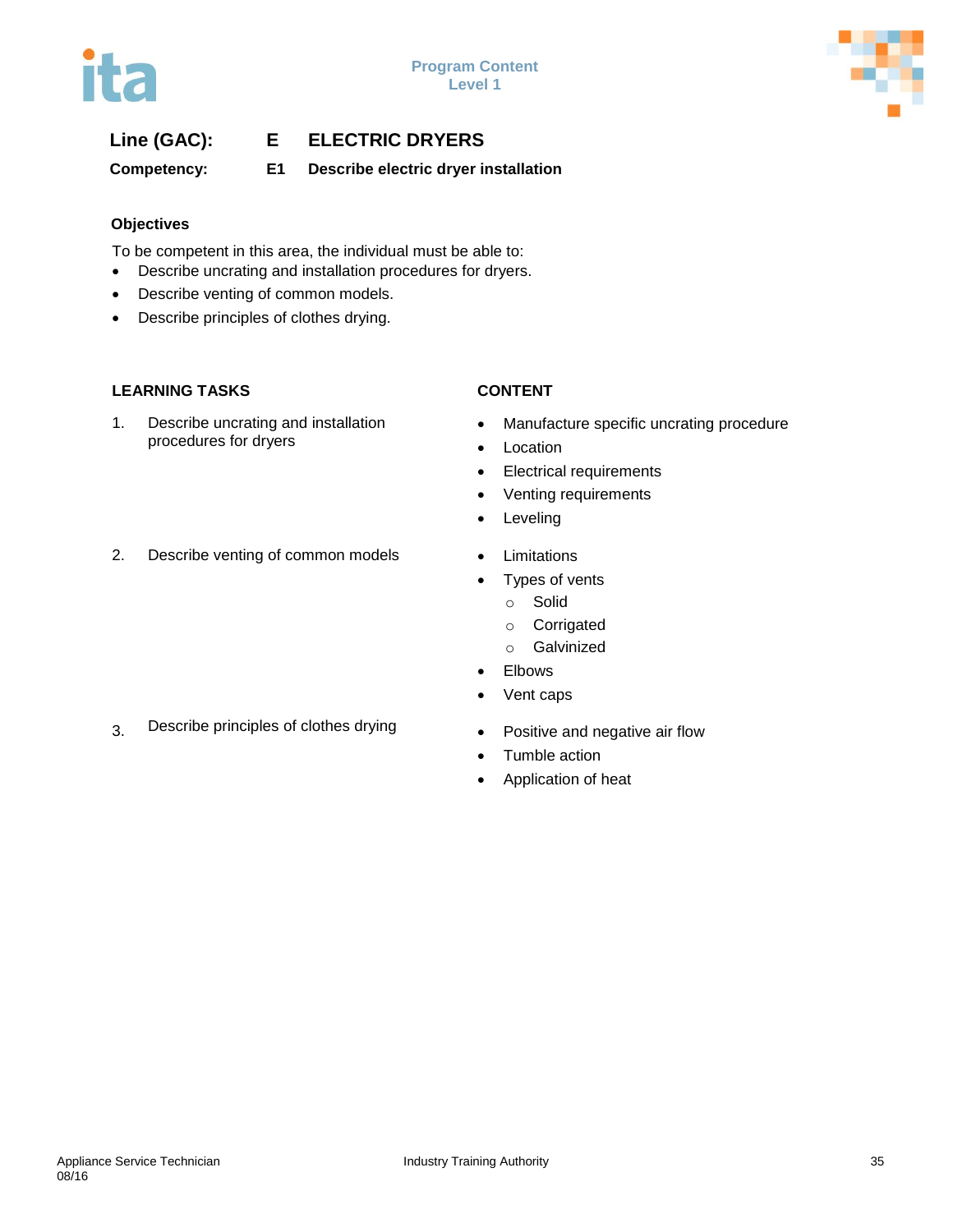

## **Line (GAC): E ELECTRIC DRYERS**

## **Competency: E2 Service electric dryers**

## **Objectives**

To be competent in this area, the individual must be able to:

- Describe safety rules of service and repair.
- Demonstrate the disassembly of dryers.
- Demonstrate timer identification and testing.
- Service timer.
- Demonstrate line isolation from schematics for diagnostic purposes.

## **LEARNING TASKS CONTENT**

1. Describe safety rules of service and repair • Disconnect power

- 
- Connection of vent
	- o Mold and mildew prevention
- 2. Demonstrate the disassembly of dryers Manufature spacifics
- 3. Demonstrate timer identification and testing Mechanical analog timer
- 
- 5 Demonstrate line isolation from schematics for  $\bullet$ diagnostic purposes

- Pannel removal
- Component removal
- 
- Electronic timers
- 4. Service timer **Cycle chart (cam chart)** Cycle chart (cam chart)
	- Function charts
	-
- Fault identification
	- Line isolation from schematic
	- Line transposing to non-functioning component

- Performance Utilize the Whirlpool, Performa, Amana, Maytag, Bosch, Euro-tech, GE, Frigidaire/Electrolux dryer labs for theory and practical assessment. Conditions In the shop, complete sections that cover the service of electric dryers.
- Criteria Achieve a minimum of 70% on the dryer exam #1 and #2.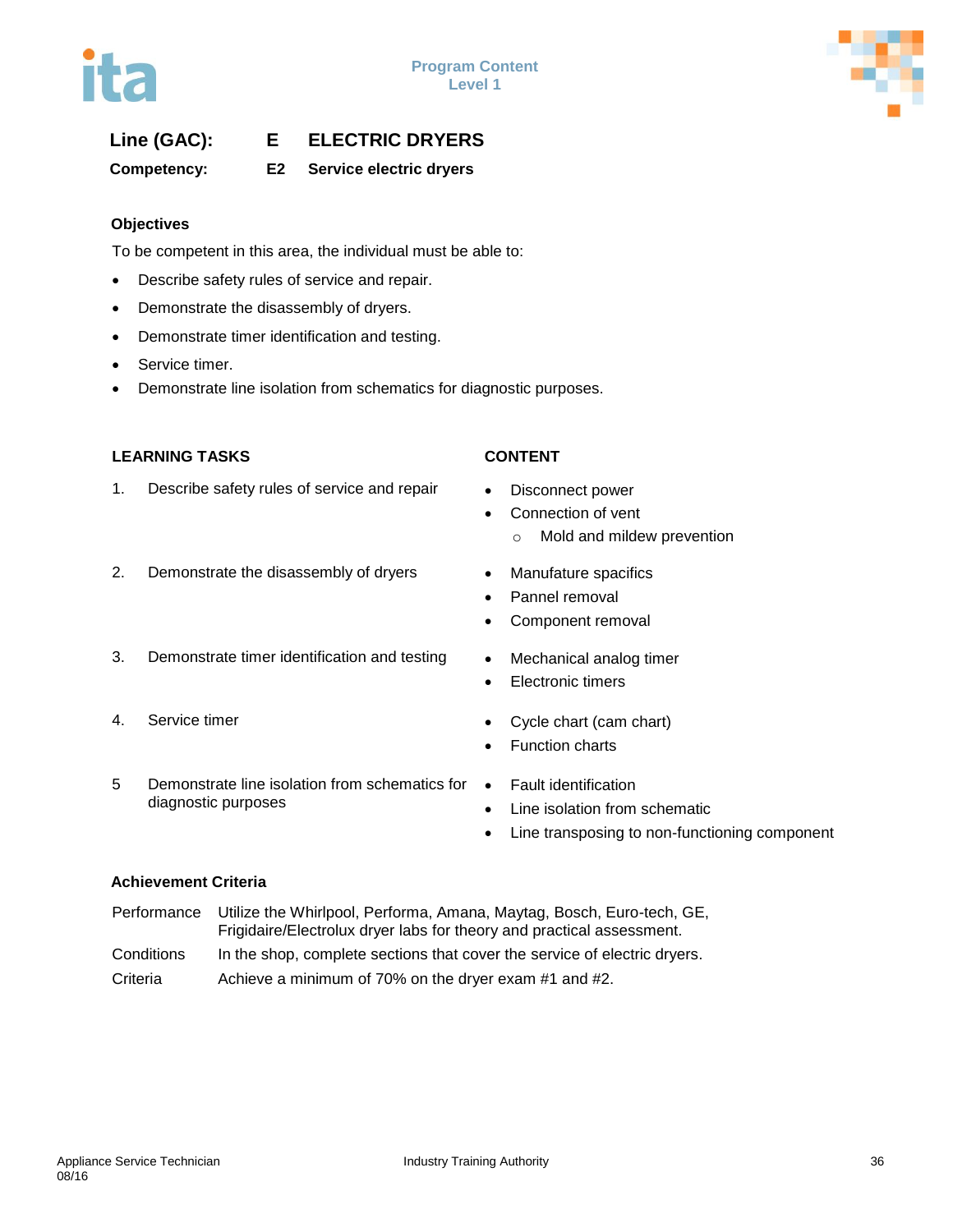

## **Line (GAC): E ELECTRIC DRYERS**

**Competency: E3 Perform electric dryer repairs**

### **Objectives**

To be competent in this area, the individual must be able to:

- Perform electrical component tests and repairs.
- Perform mechanical component tests and repairs.

## **LEARNING TASKS CONTENT**

1. Perform electrical component tests and repairs

2. Perform mechanical component tests and

- Switches
	- o Electric
	- o Micro
- Heater elements
- Timer
- **Motors**
- **Thermostats**
- Electronic components
	- o Thermisters
	- o Electronic boards
- Drums
- **Belts**
- Rollers
- Idler pullies
- Drum glides
- Rear and front bulk heads
- **Cabnets**

### **Achievement Criteria**

repairs

Performance Utilize the Whirlpool, Performa, Amana, Maytag, Bosch, Euro-tech, GE, Frigidaire/Electrolux dryer labs for theory and practical assessment.

Conditions In the shop, complete sections that cover the performance of electric dryer repairs.

Criteria Achieve a minimum of 70% on the dryer exam #1 and #2.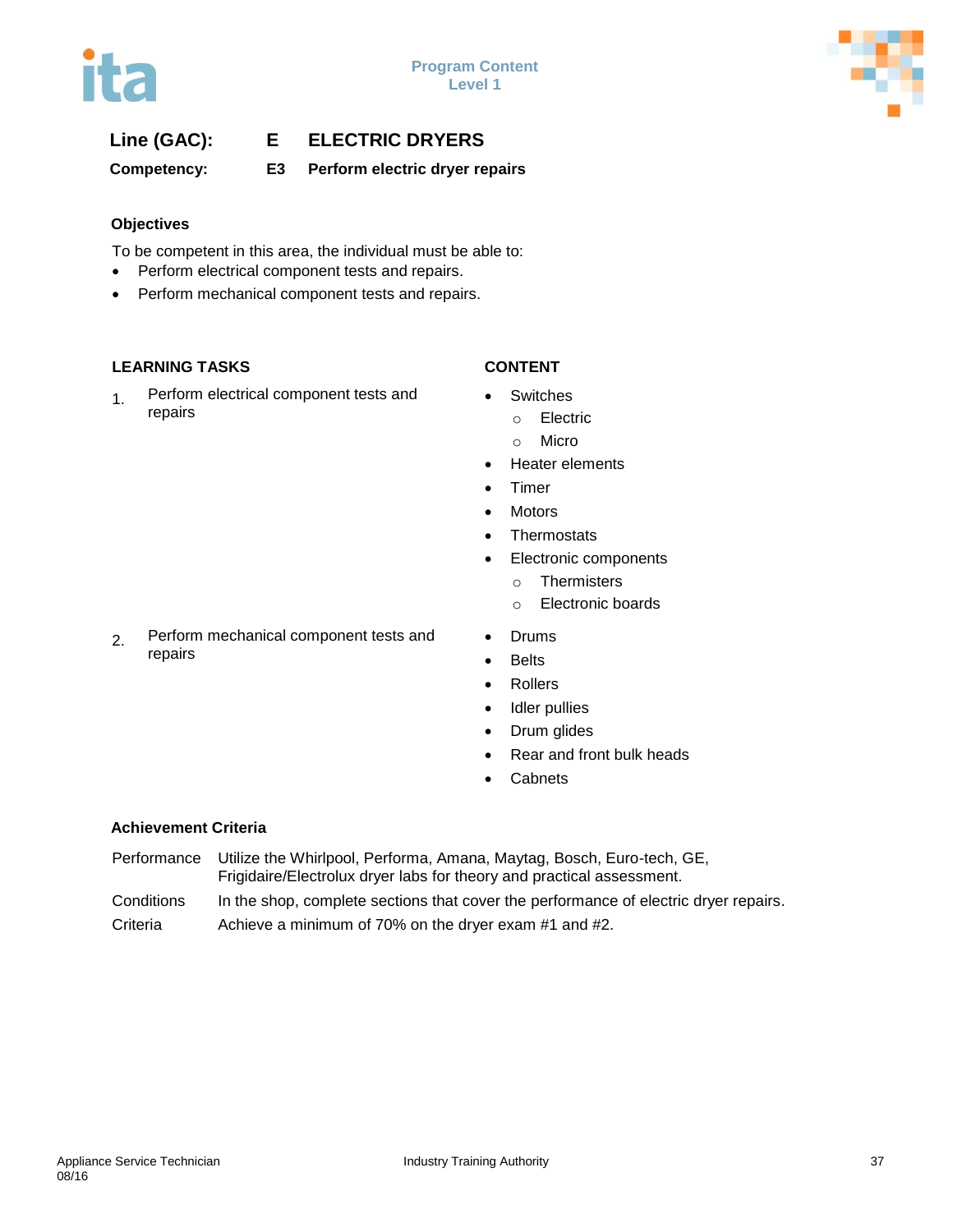

## **Line (GAC): F ELECTRIC RANGES**

**Competency: F1 Describe electric range installation**

### **Objectives**

To be competent in this area, the individual must be able to:

- Describe power source and kitchen floor safety.
- Describe uncrating and installing electric ranges.

## **LEARNING TASKS CONTENT**

1. Describe power source and kitchen floor safety

- Plug type and location
- Floor type
	- o Cabinetry and floor protection
- Tools
	- o Air sled
	- o Protection materials
	- o Meters
		- **Multi meter**
	- o All dolly
- 2. Describe uncrating and installing electric ranges
- Manufacture specific uncrating procedure
- Location
- Electrical requirements
- Venting requirements
- Leveling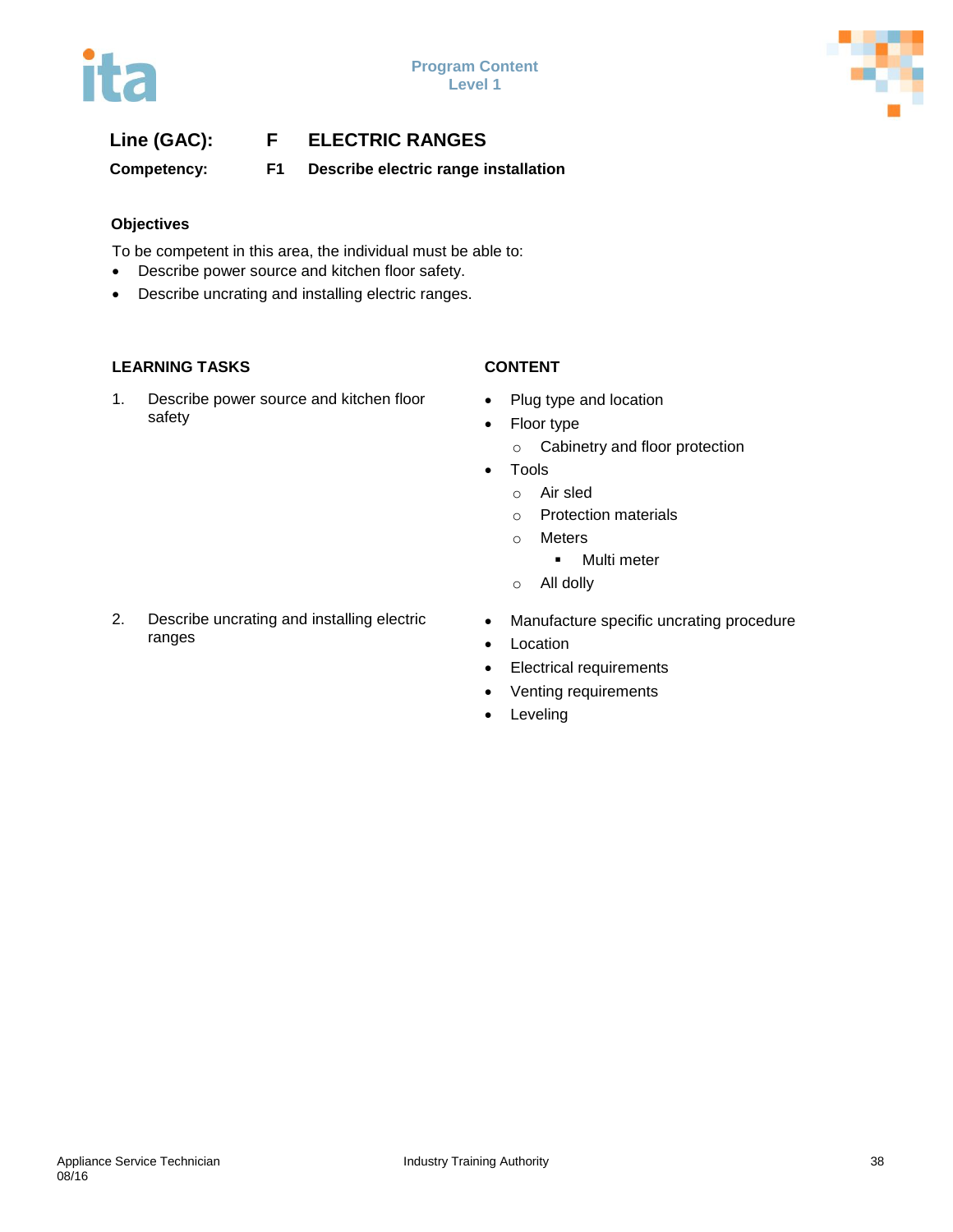## **Line (GAC): F ELECTRIC RANGES**

**Competency: F2 Perform electric range services**

## **Objectives**

To be competent in this area, the individual must be able to:

- Describe safety rules of service and repair.
- Demonstrate the disassembly of electric ranges.
- Demonstrate electronic control and testing.
- Service self cleaning ovens.
- Demonstrate line isolation from schematics for diagnostic purposes.

## **LEARNING TASKS CONTENT**

- 1. Describe safety rules of service and repair **.** Disconnect power
- 2. Demonstrate the disassembly of electric ranges
- 3. Demonstrate electronic control and testing <br>
Monitor of supervisory circuit
- 4. Service self cleaning ovens **System** identification

- 
- Apply standard safe practices
- Manufature spacifics
- Pannel removal
- Component removal
- 
- Monitor oven performance o Temperature test
- Calibration of oven controls
- - o Self cleaning
	- o Continuous cleaning
	- o Standard
- 5. Demonstrate line isolation from schematics for diagnostic purposes
- Fault identification
- Line isolation from schematic
- Line transposing to non-functioning component

|            | Performance Utilize the electric ranges labs for theory and practical assessment. |
|------------|-----------------------------------------------------------------------------------|
| Conditions | In the shop, complete sections that cover the service of electric ranges.         |
| Criteria   | Achieve a minimum of 70% on the basic range and self clean exam.                  |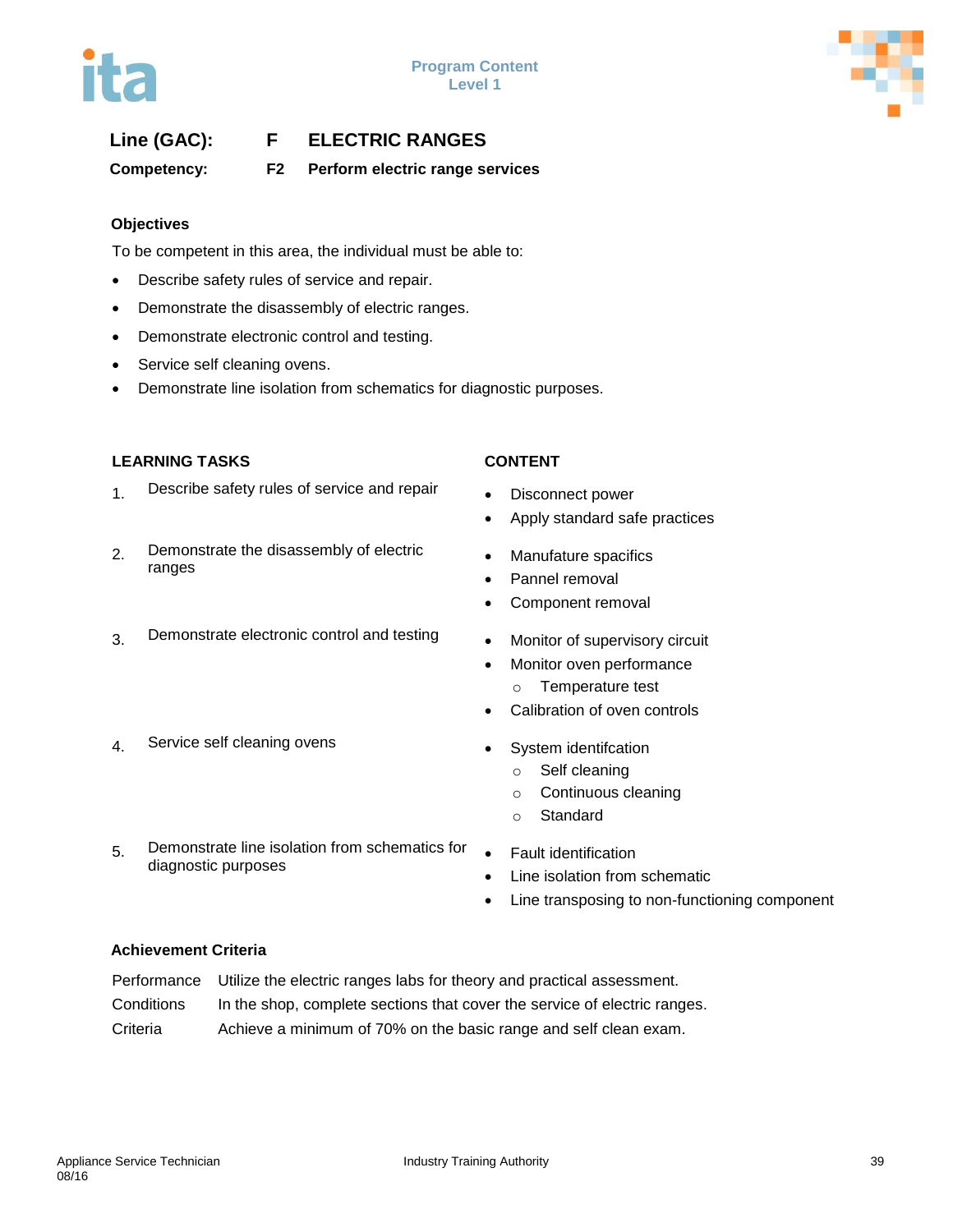

## **Line (GAC): F ELECTRIC RANGES**

**Competency: F3 Perform electric range repairs**

### **Objectives**

To be competent in this area, the individual must be able to:

- Perform electrical component tests and repairs.
- Perform mechanical component tests and repairs.

### **LEARNING TASKS CONTENT**

1. Perform electrical component tests and repairs

- Switches
	- o Electric
	- o Micro
	- o Infinate
- Heater elements
- Fuzes
- **Motors**
- Terminal blocks
- **Thermostats**
- Electronic components
	- o Oven sensors
	- o Electronic boards
- 2. Perform mechanical component tests and repairs
- Control pannels
- Side pannels
- Main tops
- Oven doors
- Locking mechanisms
- Hinges
- Storage drawers
	- o Rollers
	- o Rails
- Leveling system

- Performance Utilize the electric ranges labs for theory and practical assessment.
- Conditions In the classroom, complete sections that cover the performance of electrical range repairs.
- Criteria Achieve a minimum of 70% on the basic range exam.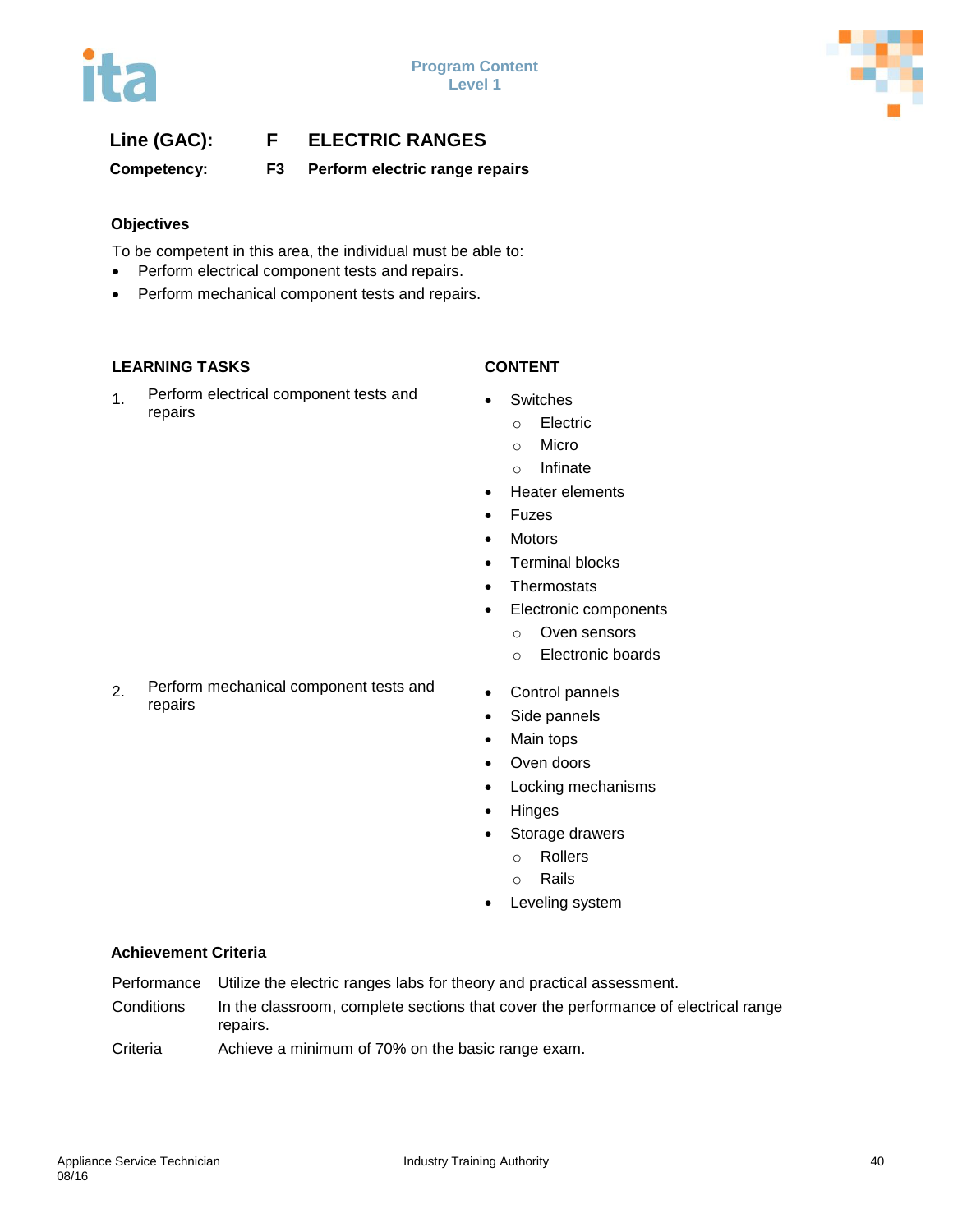

## **Line (GAC): G AUTOMATIC WASHERS**

**Competency: G1 Describe automatic washer installation** 

## **Objectives**

To be competent in this area, the individual must be able to:

- Describe uncrating and installation procedures for washers.
- Describe principles of clothes washing.

## **LEARNING TASKS CONTENT**

1. Describe uncrating and installation procedures for washers

- Manufacture specific uncrating procedure
- Local plumbing and electrical codes
- Location
- Flooring
	- o Safety
	- o Structure
- Leveling
- - o Agitation wash action
		- **-** Motor
		- **Transmission**
		- **Direct drive**
		- **Belt drive**
	- o High efficiency/pulsating
	- Front load
		- o Tumble wash action
			- **Internal heat**
			- **External feed**
		- o High RPM water extraction

2. Describe principles of clothes washing • Top load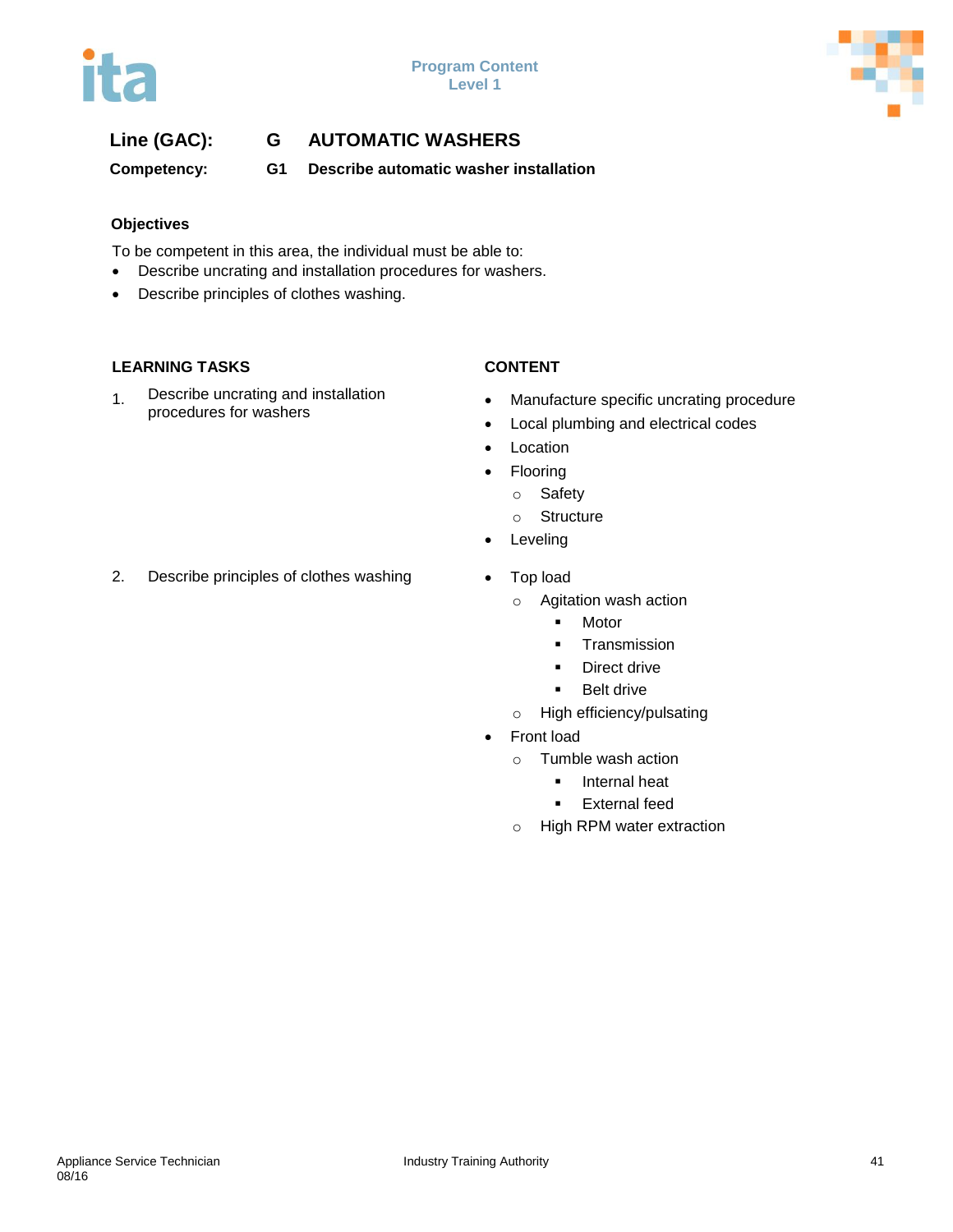

## **Line (GAC): G AUTOMATIC WASHERS**

**Competency: G2 Service automatic washers**

## **Objectives**

To be competent in this area, the individual must be able to:

- Describe safety rules of service and repair.
- Demonstrate the disassembly of washers.
- Demonstrate timer identification and testing.
- Demonstrate electronic control and testing.
- Demonstrate line isolation from schematics for diagnostic purposes.

### **LEARNING TASKS CONTENT**

1. Describe safety rules of service and repair • Disconnect power

- 
- Apply standard safe practices
- Floor type
	- o Cabinetry and floor protection
- 2. Demonstrate the disassembly of washers Manufature spacifics
- 3. Demonstrate timer identification and testing Mechanical analog timer
- 
- 5. Demonstrate line isolation from schematics for diagnostic purposes
- Pannel removal
- Component removal
- 
- Electronic timers
- 4. Demonstrate electronic control and testing Monitor of supervisory circuit and washer performance
	- Fault identification
	- Line isolation from schematic
	- Line transposing to non-functioning component

- Performance Utilize the automatic washer lab 1 for theory and practical assessment.
- Conditions In the shop, complete sections that cover the service of automatic washers.
- Criteria Achieve a minimum of 70% on exam #1 and the top load washer exam.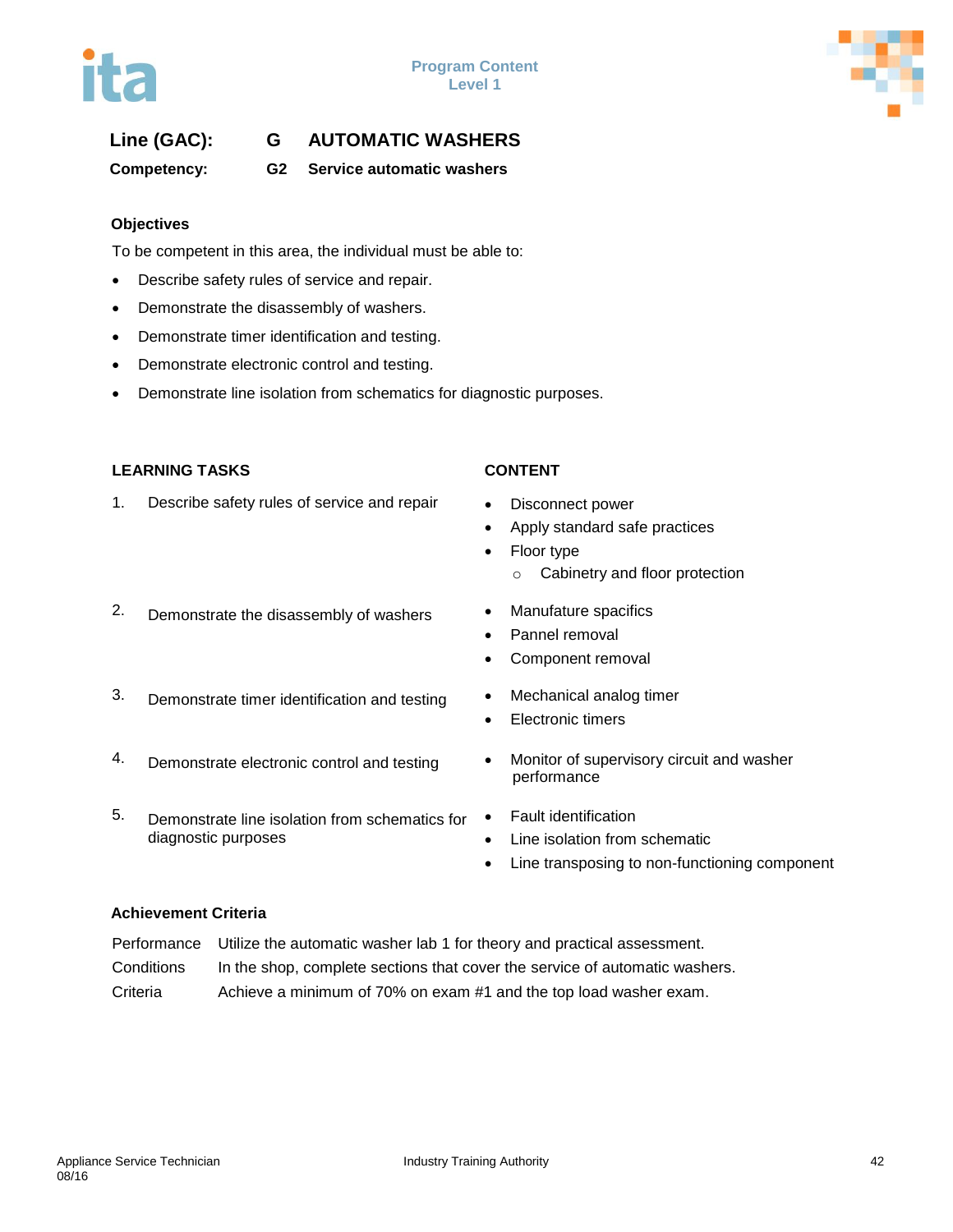

## **Line (GAC): G AUTOMATIC WASHERS**

**Competency: G3 Repair automatic washers**

## **Objectives**

To be competent in this area, the individual must be able to:

- Perform electrical component tests and repairs.
- Perform mechanical component tests and repairs.

## **LEARNING TASKS CONTENT**

1. Perform electrical component tests and repairs

- Switches
	- o Electric
	- o Micro
- Heater elements
- Timer
- Water valves
- Flow meters
- Vibration sensor
- Door switches
- Door lock switches
- Solonoids
- Wax motors
- Motor control board
- **Motors**
- **Thermostats**
- Pressure switches
- Electronic components
	- o Thermisters
	- o Electronic boards
	- o Speed boards
	- o Reactors
- 2. Perform mechanical component tests and repairs
- Drain pumps
- Cabnets
- Transmissions
- Clutch assemblies
- Bearings and seals
- **•** Dispensors
- Belts
- Agitators
- Suspention components
	- o Dampers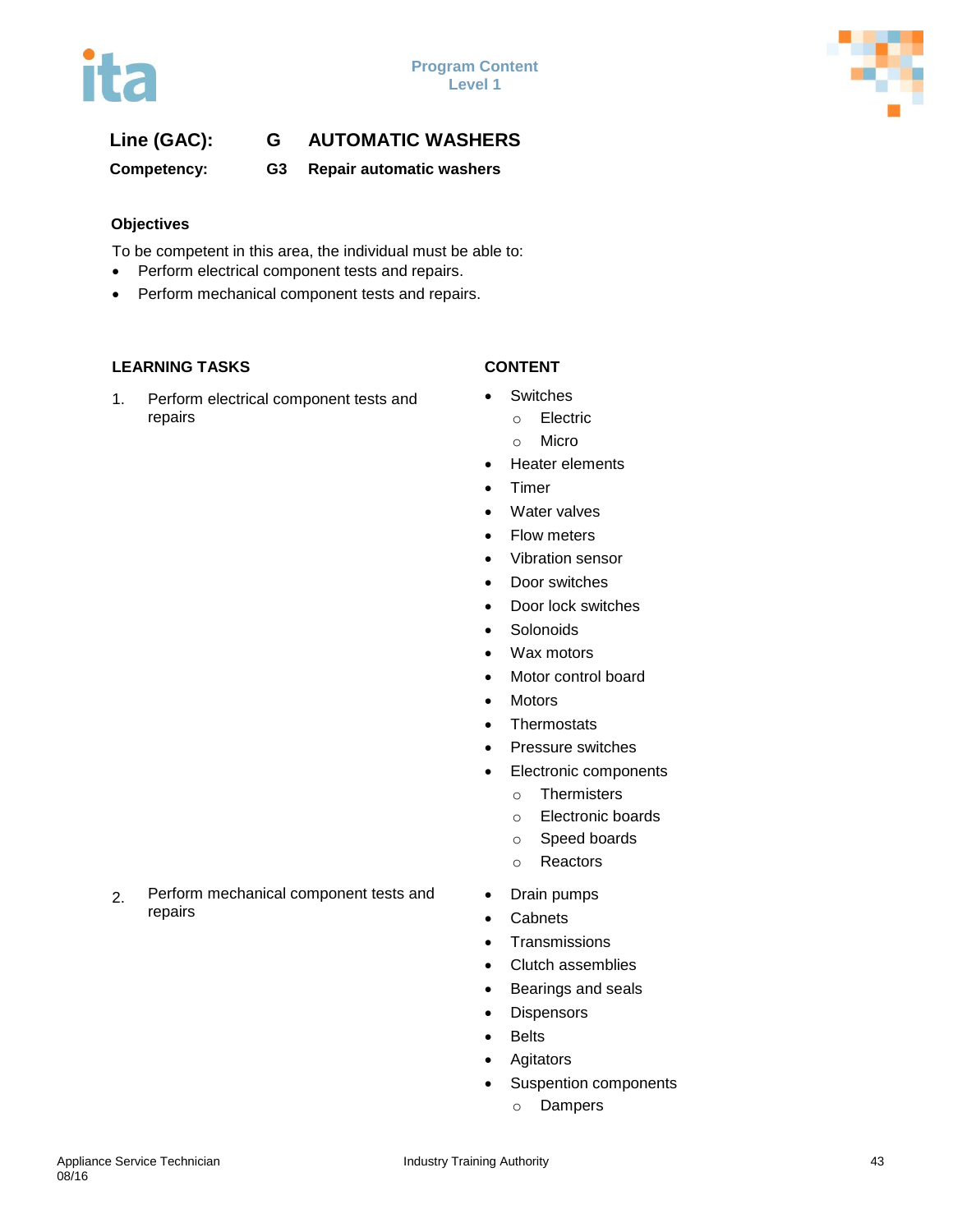



- Leveling legs
- Washer base
- Snubbers
- Flood switches
- Spin basket
- Outter tank
- Fill spout
- Flume-spout

- Performance Utilize the schematics/cam chart troubleshooting lab for theory and practical assessment.
- Conditions In the shop, complete sections that cover the performance of automatic washer repairs.
- Criteria Achieve a minimum of 70% on exam #1 and the top load washer exam.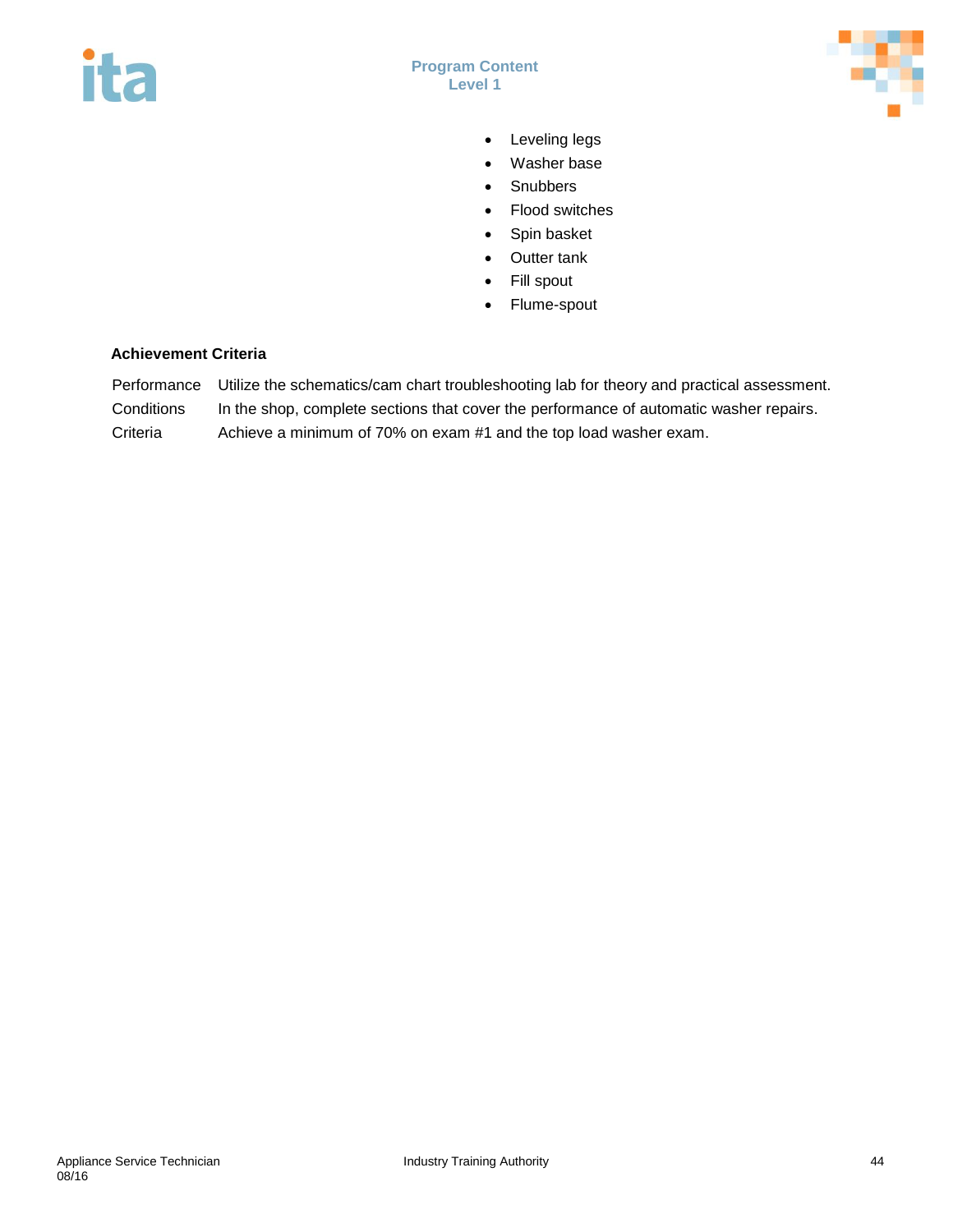

## **Line (GAC): H AUTOMATIC ELECTRIC DISHWASHERS**

**Competency: H1 Describe electric dishwasher installation**

## **Objectives**

To be competent in this area, the individual must be able to:

- Describe uncrating and installation procedures for dishwashers.
- Describe principles of dish washing.

## **LEARNING TASKS CONTENT**

1. Describe uncrating and installation procedures for dishwashers

- Portable
	- o Manufacture specific uncrating procedure
	- o Local plumbing and electrical codes
	- o Location
	- o Hook up to faucet
- Built in
	- o Manufacture specific uncrating procedure
	- o Local plumbing and electrical codes
	- o Location
	- o Cabinet cut out
	- o Flooring
		- **Safety**
		- **Structure**
	- o Leveling
- 2. Describe principles of dish washing Mechanical energy
	- Chemical energy
	- Thermal energy
	- Water distribution
	- Wash action
		- o Spray arm
		- o Wash towers
		- o Internal heat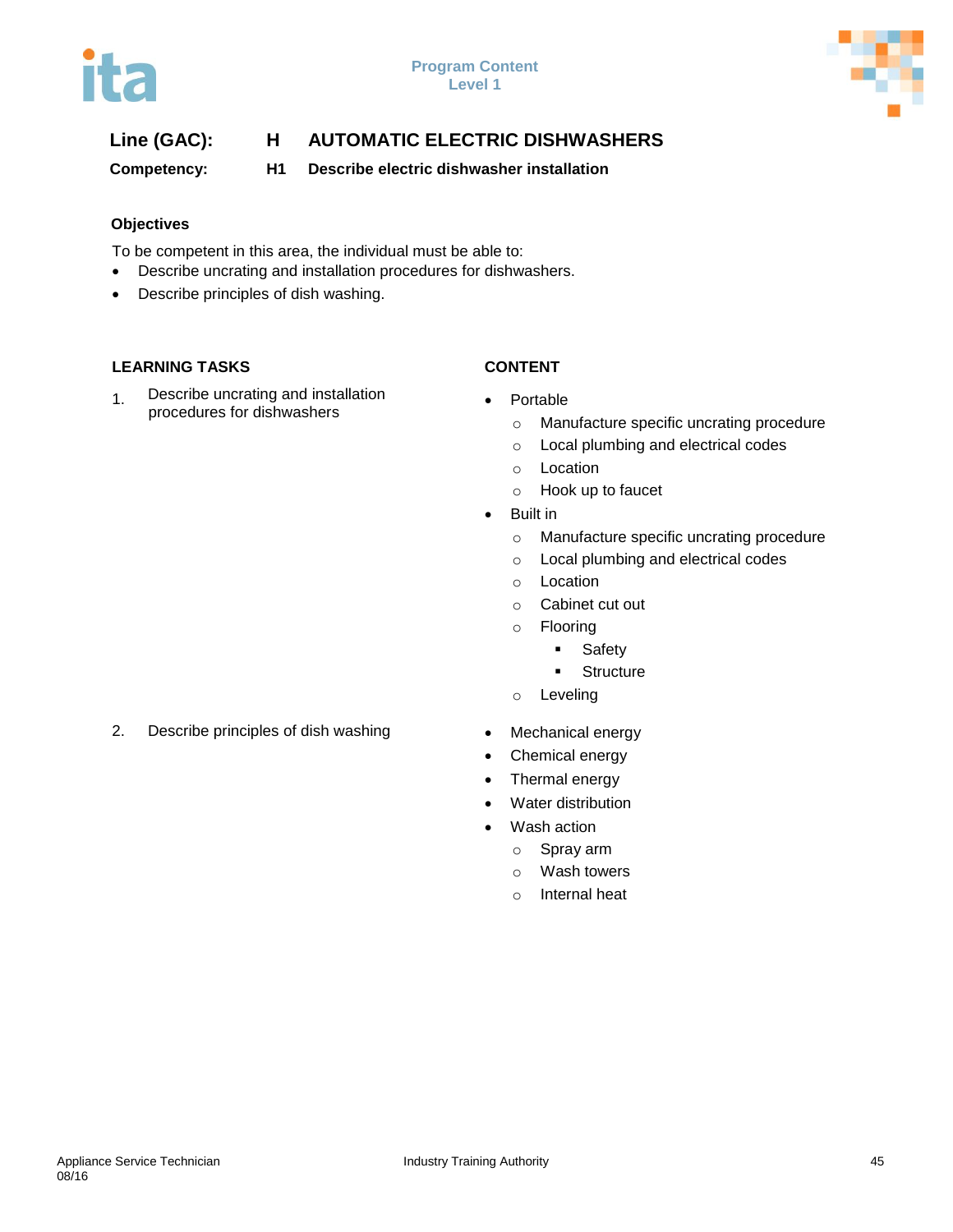

## **Line (GAC): H AUTOMATIC ELECTRIC DISHWASHERS**

**Competency: H2 Service dishwashers**

## **Objectives**

To be competent in this area, the individual must be able to:

- Describe safety rules of service and repair.
- Demonstrate the disassembly of dishwashers.
- Demonstrate timer identification and testing.
- Demonstrate electronic control and testing.
- Demonstrate line isolation from schematics for diagnostic purposes.

## **LEARNING TASKS CONTENT**

1. Describe safety rules of service and repair • Disconnect power

- 
- Apply standard safe practices
- Floor type
	- o Cabinetry and floor protection
- 2. Demonstrate the disassembly of dishwashers . Manufature spacifics
- 3. Demonstrate timer identification and testing Mechanical analog timer
- 
- 5. Demonstrate line isolation from schematics for diagnostic purposes
- 
- Pannel removal
- Component removal
- 
- Electronic timers
- 4. Demonstrate electronic control and testing Monitor of supervisory circuit and washer performance
	- Fault identification
	- Line isolation from schematic
	- Line transposing to non-functioning component

|            | Performance Utilize the dishwasher review lab exercise sheets for theory and practical assessment. |
|------------|----------------------------------------------------------------------------------------------------|
| Conditions | In the shop, complete sections that cover the service of dishwashers.                              |
| Criteria   | Achieve a minimum of 70% on exam #1.                                                               |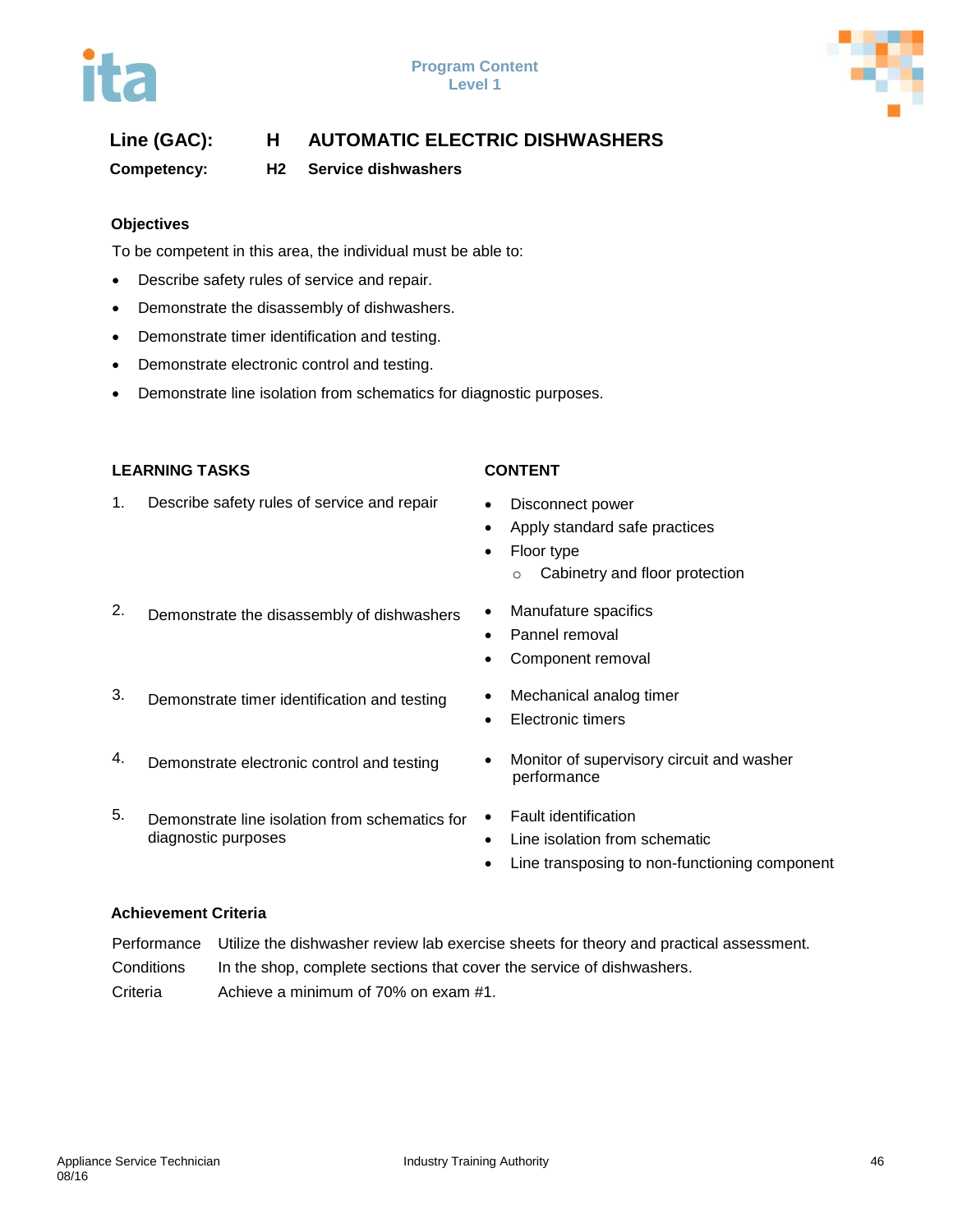

## **Line (GAC): H AUTOMATIC ELECTRIC DISHWASHERS**

**Competency: H3 Diagnosis of wash cycles**

## **Objectives**

To be competent in this area, the individual must be able to:

- Identify dishwasher wash cycles.
- Diagnose wash cycles.

## **LEARNING TASKS CONTENT**

1. Identify dishwasher wash cycles **COV COV COV COV COV COV COV COV COV COV COV COV COV COV COV COV COV COV COV COV COV COV COV COV COV COV COV COV COV COV COV**

- 
- Drying
- **Sanitizing**
- Cleaning
- 2. Diagnose wash cycles **Timed wash Timed wash** 
	-
	- Delayed wash
	- Drain cycle
	- Heating elements
	- Electrical supply
	- **Solenoids**
	- Floats
	- Turbo jets

- Performance Utilize the dishwasher schematics and diagnostics lab exercise sheets for theory and practical assessment.
- Conditions In the shop, complete sections that cover diagnosing wash cycles.
- Criteria Achieve a minimum of 70% on exam #1.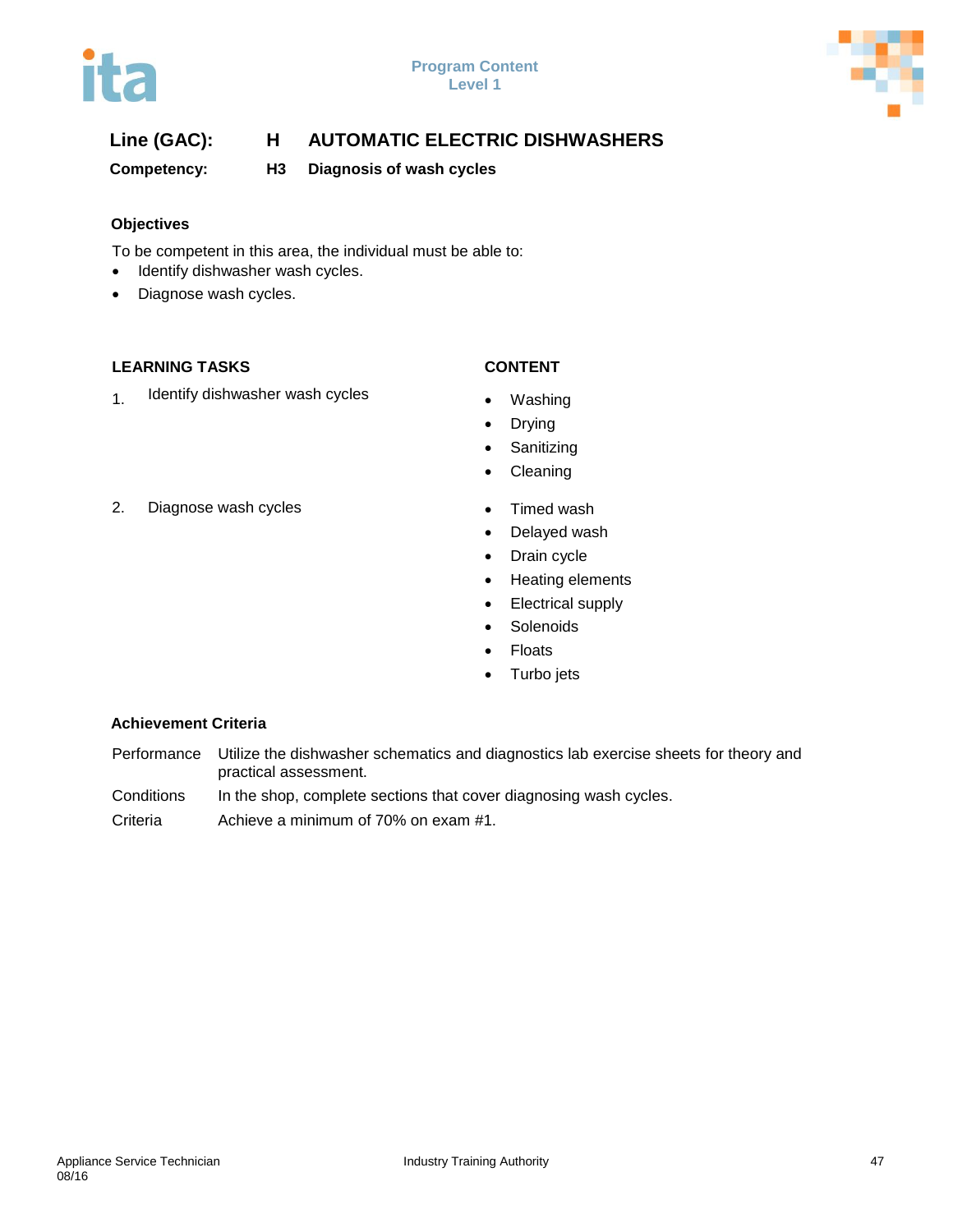

## **Line (GAC): I DOMESTIC REFRIGERATION AND AIR CONDITIONING**

**Competency: I1 Obtain CFC Refrigerant certification**

## **Objectives**

To be competent in this area, the individual must be able to:

- Describe the effects of ozone depleting substance on the environment.
- Apply legislated procedures when dealing with systems containing refrigerant.
- Describe procedures to be followed when dealing with systems containing refrigerant.

## **LEARNING TASKS CONTENT**

- 1. Describe the effects of ozone depleting
	- substance of the environment
- 2. Apply legislated procedures when dealing with systems containing refrigerant

- Ozone depletion
- CFC effect
- International
	- o Montreal protocol on substances that deplete the ozone layer
	- o Kyoto protocol to the United Nations framework convention on climate change
- Canadian Environmental Protection Agency
- Provincial regulations
	- o Ozone depleting substances and other halocarbons regulation
	- o Waste management act
- Training requirements
	- o Environmental awareness training course on ozone depleting substances control
	- o Certification
- Conservation objectives
- Code of practice for the reduction of chlorofluorocarbon emissions from refrigeration and air conditioning systems
- Service handouts
- Inventory assessment and record keeping
- Design and general practices
- Equipment
- **Refrigerant** 
	- o Recovery
	- o Reuse
	- o Disposal
- Leak testing procedures
- Flushing and cleaning
- Purging equipment containers

3. Describe procedures to be followed when dealing with systems containing refrigerant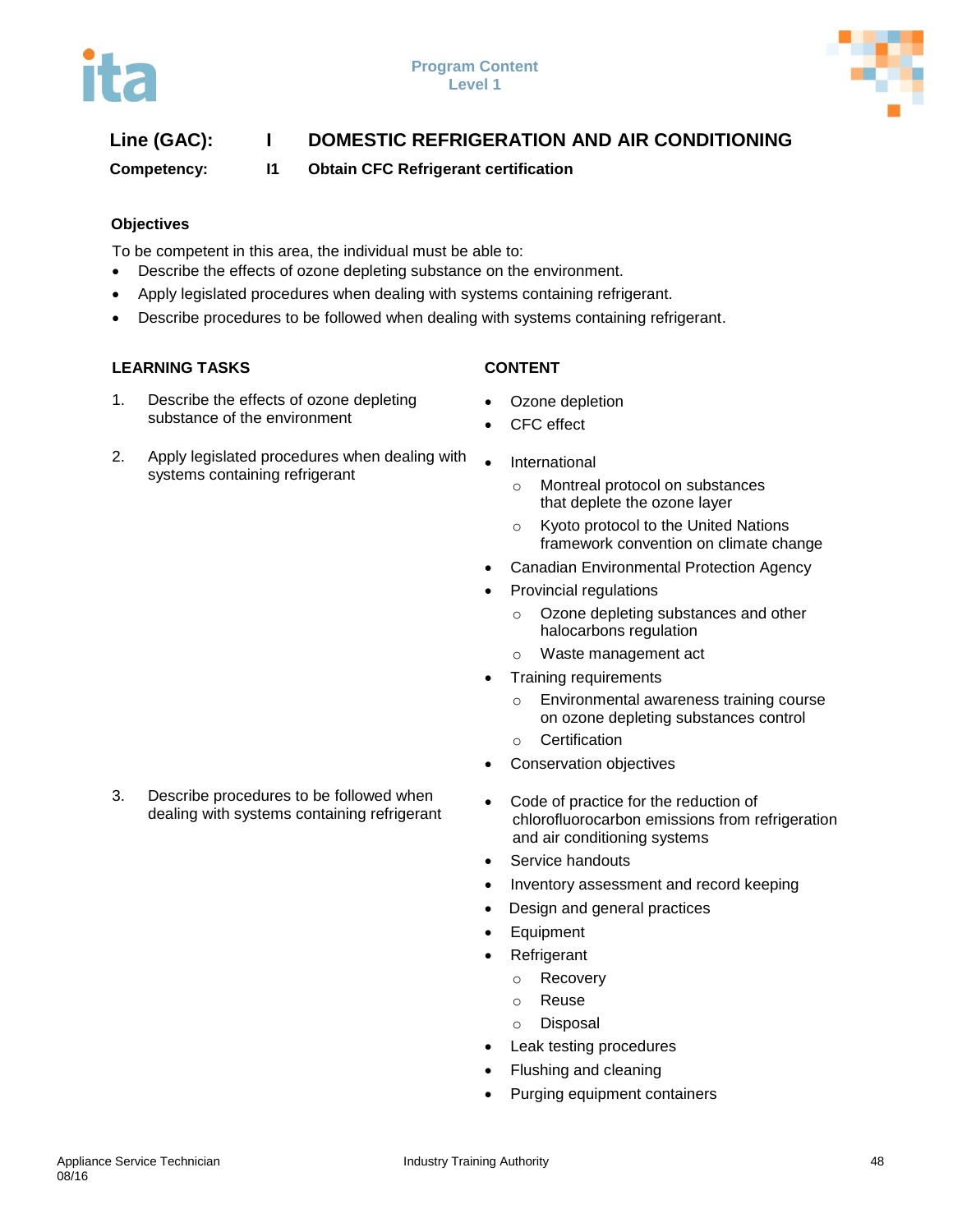



- Performance Utilize the cutting and swaging lab 1, braising techniques lab 2, heat exchanger fabrication lab 3 and system construction lab 4 for theory and practical assessment. Conditions In the classroom, complete sections that cover CFC refrigerant certification.
- Criteria Achieve a minimum of 70% on the CFC recovery exam.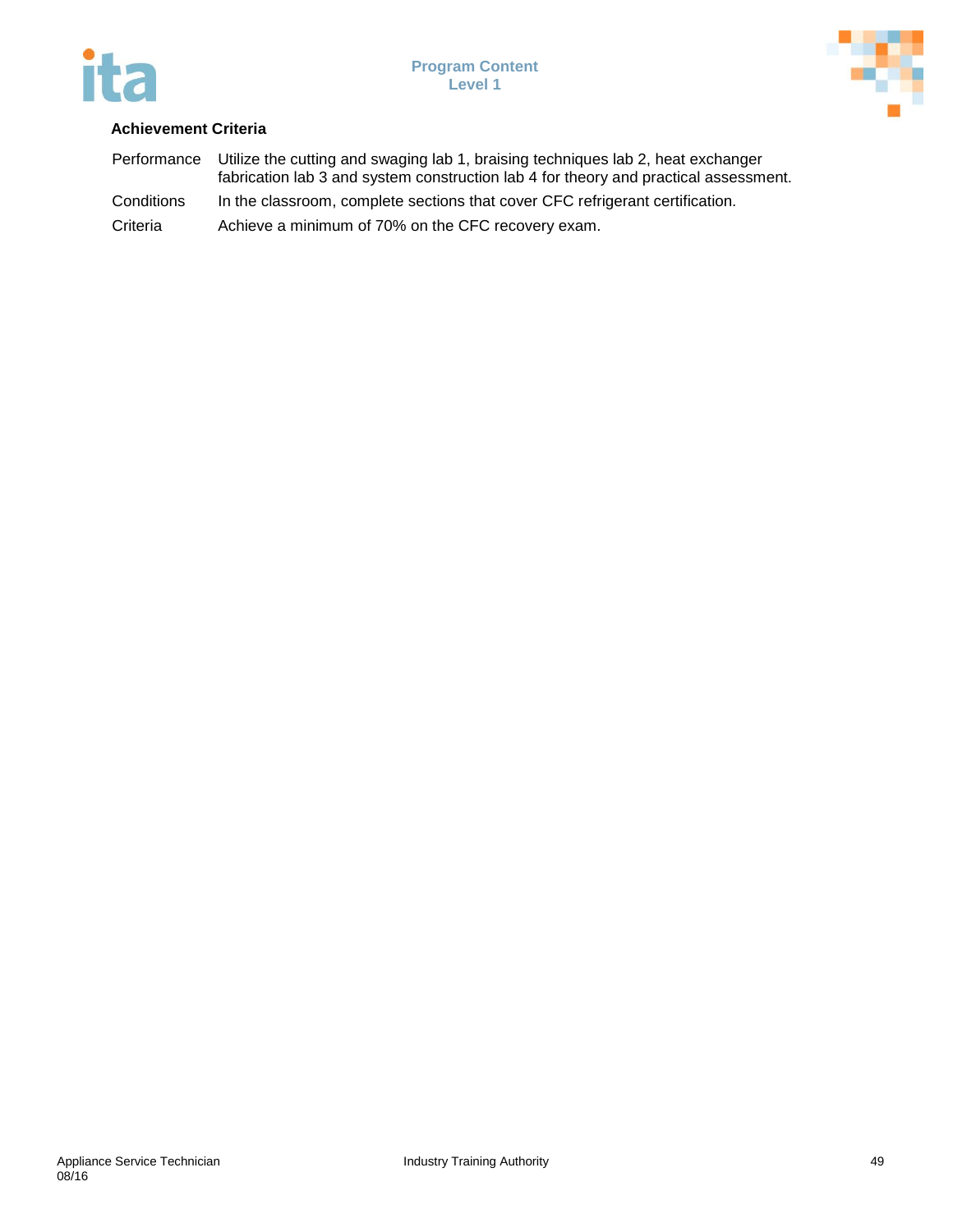

## **Line (GAC): I DOMESTIC REFRIGERATION AND AIR CONDITIONING**

**Competency: I2 Describe refrigeration and air conditioning principles and installation**

## **Objectives**

To be competent in this area, the individual must be able to:

- Describe principles of domestic refrigeration.
- Describe principles of domestic air conditioning.
- Describe uncrating and installation procedures for domestic refrigeration and air conditioning.

## **LEARNING TASKS CONTENT**

1. Describe principles of domestic refrigeration <br>
Laws of thermal dynamics

- 
- Seal system principals
- Removal of heat
- Self defrost
- Circulation refrigerant
	- o High pressure
	- o Low pressure
- Leak testing
- Capilary tube
- Internal air flow
- Laws of thermal dynamics
- Seal system principals
- Output to area
- Removal of moisture
- Circulation refrigerant
	- o High pressure
	- o Low pressure
- Capilary tube
- Room internal air flow
- Temperature generation
- Manufacture specific uncrating procedure
- Local plumbing and electrical codes
- Location
- Cabinet cut out
- Flooring
	- o Safety
	- o Structure
- Leveling

conditioning

2. Describe principles of domestic air

3. Describe uncrating and installation procedures for domestic refrigeration and air conditioning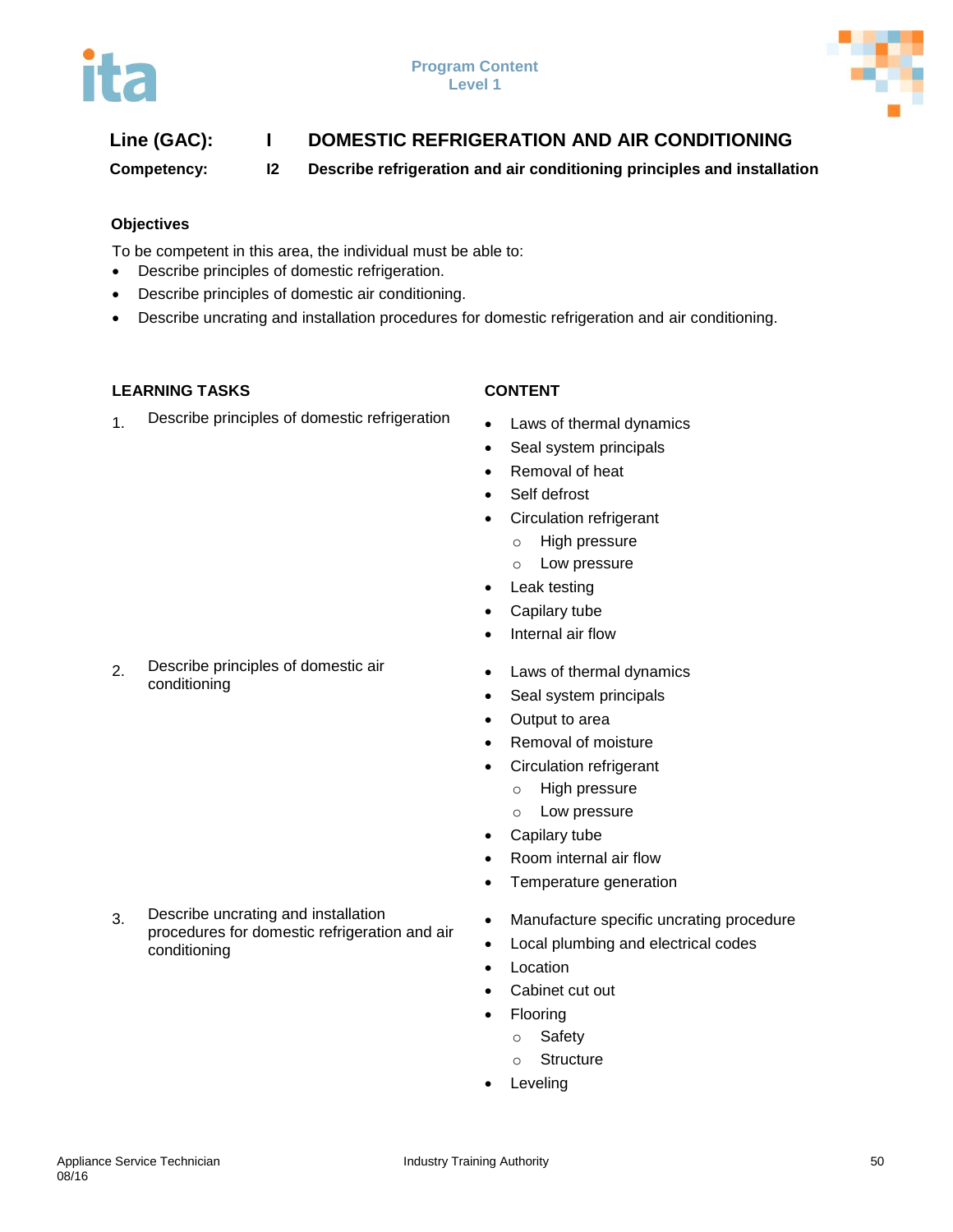

## **Line (GAC): I REFRIGERATION AND AIRCONDITIONING**

**Competency: I3 Service domestic refrigeration**

## **Objectives**

To be competent in this area, the individual must be able to:

- Describe safety rules of service and repair.
- Demonstrate the disassembly of domestic refrigeration.
- Demonstrate timer identification and testing.
- Demonstrate electronic control and testing.
- Demonstrate line isolation from schematics for diagnostic purposes.

## **LEARNING TASKS CONTENT**

refrigeration

1. Describe safety rules of service and repair • Disconnect power

2. Demonstrate the disassembly of domestic

- 
- Disconnect water
- Apply standard safe practices
- Phosgene hazard
- Refrigerant identification
- High pressured gas hazard
- Floor protection
- Manufature spacifics
- Pannel removal
- Component removal
- Evacuation and recharge
- 3. Demonstrate timer identification and testing Mechanical timers
	- Electronic timers
- 4. Demonstrate electronic control and testing <br>
Monitor of supervisory circuit and refrigeration performance
	- Temperature testing
		- o External
		- o Internal
	- Pressure testing of sealed system
- 5. Demonstrate line isolation from schematics for diagnostic purposes
- Fault identification
- Line isolation from schematic
- Line transposing to non-functioning component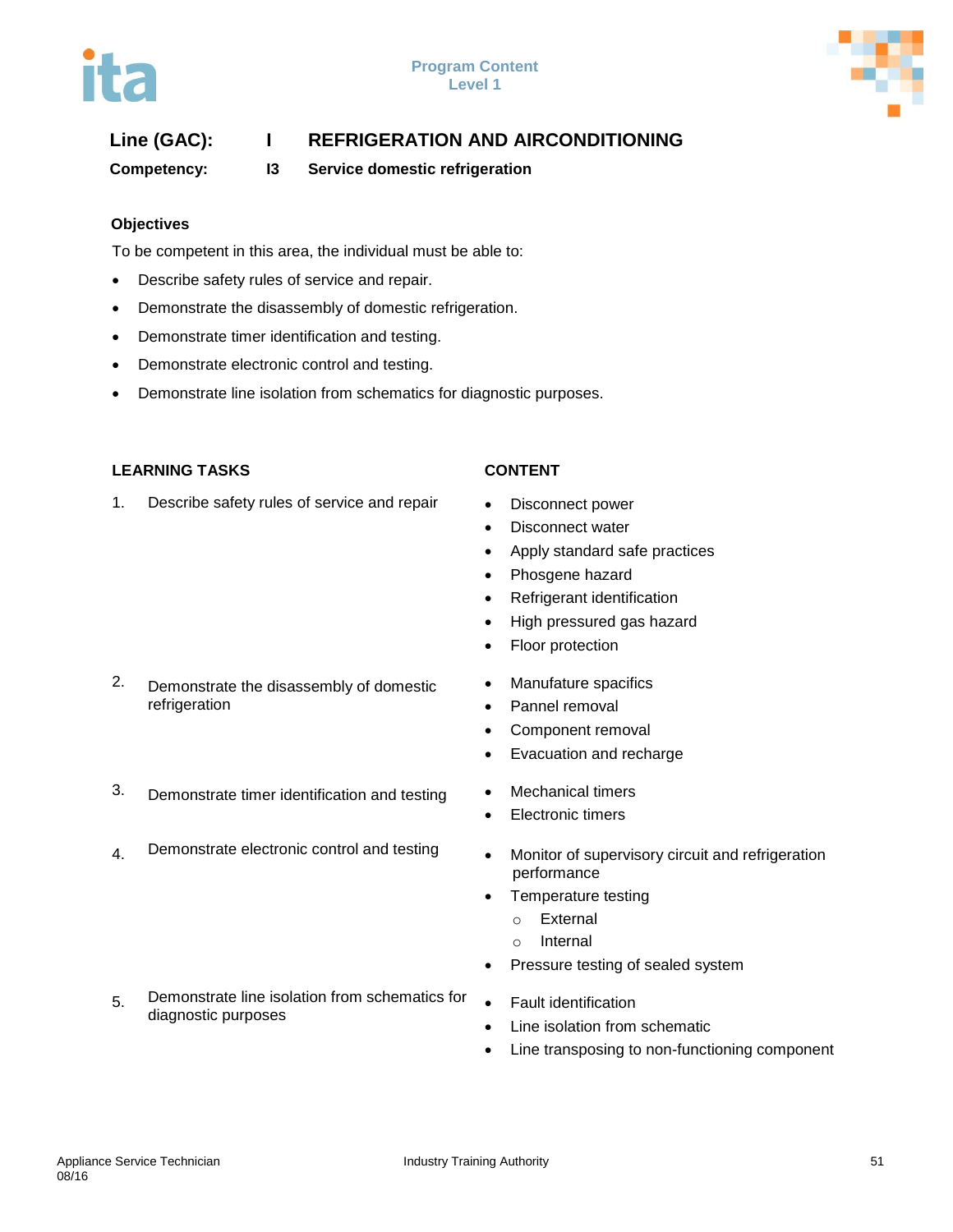



| Performance | Utilize the cutting and swaging lab 1, braising techniques lab 2, heat exchanger<br>fabrication lab 3 and system construction lab 4 for theory and practical assessment. |
|-------------|--------------------------------------------------------------------------------------------------------------------------------------------------------------------------|
| Conditions  | In the shop, complete sections that cover the service of domestic refrigeration.                                                                                         |
| Criteria    | Achieve a minimum of 70% on the refrigeration exam #1, #2 and #3.                                                                                                        |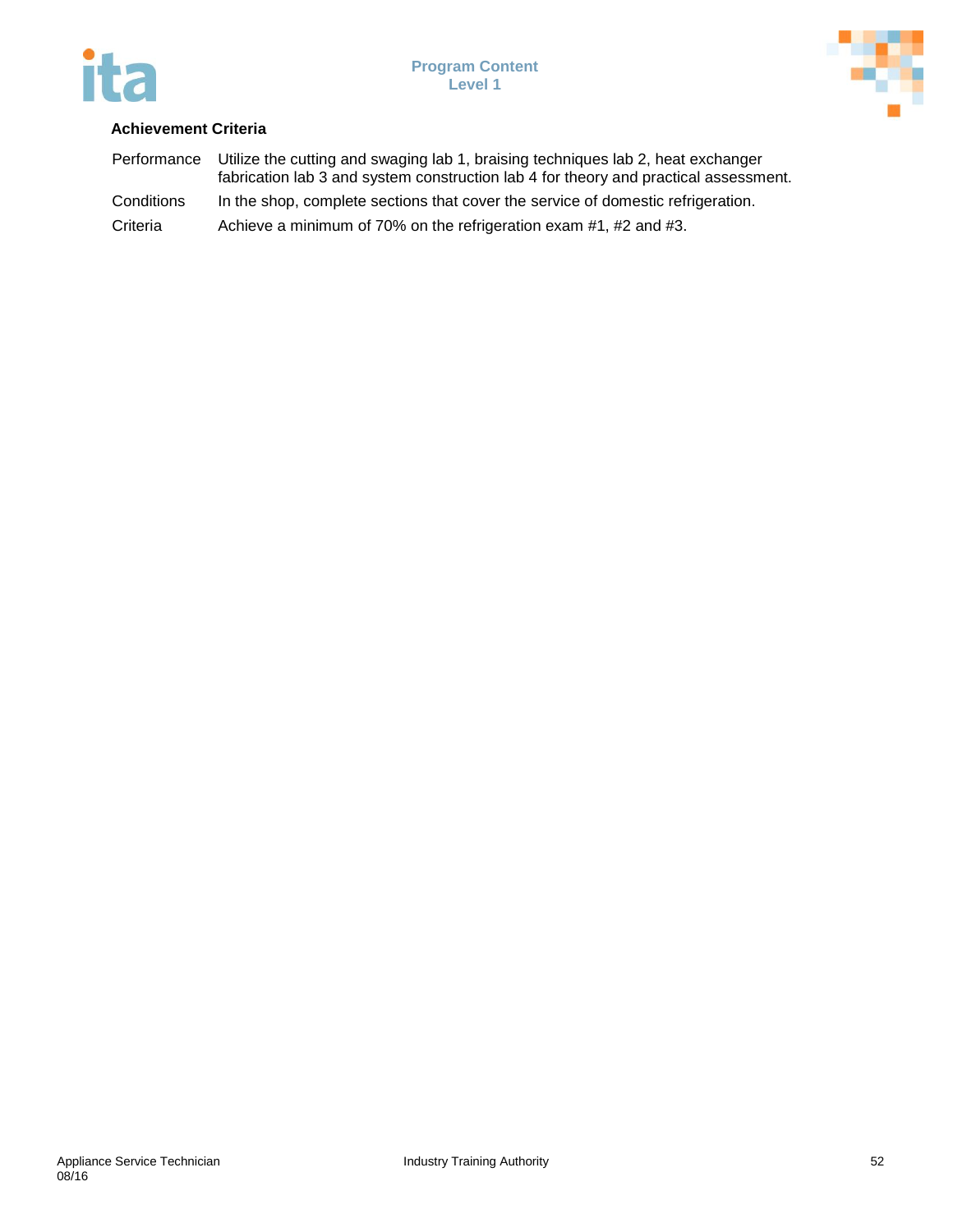

## **Line (GAC): I REFRIGERATION AND AIRCONDITIONING**

**Competency: I4 Service domestic air conditioning**

## **Objectives**

To be competent in this area, the individual must be able to:

- Describe safety rules of service and repair.
- Demonstrate the disassembly of domestic air conditioning.
- Demonstrate electronic control and testing.
- Demonstrate line isolation from schematics for diagnostic purposes.

### **LEARNING TASKS CONTENT**

conditioning

1. Describe safety rules of service and repair <br> **Disconnect power** 

2. Demonstrate the disassembly of domestic air

- 
- Connect drain
- Apply standard safe practices
- Phosgene hazard
- High pressured gas hazard
- Floor protection
- $\bullet$  PPE
- Manufature spacifics
- Pannel removal
- Component removal
- Mounting
- Outlet venting
- Source power
- 3 Demonstrate electronic control and testing Monitor of supervisory circuit and air conditioning performance
	- Temperature testing
		- o Output
		- o Input
- 4. Demonstrate line isolation from schematics for diagnostic purposes
- Fault identification
- Line isolation from schematic
- Line transposing to non-functioning component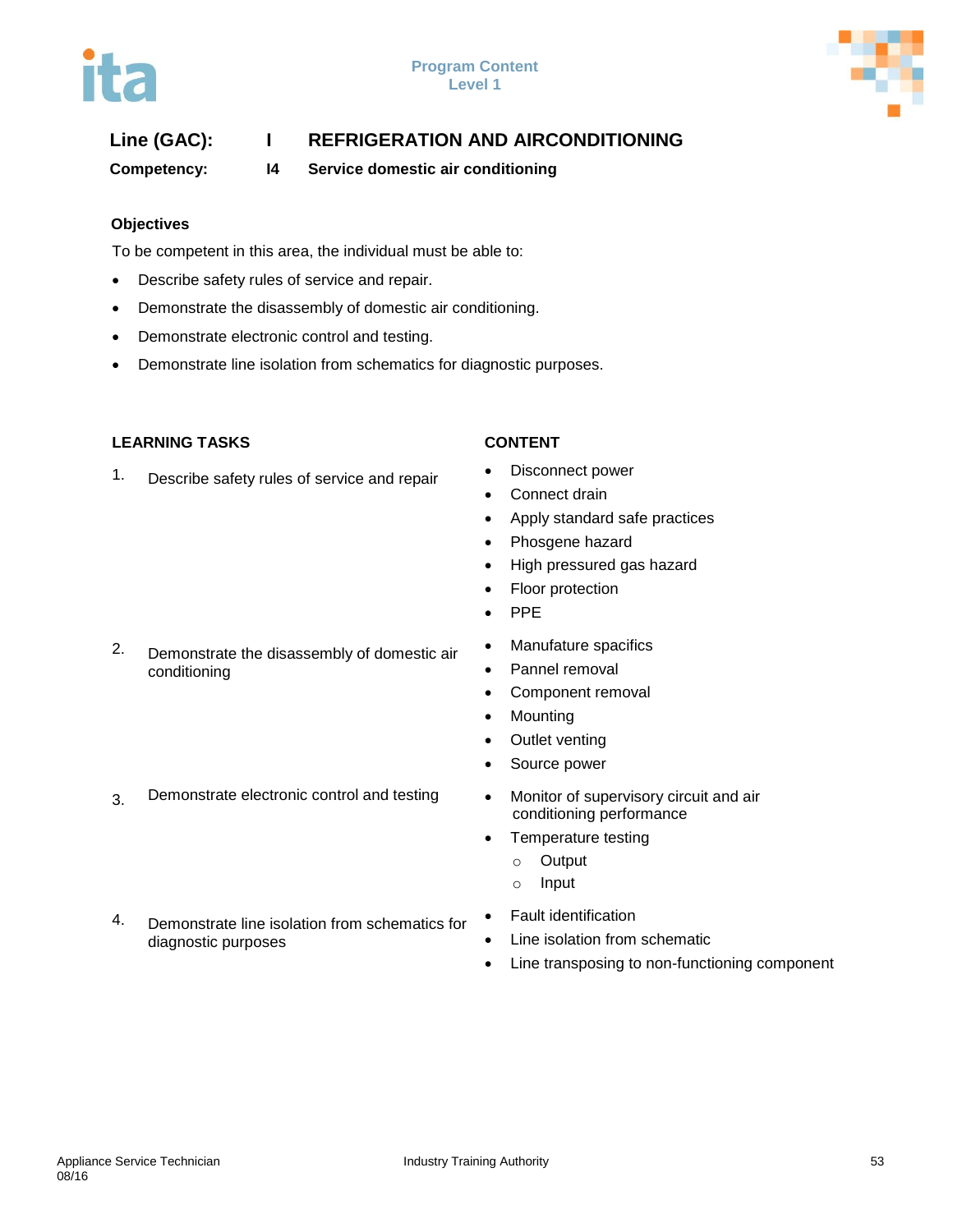



## **Achievement Criteria**

Performance Utilize the cutting and swaging lab 1, braising techniques lab 2, heat exchanger fabrication lab 3 and system construction lab 4 for theory and practical assessment. Conditions In the shop, complete sections that cover the service of domestic air conditioning. Criteria Achieve a minimum of 70% on the air conditioning exam.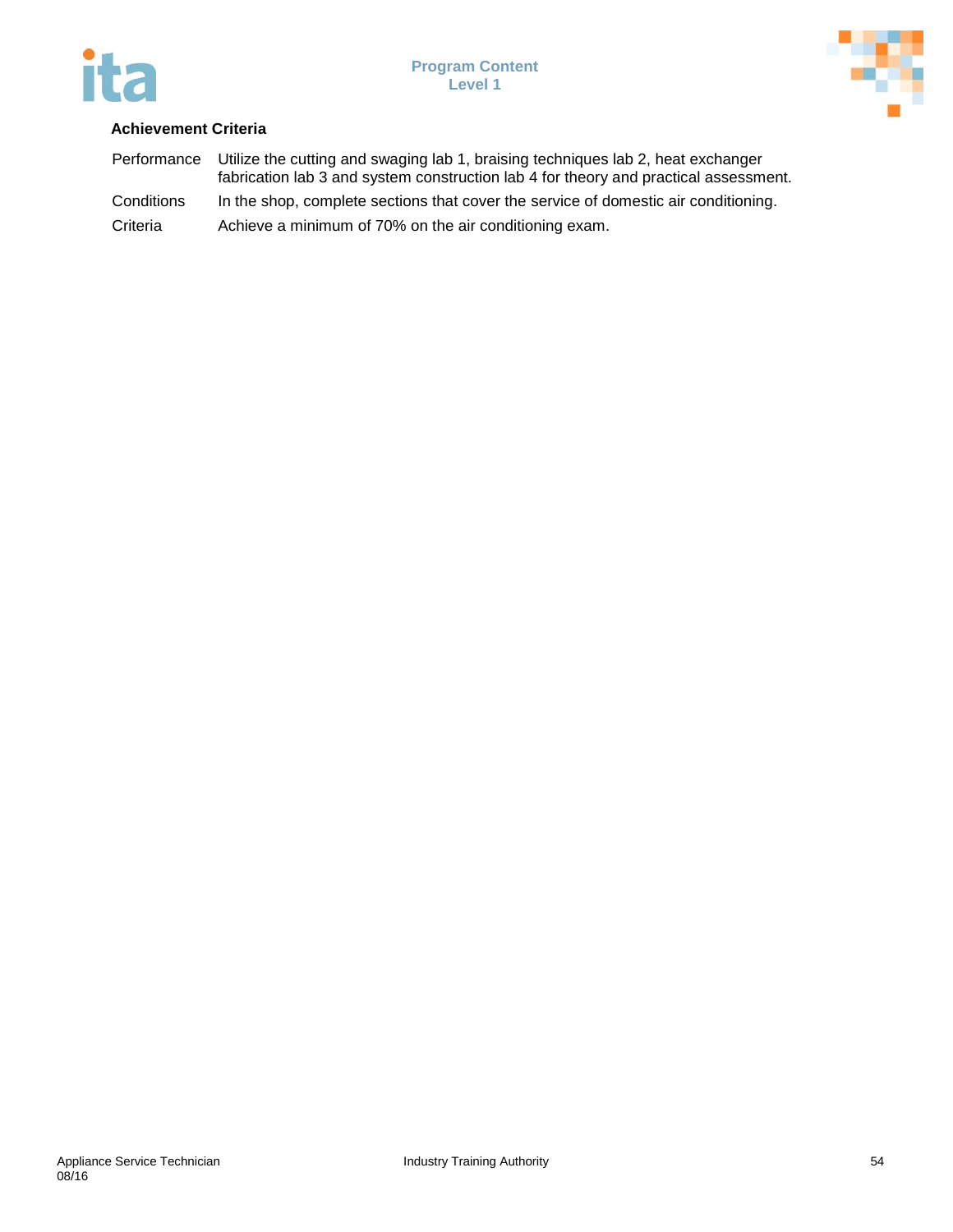

## **Line (GAC): J MICROWAVE TECHNOLOGIES**

**Competency: J1 Describe microwave installation**

## **Objectives**

To be competent in this area, the individual must be able to:

- Describe power source and unit accomidation.
- Describe uncrating and installing microwaves.

## **LEARNING TASKS CONTENT**

1. Describe power source and unit accommodation

- Plug type and location
- Cabinet allocation
- Tools
	- o Protection materials
	- o All dolly
	- o Radiant leak detector
	- o Meters
		- **Multi meter**
- 2. Describe uncrating and installing microwaves . Manufacture specific uncrating procedure
	-
	- Location
	- Electrical requirements
	- Venting requirements
	- Mounting
	- Leveling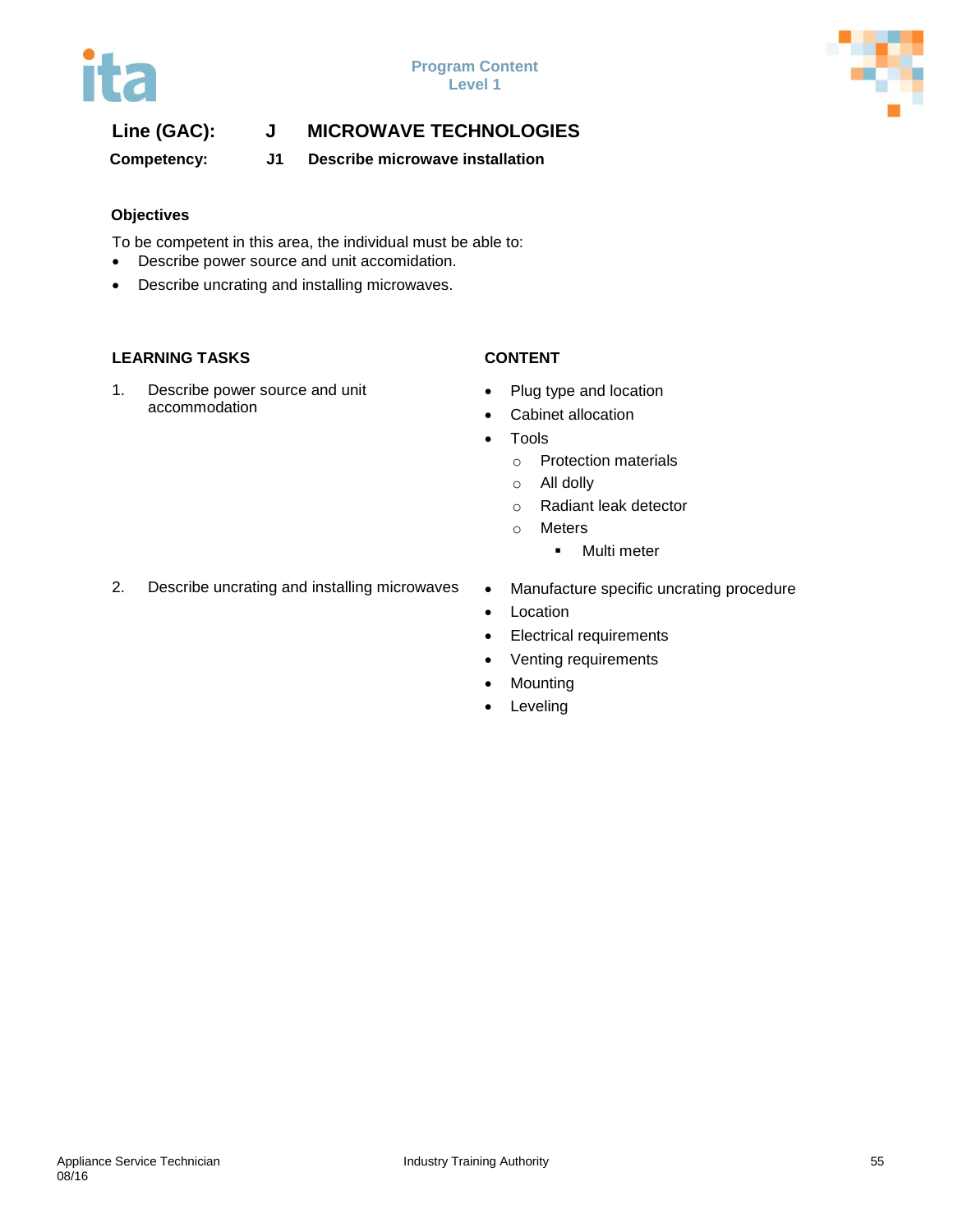## **Line (GAC): J MICROWAVE TECHNOLOGIES**

**Competency: J2 Perform microwave service**

## **Objectives**

To be competent in this area, the individual must be able to:

- Describe safety rules of service and repair.
- Demonstrate the disassembly of microwaves.
- Demonstrate electronic control and testing.
- Demonstrate line isolation from schematics for diagnostic purposes.

### **LEARNING TASKS CONTENT**

- 1. Describe safety rules of service and repair Disconnect power
	- PPE
- 2. Demonstrate the disassembly of microwaves . Manufature spacifics
- 3. Demonstrate electrontic control and testing <br>
 Monitor of supervisory circuit
- 4. Demonstrate line isolation from schematics for  $\bullet$ diagnostic purposes
- 
- 
- Apply standard safe practices
- 
- 
- Pannel removal
- Component removal
- **Dismount**
- 
- Monitor microwave performance o Temperature test
- Test megnetron
- Fault identification
- Line isolation from schematic
- Line transposing to non-functioning component

## **Achievement Criteria**

Performance Utilize the components, schematics, output test of microwave tear down lab project for theory and practical assessment.

Conditions In the shop, complete sections that cover the service of microwave repairs.

Criteria Achieve a minimum of 70% on the microwave exam.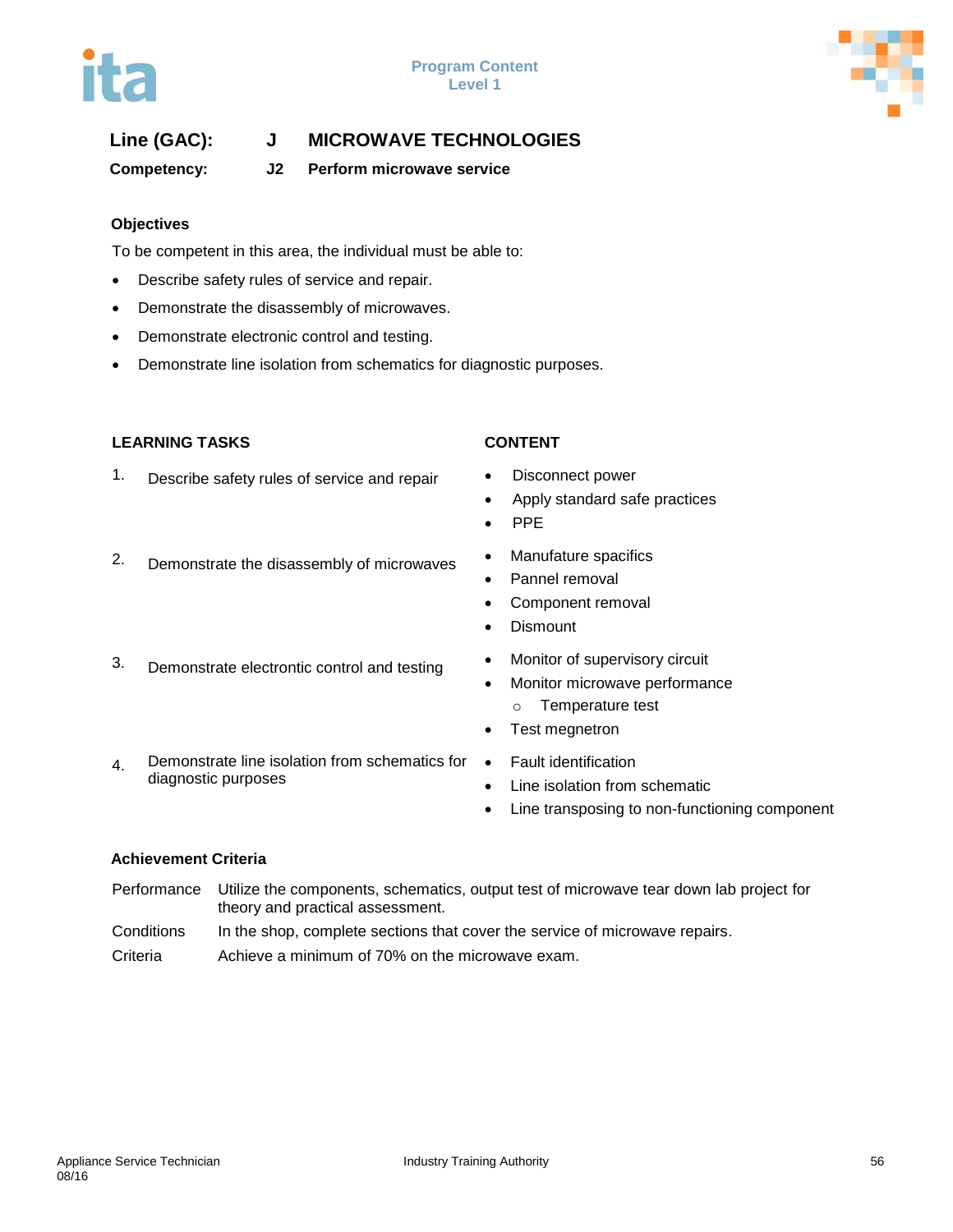

## **Line (GAC): J MICROWAVE TECHNOLOGIES**

**Competency: J3 Perform microwave repairs**

## **Objectives**

To be competent in this area, the individual must be able to:

- Perform electrical component tests and repairs.
- Perform mechanical component tests and repairs.

## **LEARNING TASKS CONTENT**

1. Perform electrical component tests and repairs

- Heater elements
- Fuzes
- **Motors**
- Terminal blocks
- **Thermostats**
- Meat prob
- Low voltage components
	- o Control pannel board
	- o Cooling fan
	- o Stirrer motors
	- o Turn table motors
	- o Lamp
	- o Monitor switches
	- o Thermal cut outs
- High voltage components
	- o Diods
	- o Triacs
	- o Transformer
	- o Megnetron
	- o Capasator
- Electronic components
	- o Cavity sensors
	- o Electronic boards
- 2. Perform mechanical component tests and repairs
- Control pannel
- Side pannels
- Microwave cabinet
- Microwave doors
- Locking mechanisms
- Hinges
- Turn table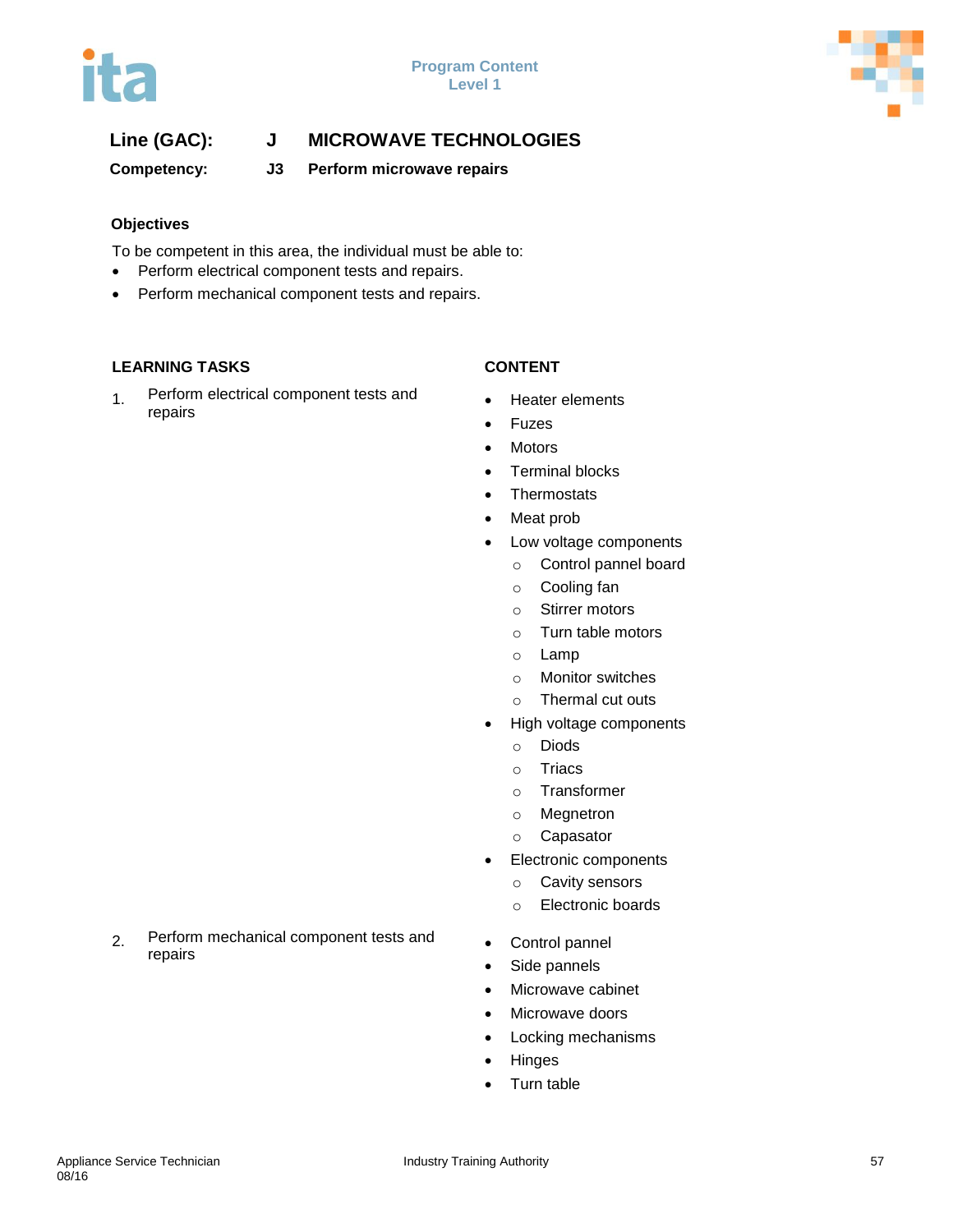



- Performance Utilize the components, schematics, output test of microwave tear down lab project for theory and practical assessment.
- Conditions In the shop, complete sections that cover the performance of microwave repairs.
- Criteria Achieve a minimum of 70% on the microwave exam.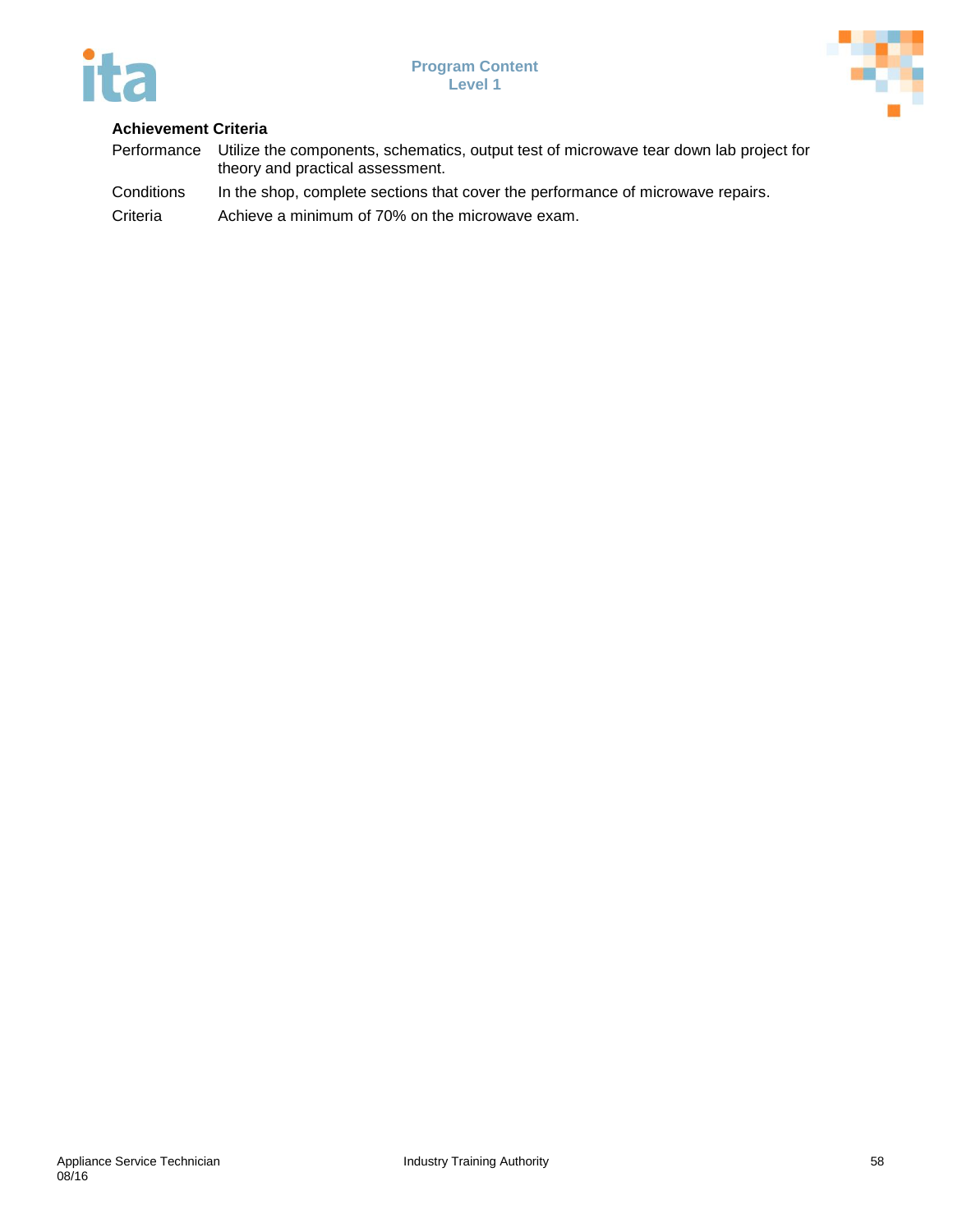

**Competency: K1 Define the function of the Gas Safety Branch in BC**

## **Objectives**

To be competent in this area, the individual must be able to:

Define the function of the Gas Safety Branch in BC.

## **LEARNING TASKS CONTENT**

- 1. Define the function of the Gas Safety Branch in BC
- Gas Safety Regulation
- Safety orders
- Safety Standards Act
- Regulations Part 1-(General Qualification and Licensing Provisions)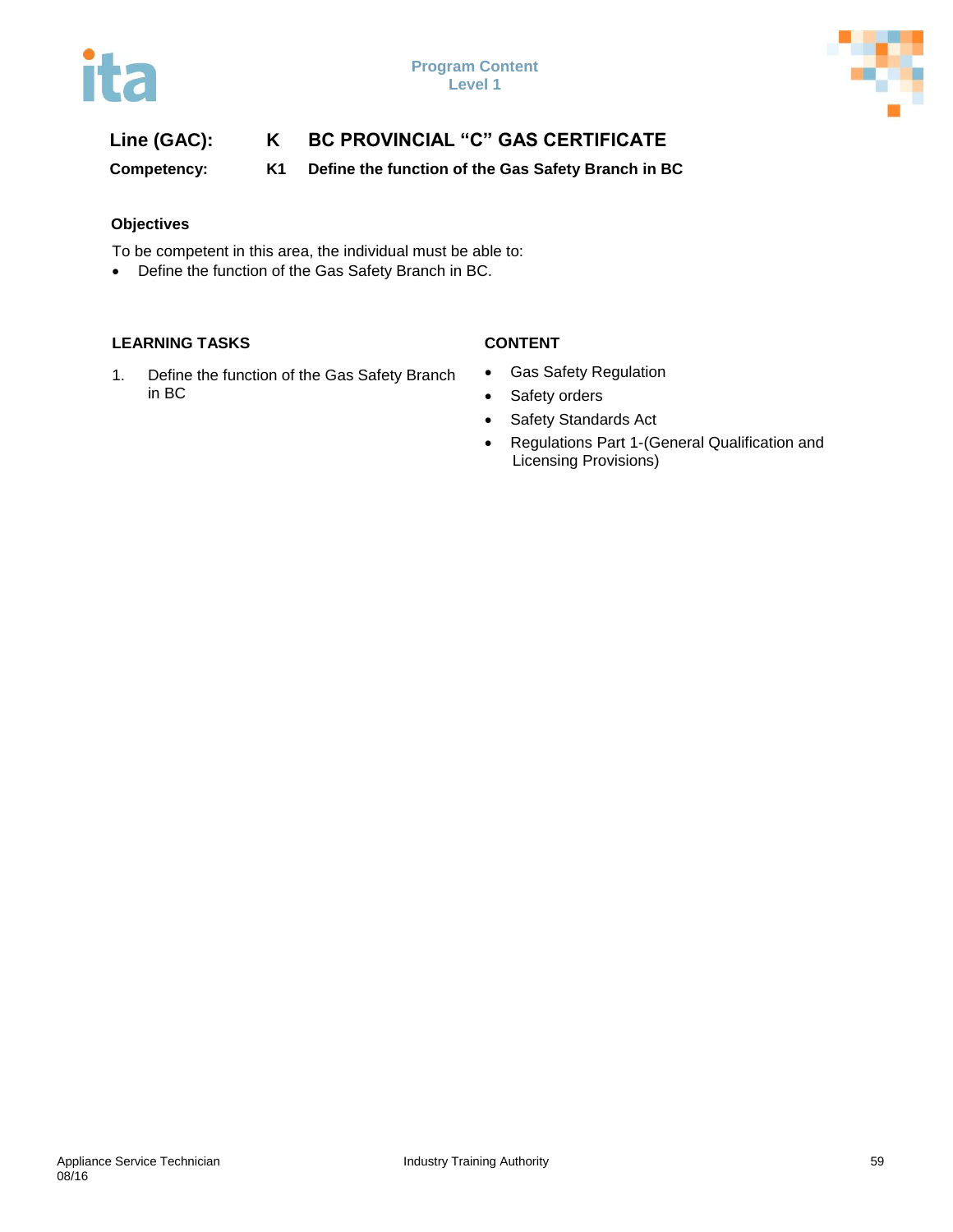

**Competency: K2 Define Gas Code/Regulations pertaining to permits, licence and inspections**

## **Objectives**

To be competent in this area, the individual must be able to:

Define Gas Code/Regulations pertaining to permits, licence and inspections.

## **LEARNING TASKS CONTENT**

1. Define Gas Code/Regulations pertaining to permits, license and inspections

- Directives
- Safety orders
- Safety Standards Act
- Regulations
- Maximum KW input (82KW)
- Gas Appliance Service-Certificate of **Qualification**
- Requirements for permits
- Duties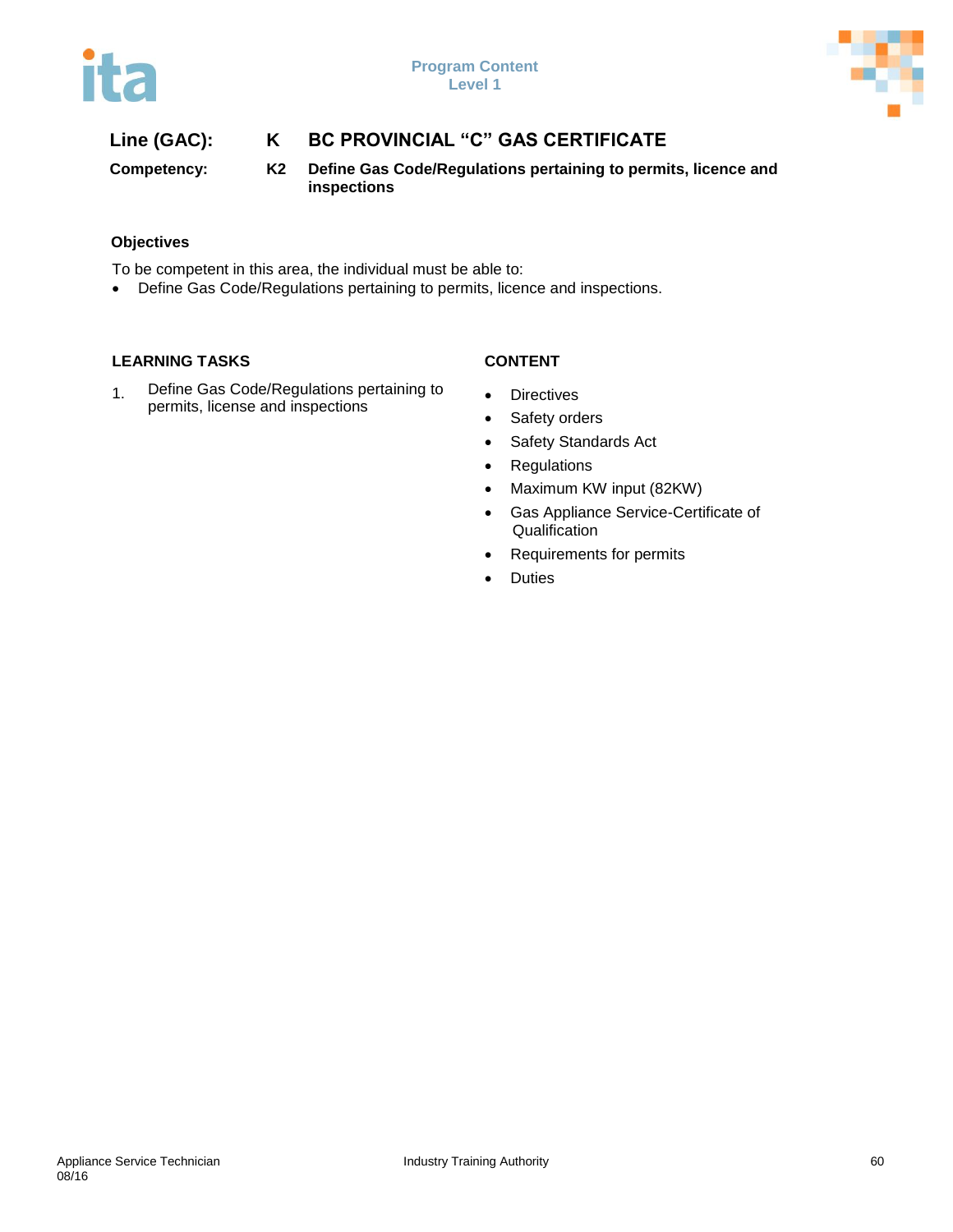

**Competency: K3 Define safety practices of natural and propane gases**

## **Objectives**

To be competent in this area, the individual must be able to:

Define safety practices of natural and propane gases.

## **LEARNING TASKS CONTENT**

- 1. Define safety practices of natural and propane gases
- Properties of NG (Natural Gas)
- Properties of LPG (Propane)
- Storage requirements
- Transportation requirements
- LPG stored and transferred in liquid state
- Exposed ignition sources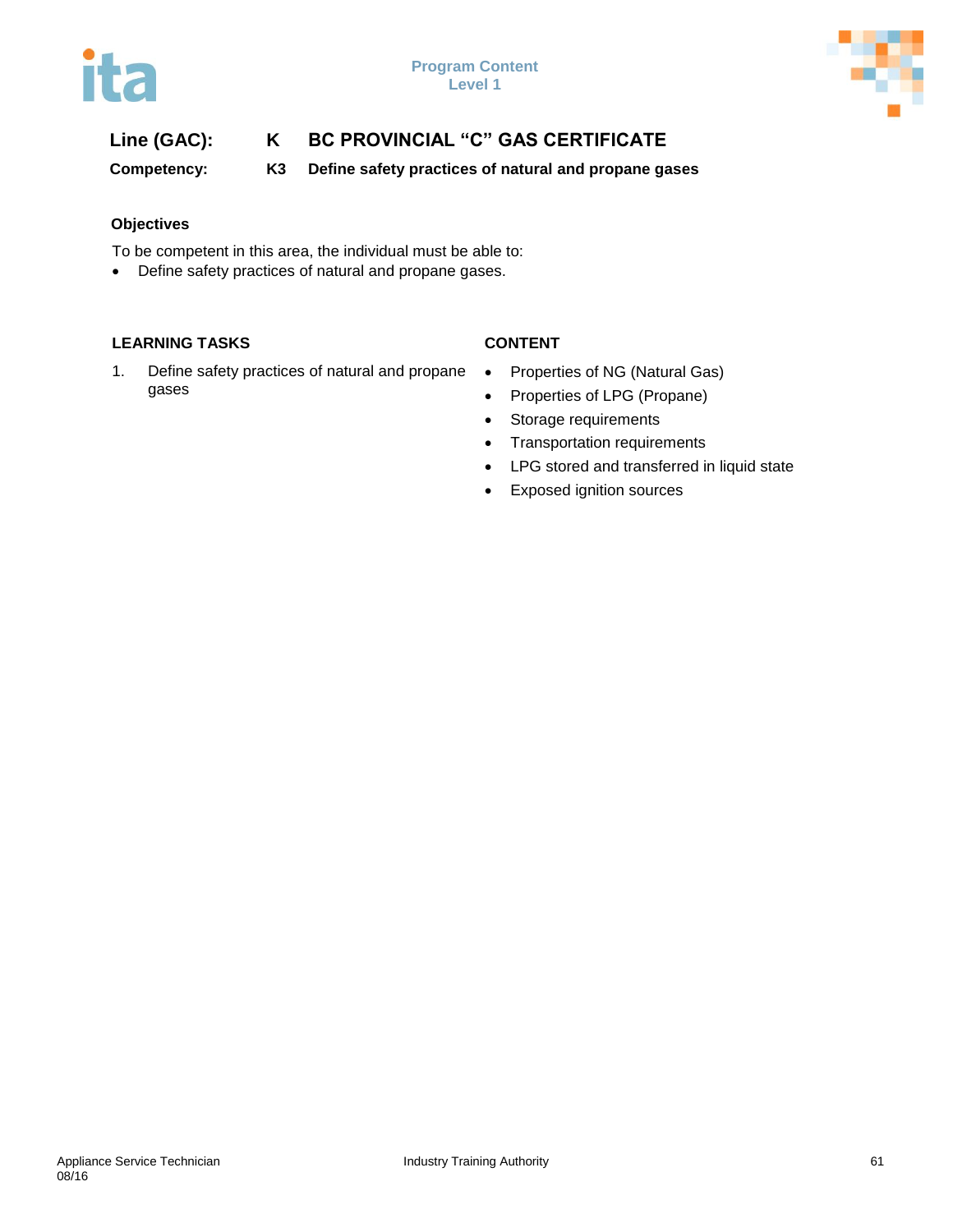



**Competency: K4 Apply regulations and safety practices**

## **Objectives**

To be competent in this area, the individual must be able to:

Apply regulations and safety practices.

## **LEARNING TASKS CONTENT**

- 1. Apply regulations and safety practices Locate gas shut-off switch
	-
	- 80% fill rule for storage containers
	- Regulator size to BTU output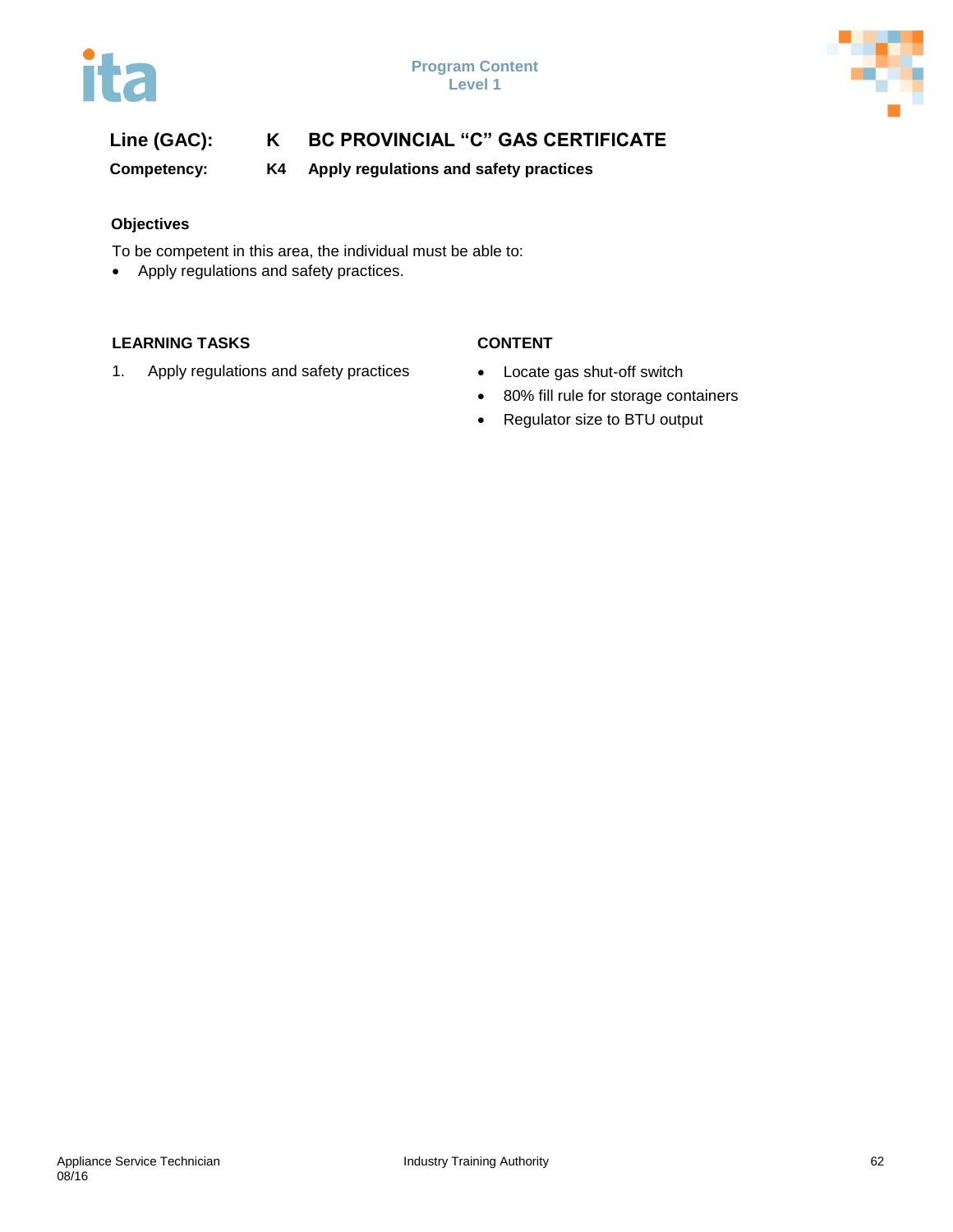

**Competency: L1 Describe the operation of gas pressure regulators**

## **Objectives**

To be competent in this area, the individual must be able to:

Describe the operation of gas pressure regulators.

## **LEARNING TASKS CONTENT**

1. Describe the operation of gas pressure regulators

- Bellow type (diaphragm)
- Load
- Downstream pressure
- Inlet pressure
- Water column pressure
- Loading and unloading
- Hunting
- Shut-off on upstream
- Safety release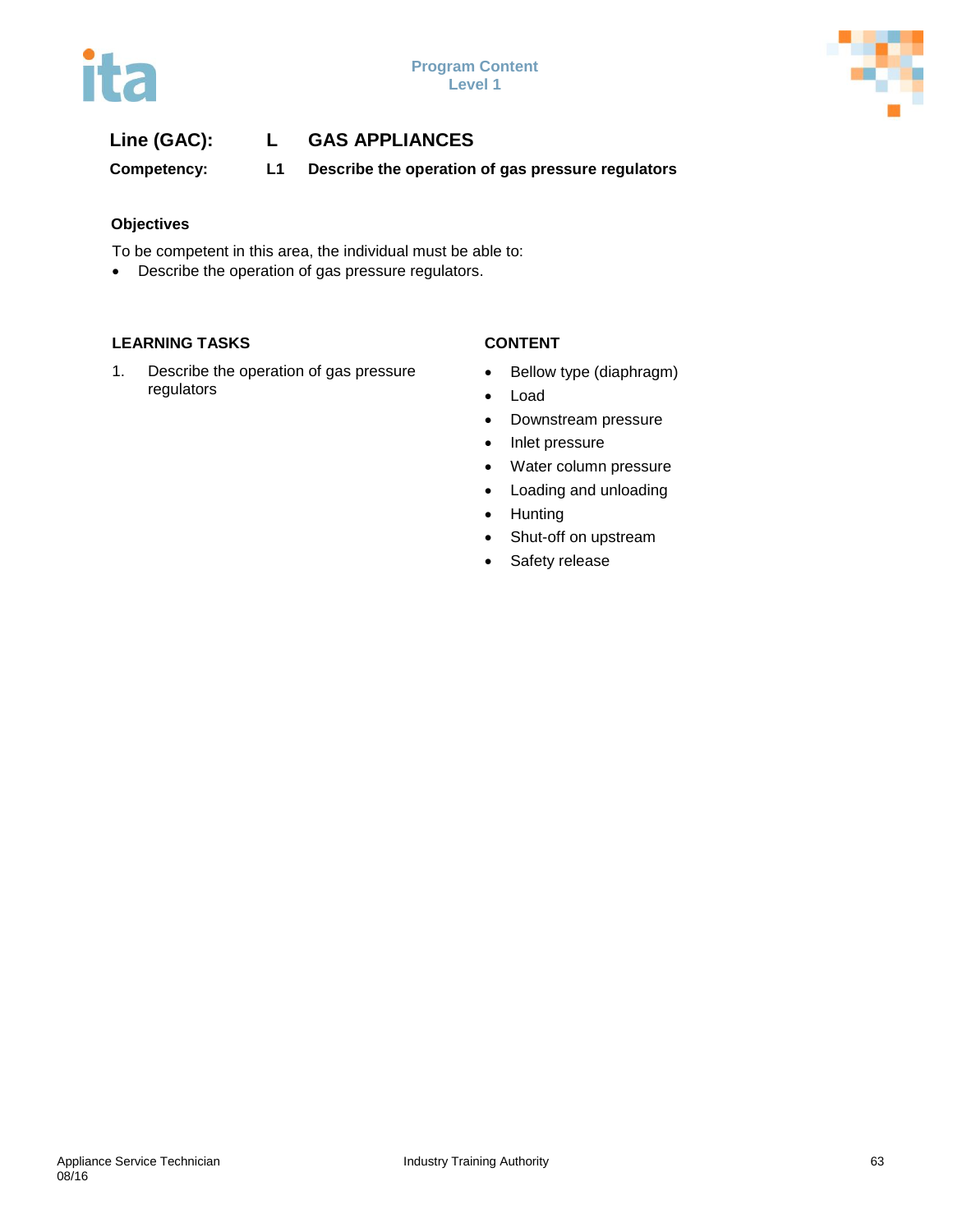

**Competency: L2 Describe atmospheric burner operation**

### **Objectives**

To be competent in this area, the individual must be able to:

Describe atmospheric burner operation.

## **LEARNING TASKS CONTENT**

- 1. Describe atmospheric burner operation 30-50% primary air
	-
	- Mono port
	- Multi port
	- Infrared radiant burner
	- **Components** 
		- o Air shutter
		- o Orifice
			- **Fixed**
			- **Adjustable**
			- Cap (universal)
		- o Venturi
		- o Burner port
	- Flame retention
	- Primary air
	- Secondary air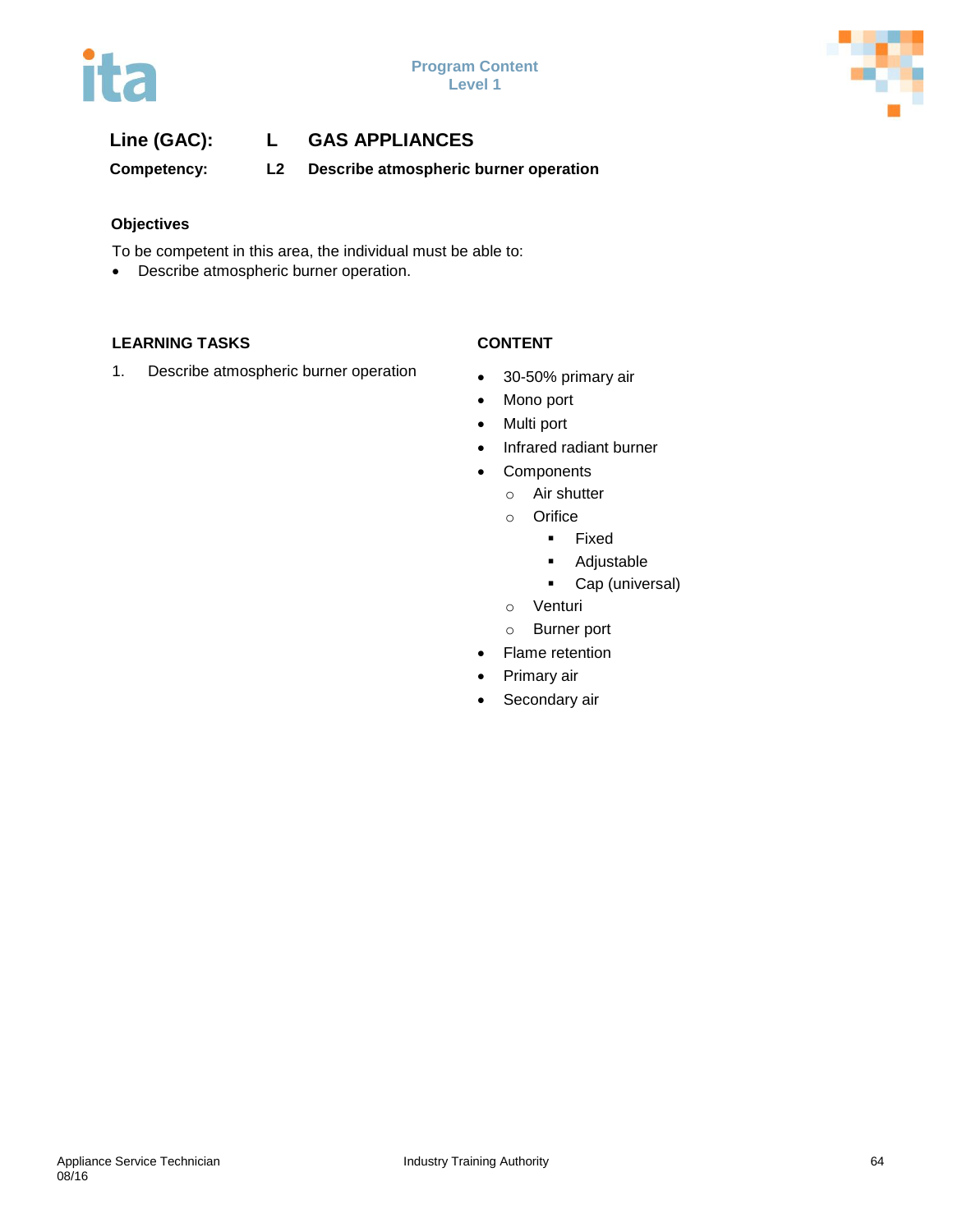

**Competency: L3 Calculate venting requirements**

### **Objectives**

To be competent in this area, the individual must be able to:

- Describe appliance venting.
- Calculate venting requirements.

## **LEARNING TASKS CONTENT**

1. Describe appliance venting **Draft control** 

- 
- Direct venting
- Vent sizing
- Section 8 Code Book
- Removes products of combustion
- Flute
- Draft hood
- 
- Type A, B, BW, C, L, BN, flexible
- H= Vent height
- L= Lateral
- D=Diameter of connectors
- 2. Calculate venting requirements <br>
 Category I, II, III, IV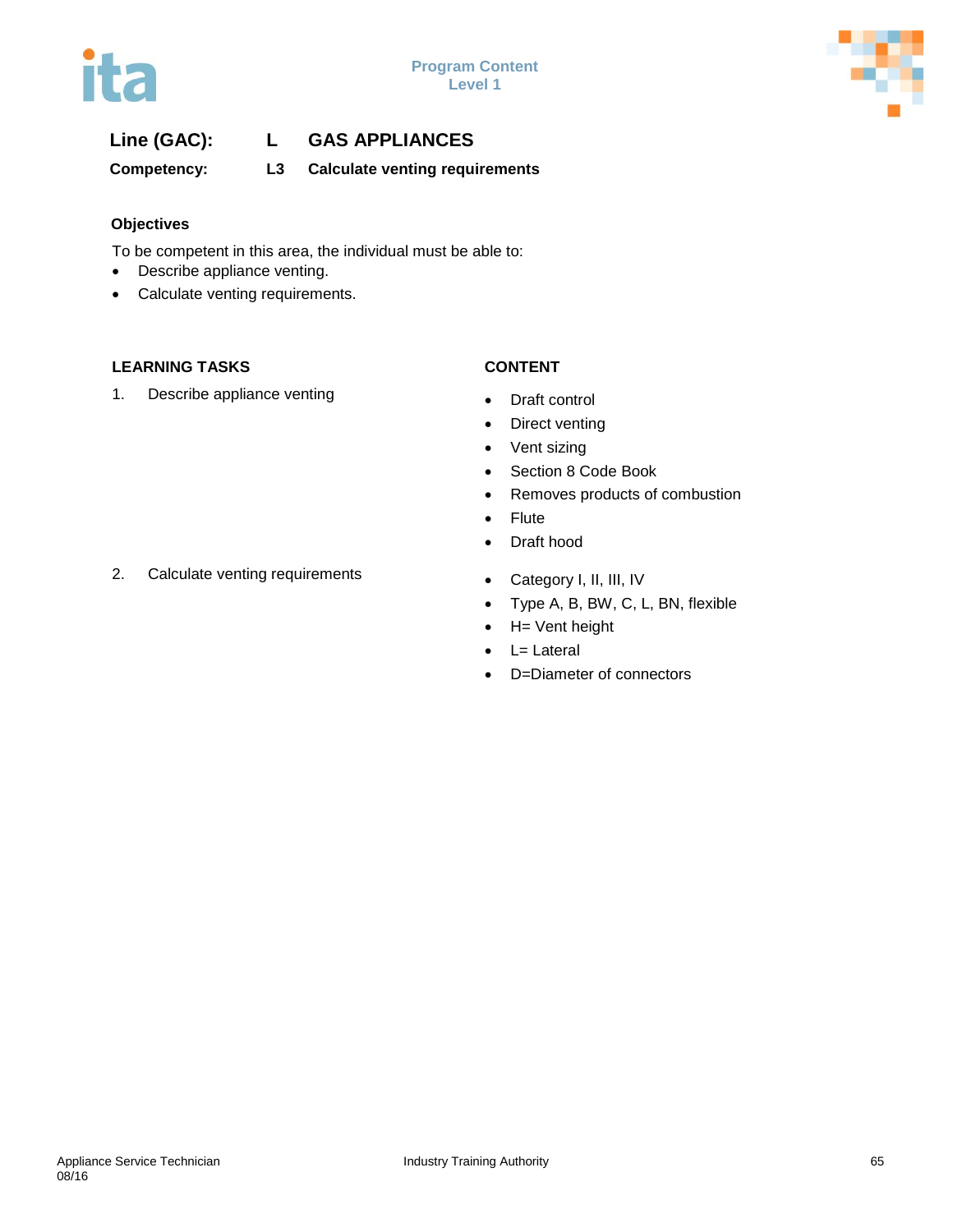

**Competency: L4 Perform gas appliance services**

### **Objectives**

To be competent in this area, the individual must be able to:

• Perform gas appliance services.

### **LEARNING TASKS CONTENT**

1. Perform gas appliance services **Interpreteral Contract Contract Perform** Performance **Identify** source

- 
- Identify type of gas
- Flame analysis
- Diagnosis
	- o Soot build-up
	- o Flashback
	- o Extinction pop
	- o Floating flames
	- o Dust in flames
- Disassembly
- Cleaning
- Leak detection
- Gas valve operation

## **Achievement Criteria**

Performance Apply standards and code requirements as required by BC Gas Safety Branch.

Conditions In the shop, complete sections that cover the service of gas appliances.

Criteria Achieve a minimum of 70% on the gas appliance exam.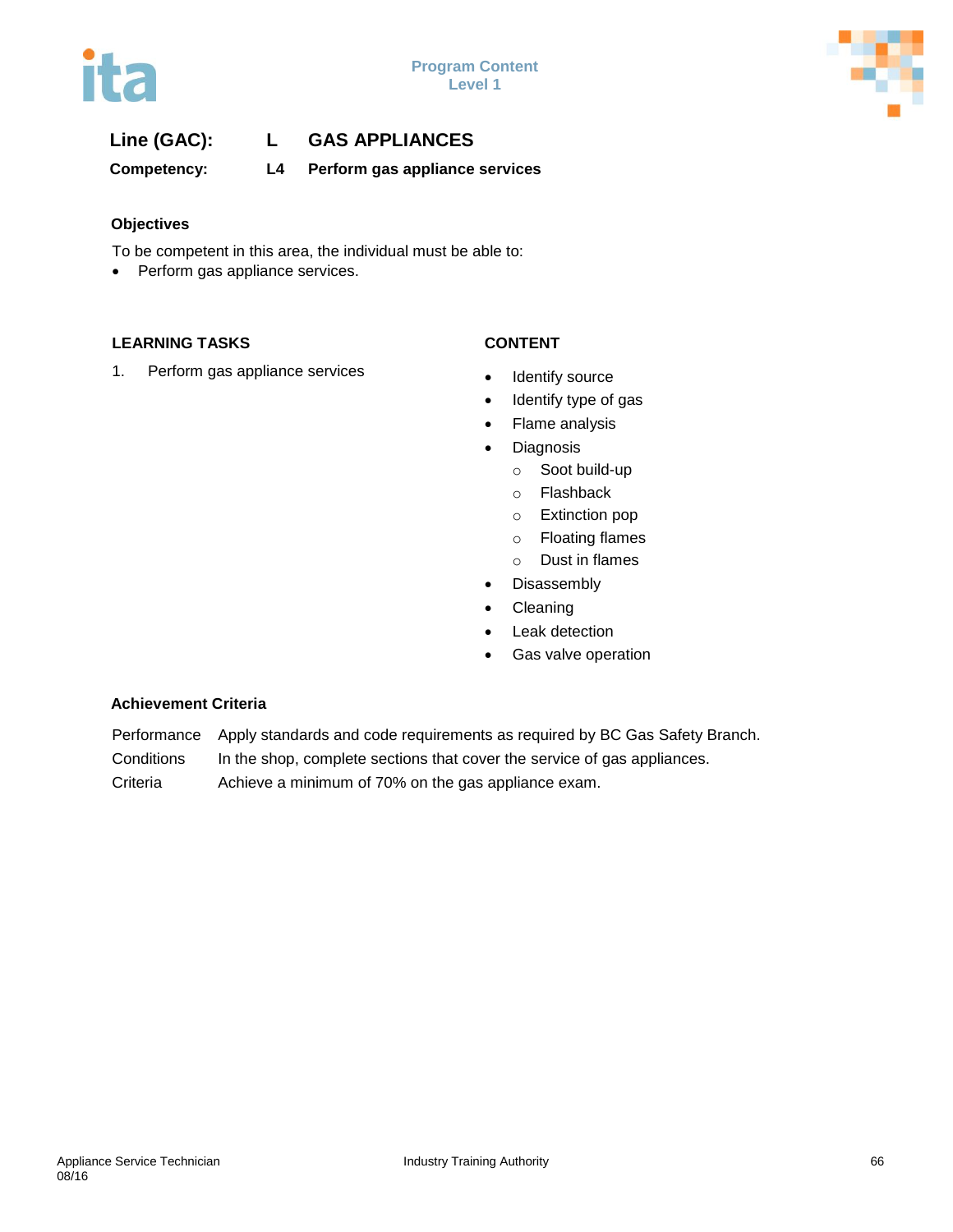

**Competency: L5 Perform gas appliance repairs**

### **Objectives**

To be competent in this area, the individual must be able to:

• Perform gas appliance repairs.

### **LEARNING TASKS CONTENT**

1. Perform gas appliance repairs **Conserverse Conservation** Pilot light maintenance

- 
- Burner replacement
- Flute replacement
- Auto-start replacement and adjustment
- Leak repair
- Vent installment
- **Conversions**
- Component replacement
- Gas leak repair

### **Achievement Criteria**

Performance Apply standards and code requirements as required by BC Gas Safety Branch. Conditions In the shop, complete sections that cover the performance of gas appliance repairs. Criteria Achieve a minimum of 70% on the gas appliance exam.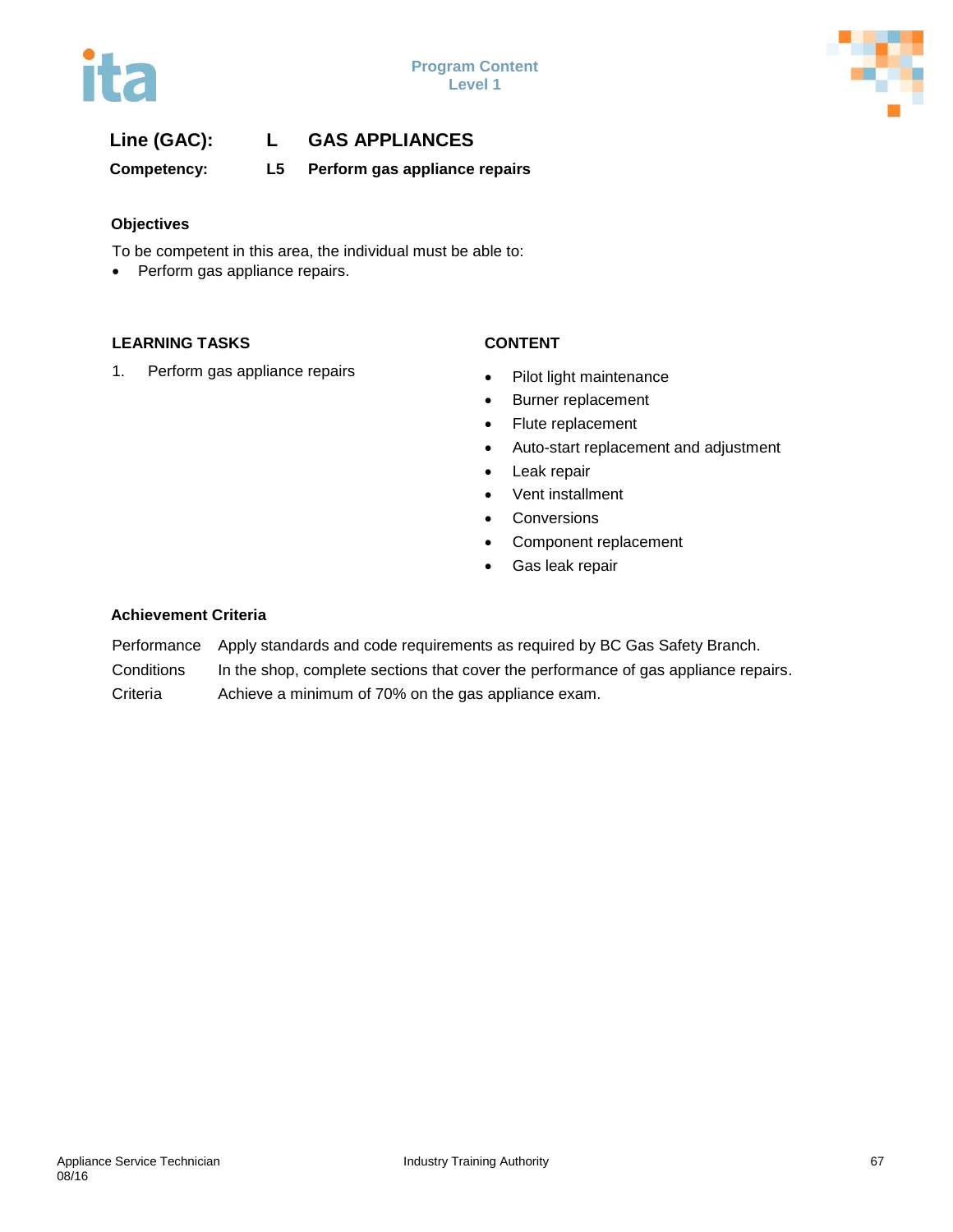



# **Section 4 TRAINING PROVIDER STANDARDS**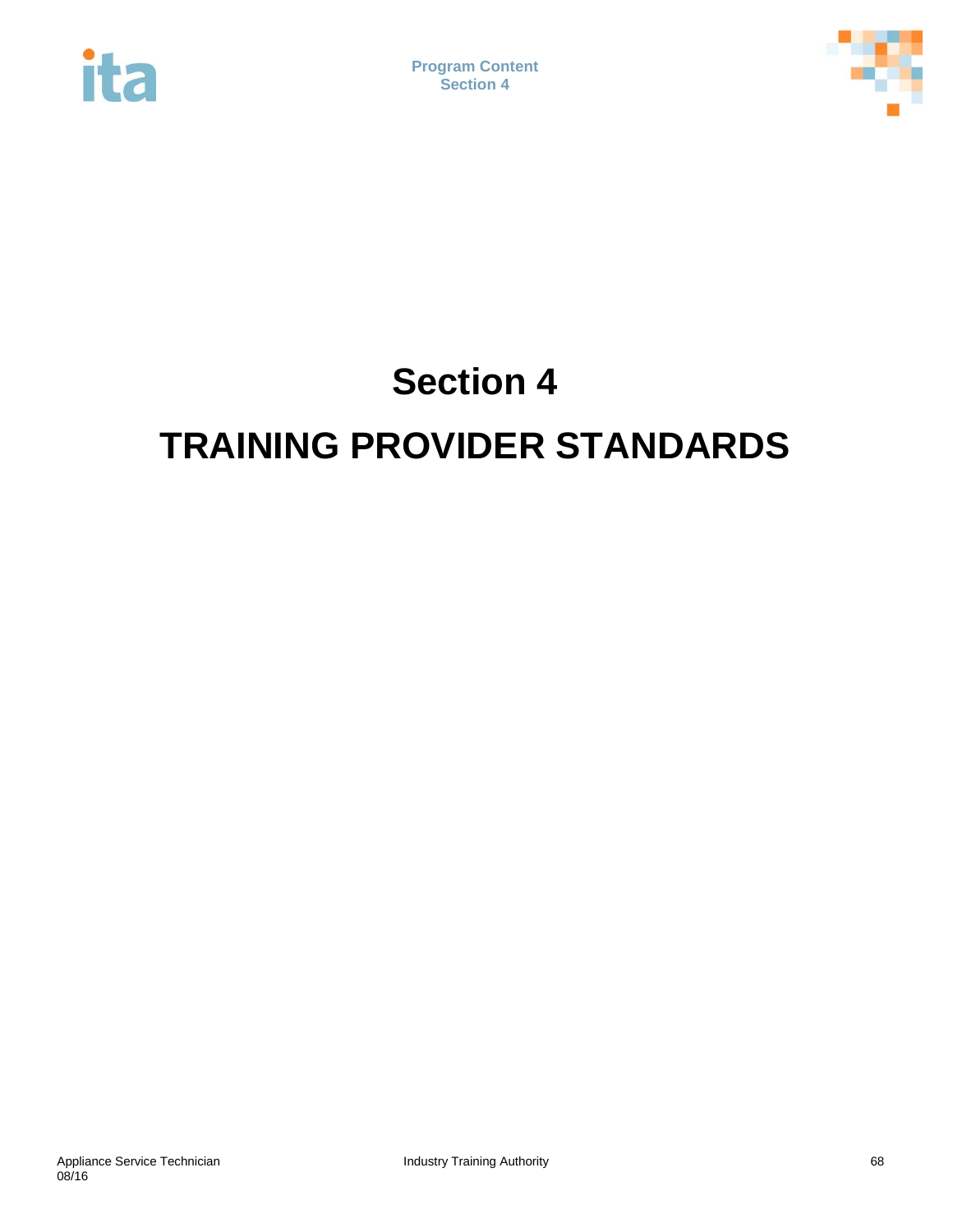

## **Facility Requirements**

## **Classroom Area**

- Comfortable seating and tables suitable for training, teaching, lecturing
- Compliance with all local and national fire code and occupational safety requirements
- Lighting controls to allow easy visibility of projection screen while also allowing students to take notes
- Windows must have shades or blinds to adjust sunlight
- Heating/Air conditioning for comfort all year round
- In-room temperature regulation to ensure comfortable room temperature
- In-room ventilation sufficient to control training room temperature
- Acoustics in the room must allow audibility of the instructor
- White marking board with pens and eraser (optional: flipchart in similar size)
- Projection screen or projection area at front of classroom
- Overhead projector and/or multi-media projector

## **Shop Area**

- Ceiling shall be a minimum height of sixteen feet or as varied by good engineering practices and code
- Suitable demonstration area
- Lighting appropriate for good vision in ambient light
- Compliance with all local and national fire code and occupational safety requirements
- Must meet Municipal and Provincial bylaws in regards to waste water management and environmental laws

### **Lab Requirements**

• Does not apply

## **Student Facilities**

Does not apply

## **Instructor's Office Space**

Does not apply

## **Other**

Does not apply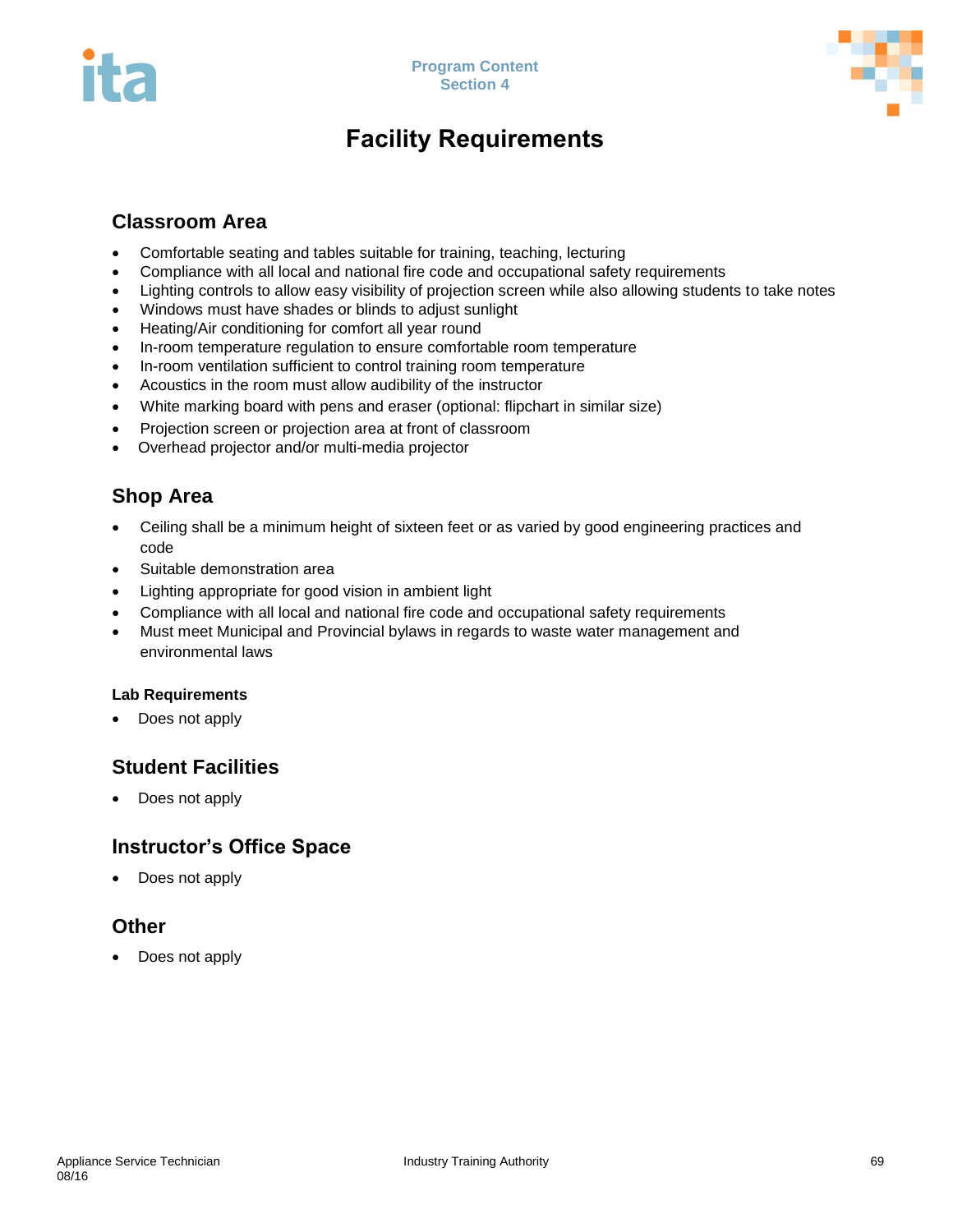

## **Tools and Equipment**



## **Shop Equipment**

## **Required**

- 2 pound hammer
- air sleds
- Allen wrenches
- cold chisels
- combination wrenches
- crimping pliers
- dead blow hammer
- drifts
- drill bits
- drills
- electrostatic discharge (ESD) strap
- files (round, half-round, triangular, flat)
- flashlight
- hacksaws
- hammer
- heat guns
- knife
- ladders
- line splitter
- lineman's pliers
- locking pliers
- needle nose pliers
- nut drivers
- pipe wrench
- pullers
- punches
- ratchet/socket wrenches
- scrapers
- **•** screwdrivers
- side cutter pliers
- sliders
- slip joint pliers
- snap ring pliers
- tamper proof/security bit set
- $\bullet$  tin snips
- trouble light
- water pump pliers
- wire stripper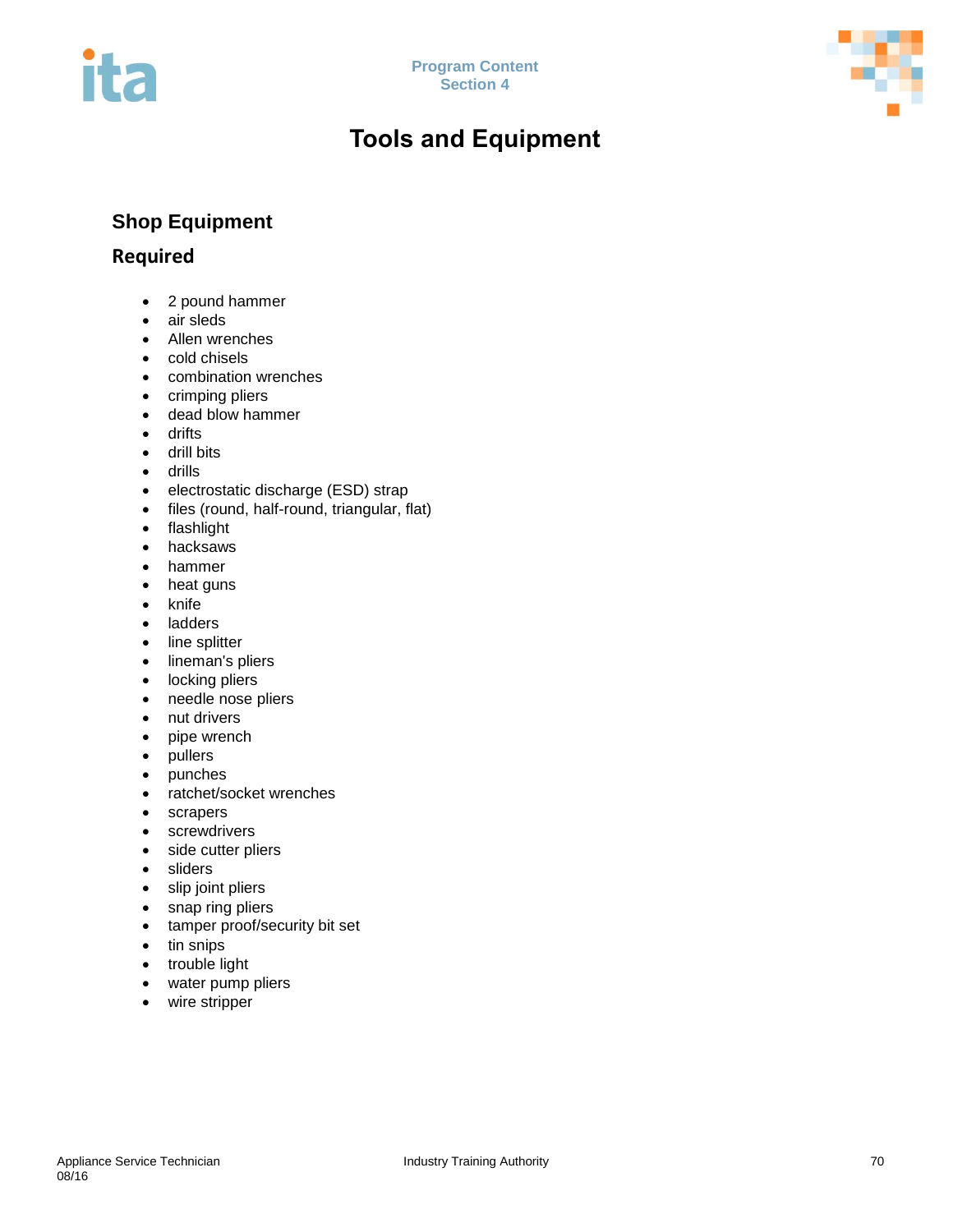



# **Shop (Facility) Tools**

## **Standard Tools**

- air compressor
- anti-static sheet
- appliance carts
- computer
- dollies
- grinder/wire wheel
- impact tools
- moving straps
- power lift
- saws
- shop vacuum
- tape machine
- taps and dies
- torque wrench
- truck lifts
- vices

## **Specialty Tools**

#### **Common Measuring/Testing Equipment**

- ammeter
- calculator
- capacitor tester
- measuring tape
- microwave leak detector
- multimeter
- oven temperature tester
- temperature recorders
- test harnesses
- thermometer
- volt pen
- water hardness test kit
- watt meter/recorder

#### **Specialty Dishwasher, Washer and Dryer Tools**

- agitator removers
- bearing installer
- brake and clutch tools
- hose clamp pliers
- pinch-off pliers
- spanner wrenches
- spring tools
- tub nut wrenches

#### **Specialty Refrigeration Tools**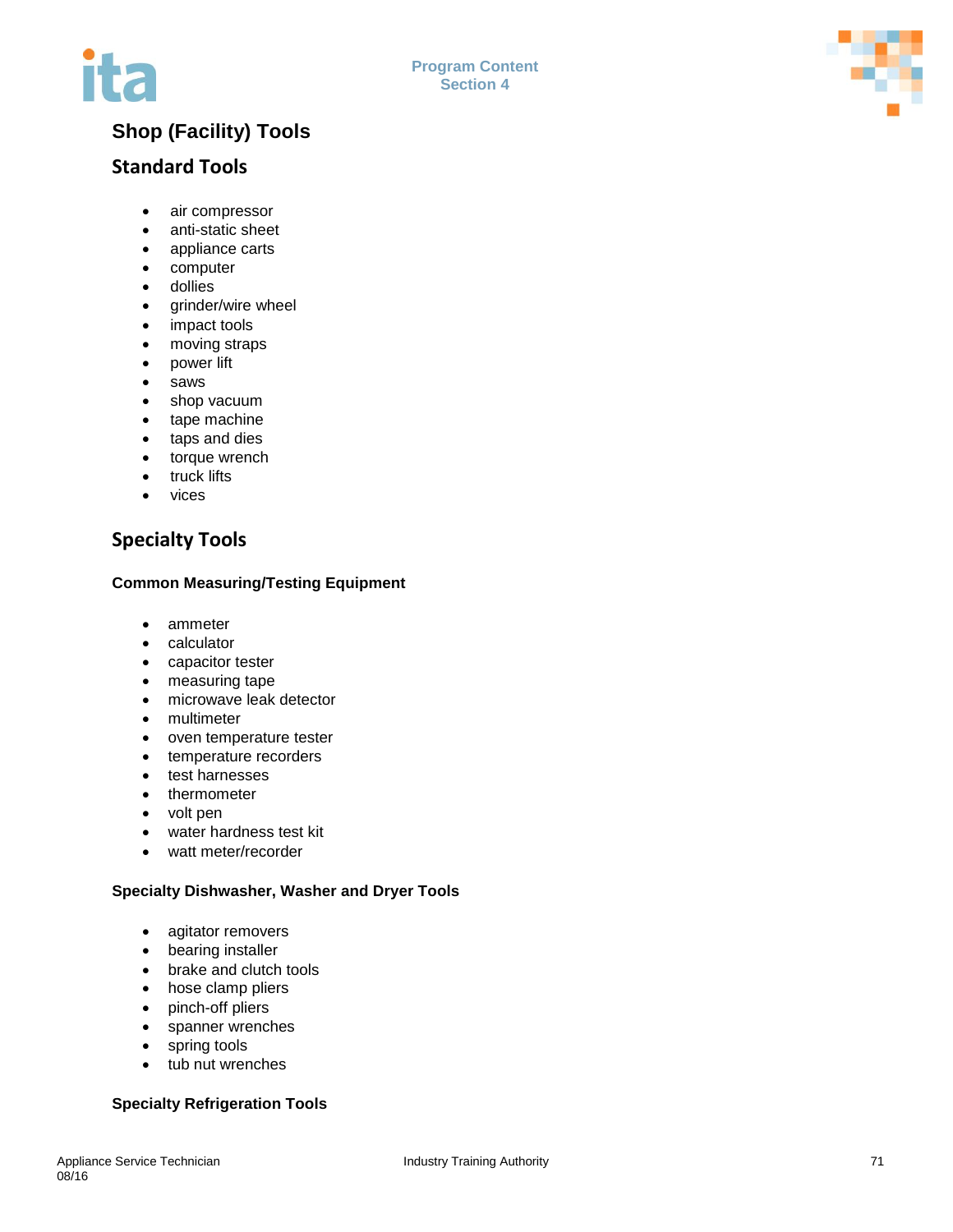

- charging cylinder
- compound gauges
- condenser brush
- electronic scale
- $\bullet$  fin comb
- micron gauge
- nitrogen pressure gauge
- nitrogen tank
- pinch-off pliers
- process tube adapter set
- reamers
- recovery/recycling equipment
- refrigerant leak detector
- wedging and flaring tools
- temporary piercing valves
- tube benders
- tubing cutters
- ultra-violet light
- vacuum pump

#### **Specialty Gas Tools**

- carbon monoxide detector
- gas leak detector
- manometer

#### **Soldering and Brazing Tools**

- flame arrester
- gauges
- heat proof work mats
- heat shield
- oxy-acetylene, propane and acetylene torches and tips
- soldering gun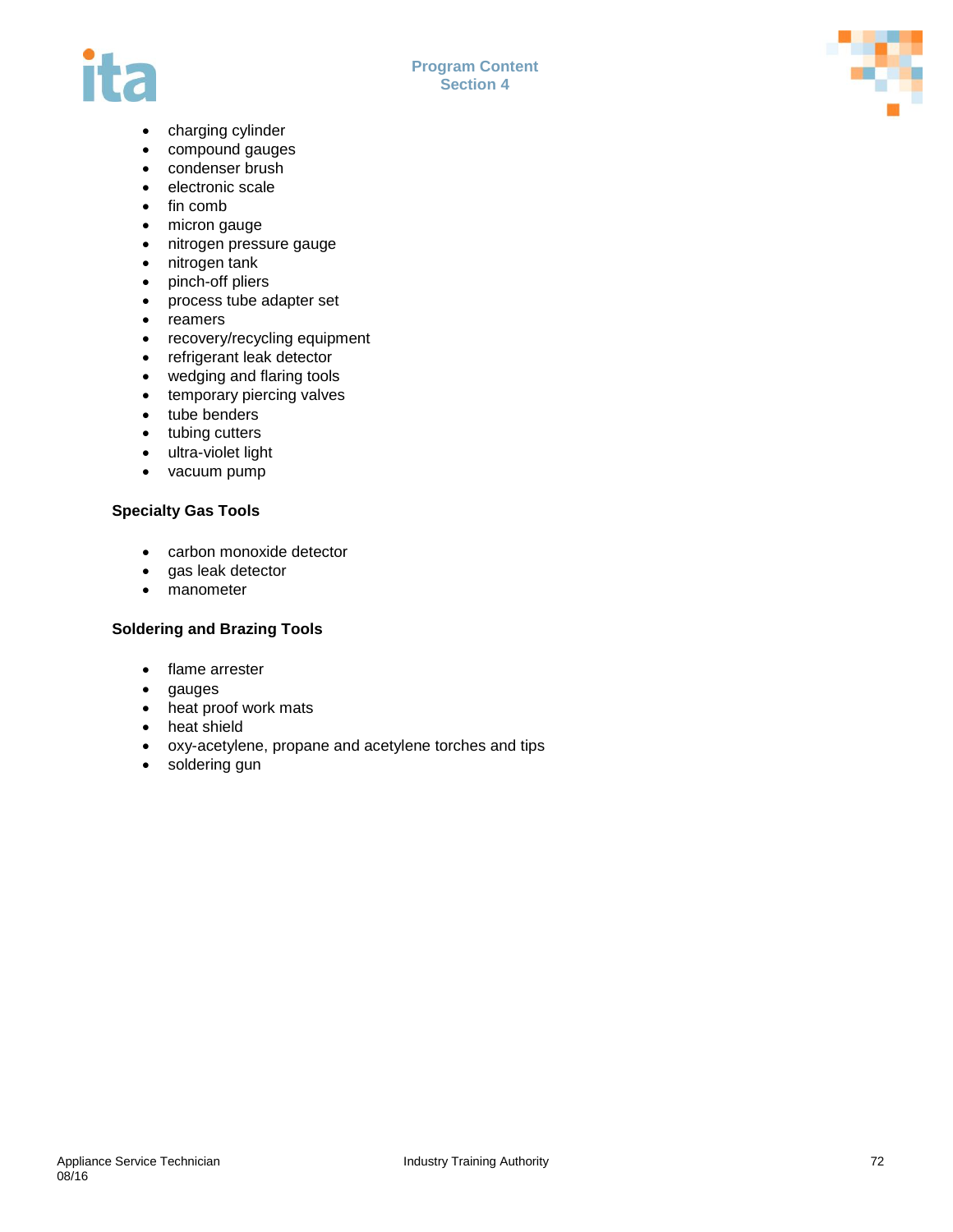



# **Student Tools (supplied by student)**

## **Required**

- boot slip covers
- drop sheets
- face shield
- fire extinguisher
- first aid kit
- gloves
- hard hats
- hearing protection
- knee pads
- reflective gear
- respiratory mask
- safety boots
- safety glasses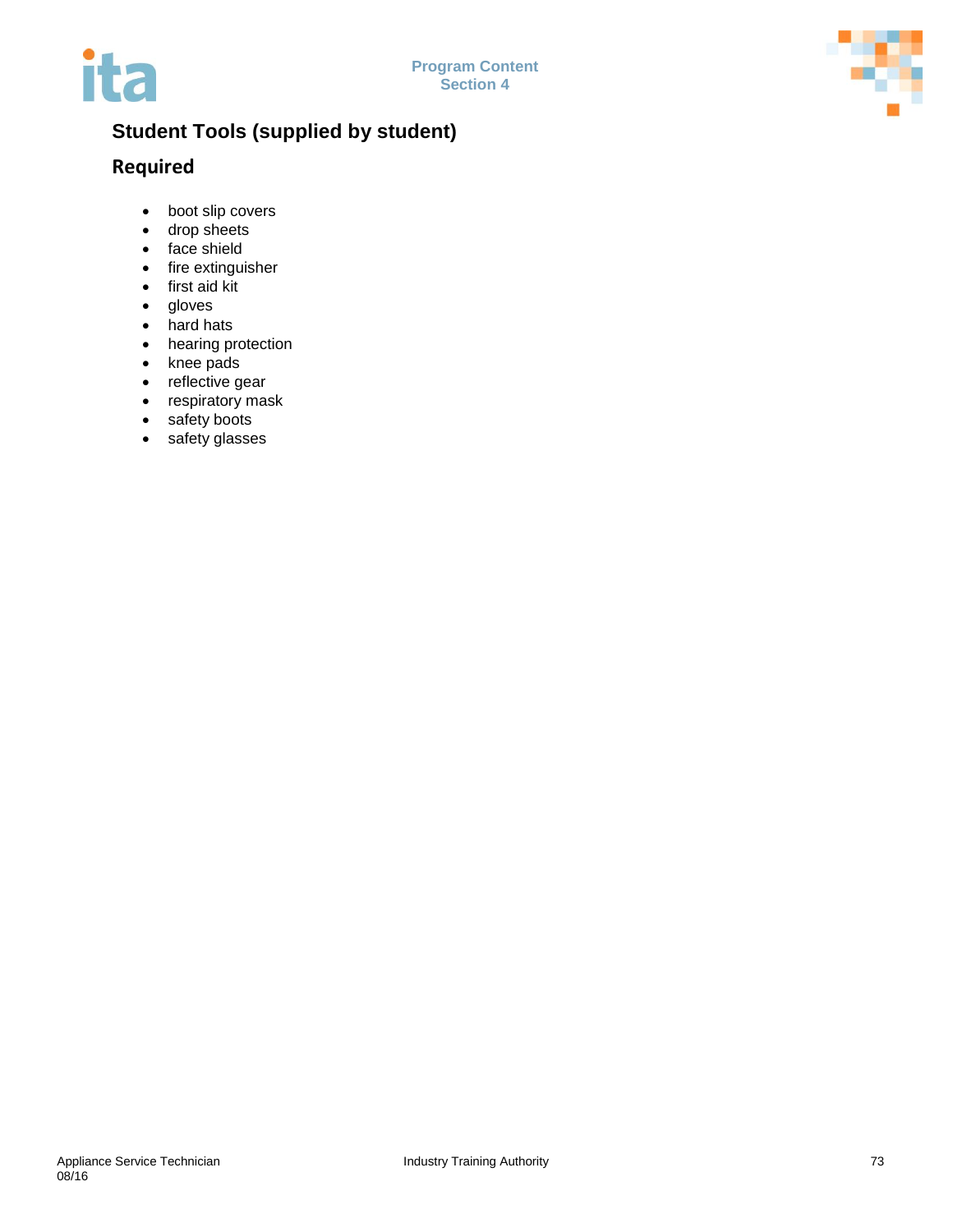

# **Reference Materials**



### **Required Reference Materials**

- APPL 1110- Basic Electricity -**SKU 10342466**
- BC Gas Safety Code -**SKU 10308905**
- Canadian Natural Gas & Propane Installation Code Book- **SKU 10333136**
- Dutton Fundamentals Gas Utilization- **SKU 10074619**
- APPL 1115 Solid State Electronics –**SKU 10043929**
- APPL 1230 Microwave Ovens and Ancillary Products-**SKU 10044049**
- APPL 1125 Electric Dryers-**SKU 10043882**
- APPL 1130 Electric Range Standard and Self Cleaning-**SKU 10043891**
- APPL 1215 Electric Dishwasher-**SKU 10044001**
- Whitman Refrigeration & Air Conditioning Tech-**SKU 10278369**
- Carrier Canada General Training Heating 2- **SKU 10074596**

#### **Recommended Resources**

- <http://www.itabc.ca/>
- <http://www.red-seal.ca/>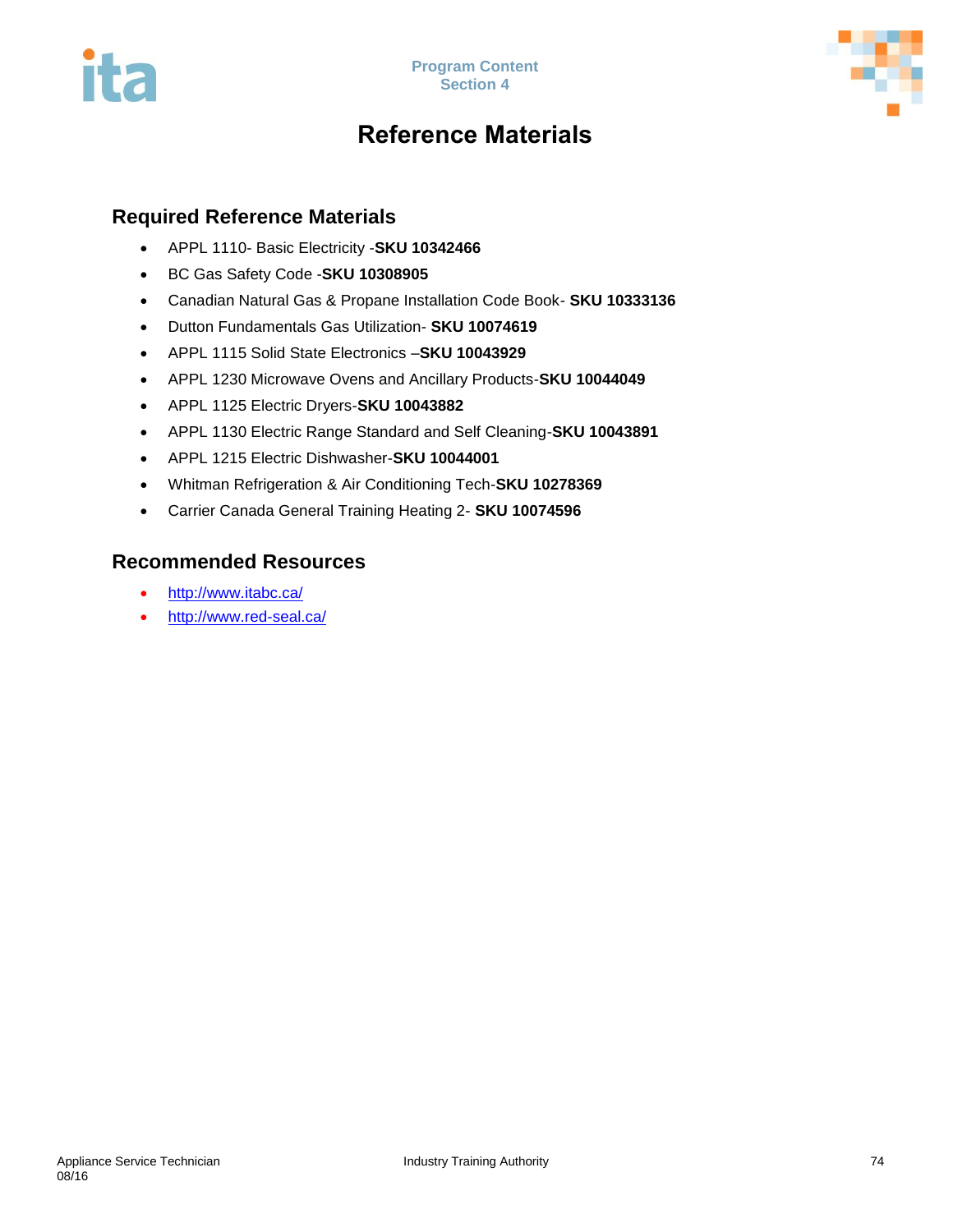



# **Suggested Texts**

- Video on Fire Extinguishers (Province of BC Ministry Of Skills and Labor –PS1008.VS )
- Video Fighting Fires with Portable Extinguishers (TH9362 F54 C.1 NFPA)
- Video Ladder safety (Workers Compensation Board T55 L344 1995)
- Video Safe and Effective Grinding (Safety Care Inc. no number assigned)
- DVD Safety Awareness (Vocam publishing T55 S344 2009 C.1)
- Video Safety Common Core Tools (T55 T66 1977 Kwantlen Video)
- Understanding Eye Safety at Work (Vocam Publishing T55.3 E98 U64 2008 C.1)
- DVD Resistors, Batteries and Switches (McIntyre Media Inc. TK 452E64 2006 PT.1 C.1)
- DVD Electrical Principles (McIntyre Media Inc. TK454 E472 2007 C.1)
- DVD Semiconductors, Transistors, and Diodes (McIntyre Media Inc. TK7870 E64 2007 PT.1 C.1)
- DVD Capacitors, Fuses and coils (McIntyre Media Inc. TK452 E64 2006 PT.2 C.1)
- DVD Transformers, Relays and Motors (McIntyre Media Inc.)
- DVD Thyristors and Piezo (McIntyre Media Inc. TK7870 E64 2007 PT.3 C.1)
- Video Gas Trouble shooting (TH7466 G3 G46 NO.10 GTH2-10V)
- Video Installation Practices (TH 7466 G3 G46 NO.8)
- Video Introduction to Electricity ( GTE2-1V TK4035 A35 G43 NO.1)
- Video Wiring Diagrams (GTE2-3V TK4035 G43 NO.3)
- DVD Electrical Trouble Shooting (McIntyre Media Inc. TK452 E643 2006 C.1)
- DVD Electrical Safety (McIntyre Media Inc. TK152 E432 2004 C.1)
- DVD Electrical Circuits Ohm's Law (McIntyre Media Inc. TK454 E47 2007 C.1)

#### **NOTE:**

This list of Reference Materials is for training providers. Apprentices should contact their preferred training provider for a list of recommended or required texts for this program.